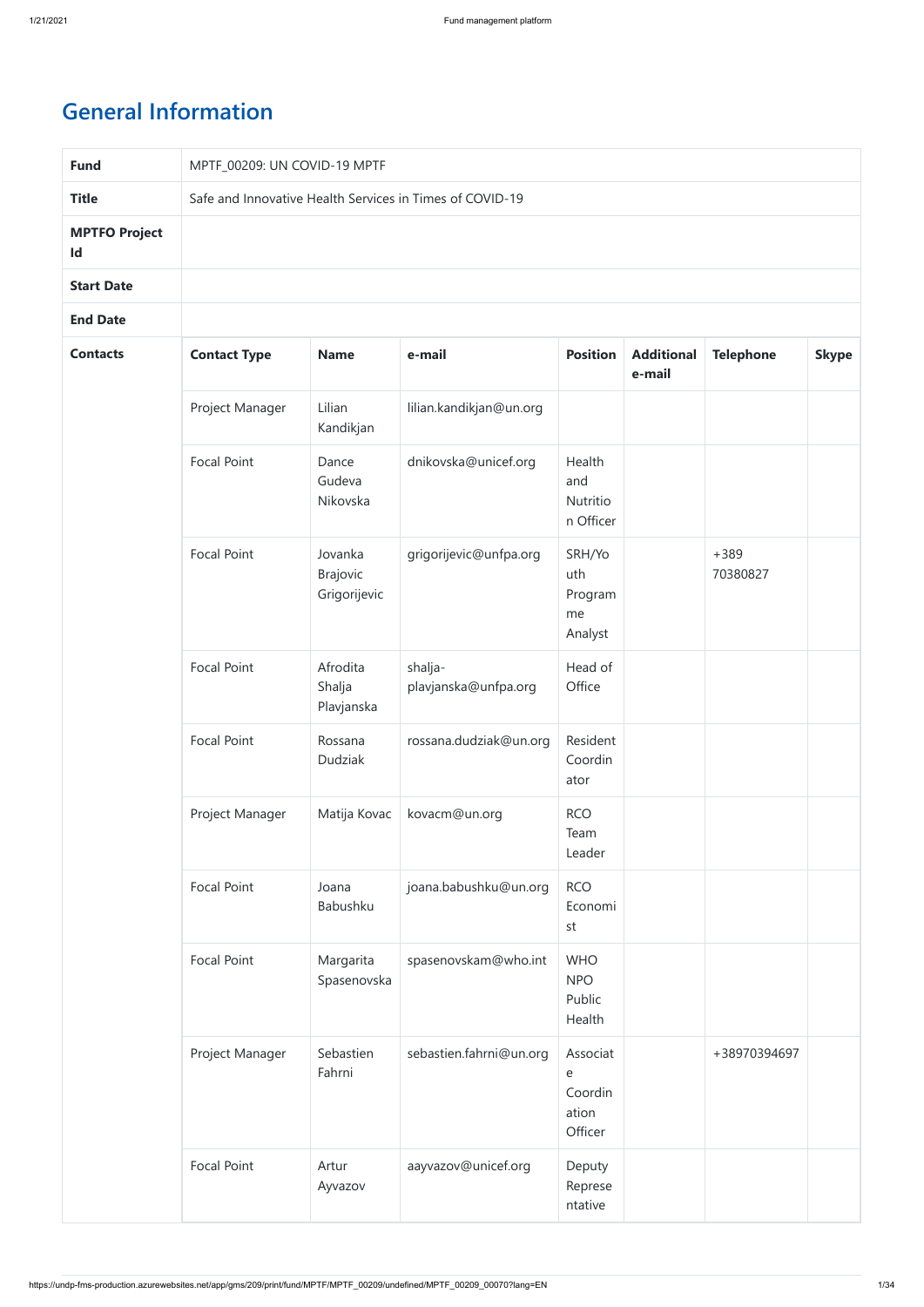https://undp-fms-production.azurewebsites.net/app/gms/209/print/fund/MPTF/MPTF\_00209/undefined/MPTF\_00209\_00070?lang=EN 2/34

| <b>Description</b>                                  | The provision of sexual and reproductive health, immunization and gender-based violence support services have<br>dramatically decreased since the outbreak of COVID-19. This project's main objective is to improve access to these<br>services for women, adolescent girls and children, with a special focus on the most vulnerable population in remote<br>and underserved areas. The project will introduce innovative health services provided by medical teams in mobile<br>gynecological clinics aimed at improving access to gynecological/obstetrics services; strengthening integrated GBV<br>referral and support, improving immunization coverage and data collection via introduction of digitalized e-<br>immunization registry; and risk communication to immunization- sceptic population and access improve risk<br>communication, as well as raising awareness of women and girls on sexual and reproductive health and gender-<br>based violence. These improved services will address the significant decrease in their provision since the outbreak<br>of COVID-19. |                                                                                               |                               |                                                                                                                                                                                                                                                                                                                       |                              |                     |  |
|-----------------------------------------------------|------------------------------------------------------------------------------------------------------------------------------------------------------------------------------------------------------------------------------------------------------------------------------------------------------------------------------------------------------------------------------------------------------------------------------------------------------------------------------------------------------------------------------------------------------------------------------------------------------------------------------------------------------------------------------------------------------------------------------------------------------------------------------------------------------------------------------------------------------------------------------------------------------------------------------------------------------------------------------------------------------------------------------------------------------------------------------------------|-----------------------------------------------------------------------------------------------|-------------------------------|-----------------------------------------------------------------------------------------------------------------------------------------------------------------------------------------------------------------------------------------------------------------------------------------------------------------------|------------------------------|---------------------|--|
| <b>Universal</b>                                    | <b>Gender Equality Marker</b>                                                                                                                                                                                                                                                                                                                                                                                                                                                                                                                                                                                                                                                                                                                                                                                                                                                                                                                                                                                                                                                            | <b>Risk</b>                                                                                   |                               |                                                                                                                                                                                                                                                                                                                       | <b>OECD-DAC</b>              |                     |  |
| <b>Markers</b>                                      | • GEM3 - GEWE is the<br>principal objective<br>of the Key Activity                                                                                                                                                                                                                                                                                                                                                                                                                                                                                                                                                                                                                                                                                                                                                                                                                                                                                                                                                                                                                       |                                                                                               | • Low Risk                    |                                                                                                                                                                                                                                                                                                                       | • Medical services           |                     |  |
| <b>Fund Specific</b><br><b>Markers</b>              | <b>Fund Windows</b>                                                                                                                                                                                                                                                                                                                                                                                                                                                                                                                                                                                                                                                                                                                                                                                                                                                                                                                                                                                                                                                                      | <b>Fund Windows</b><br>• Window 1: Enable Governments and Communities to Tackle the Emergency |                               |                                                                                                                                                                                                                                                                                                                       |                              |                     |  |
|                                                     | <b>Human Rights Based</b><br><b>Approach to COVID19</b><br><b>Response</b>                                                                                                                                                                                                                                                                                                                                                                                                                                                                                                                                                                                                                                                                                                                                                                                                                                                                                                                                                                                                               | <b>HRBA</b> integrated<br>• Yes                                                               |                               |                                                                                                                                                                                                                                                                                                                       |                              |                     |  |
|                                                     | <b>Primary Socio-Economic</b><br><b>Pillars</b>                                                                                                                                                                                                                                                                                                                                                                                                                                                                                                                                                                                                                                                                                                                                                                                                                                                                                                                                                                                                                                          | <b>Pillars</b><br>Pillar 1: Health First                                                      |                               |                                                                                                                                                                                                                                                                                                                       |                              |                     |  |
|                                                     | <b>Concept Note Type</b>                                                                                                                                                                                                                                                                                                                                                                                                                                                                                                                                                                                                                                                                                                                                                                                                                                                                                                                                                                                                                                                                 | <b>Type</b><br>• Funding                                                                      |                               |                                                                                                                                                                                                                                                                                                                       |                              |                     |  |
| Geographical                                        | <b>Geographical Scope</b>                                                                                                                                                                                                                                                                                                                                                                                                                                                                                                                                                                                                                                                                                                                                                                                                                                                                                                                                                                                                                                                                | <b>Name of the Region</b>                                                                     |                               |                                                                                                                                                                                                                                                                                                                       | <b>Region(s)</b>             | <b>Country(ies)</b> |  |
| <b>Scope</b>                                        | • Regional                                                                                                                                                                                                                                                                                                                                                                                                                                                                                                                                                                                                                                                                                                                                                                                                                                                                                                                                                                                                                                                                               |                                                                                               |                               |                                                                                                                                                                                                                                                                                                                       | • Europe                     | • North Macedonia   |  |
| <b>Participating</b><br><b>Organizations</b>        | <b>Participating</b><br><b>Organizations</b>                                                                                                                                                                                                                                                                                                                                                                                                                                                                                                                                                                                                                                                                                                                                                                                                                                                                                                                                                                                                                                             | <b>NGOs</b>                                                                                   | <b>New</b><br><b>Entities</b> |                                                                                                                                                                                                                                                                                                                       | <b>Implementing Partners</b> |                     |  |
| and their<br><b>Implementing</b><br><b>Partners</b> | <b>UNFPA</b><br>$\bullet$<br><b>UNICEF</b><br><b>WHO</b><br>$\bullet$                                                                                                                                                                                                                                                                                                                                                                                                                                                                                                                                                                                                                                                                                                                                                                                                                                                                                                                                                                                                                    | Other<br>society organizations.                                                               |                               | Ministry of Health, Ministry of Labor and Social Policy, E-health<br>Directorate, Association of Gynecologists and Obstetricians,<br>Committee on Safe Motherhood and Healthy Newborn,<br>Macedonian Medical Association, Macedonian Association of<br>Nurses and Midwives, University Clinic of Psychiatry and civil |                              |                     |  |
| <b>Programme and</b>                                | <b>Budget</b>                                                                                                                                                                                                                                                                                                                                                                                                                                                                                                                                                                                                                                                                                                                                                                                                                                                                                                                                                                                                                                                                            | <b>Agency</b>                                                                                 |                               | <b>Amount</b>                                                                                                                                                                                                                                                                                                         |                              | <b>Comments</b>     |  |
| <b>Project Cost</b>                                 | <b>Budget Requested</b>                                                                                                                                                                                                                                                                                                                                                                                                                                                                                                                                                                                                                                                                                                                                                                                                                                                                                                                                                                                                                                                                  |                                                                                               |                               | \$850,000                                                                                                                                                                                                                                                                                                             |                              |                     |  |
|                                                     | <b>Total</b>                                                                                                                                                                                                                                                                                                                                                                                                                                                                                                                                                                                                                                                                                                                                                                                                                                                                                                                                                                                                                                                                             |                                                                                               |                               | \$850,000                                                                                                                                                                                                                                                                                                             |                              |                     |  |
| <b>Keywords</b>                                     |                                                                                                                                                                                                                                                                                                                                                                                                                                                                                                                                                                                                                                                                                                                                                                                                                                                                                                                                                                                                                                                                                          |                                                                                               |                               |                                                                                                                                                                                                                                                                                                                       |                              |                     |  |

| Programme<br><b>Duration</b> | <b>Anticipated Start Date</b> | Dec 31, 2020 |
|------------------------------|-------------------------------|--------------|
|                              | <b>Duration (In months)</b>   | 15           |
|                              | <b>Anticipated End Date</b>   | Mar 31, 2022 |
| <b>Comments</b>              |                               |              |

## **Narratives**

| <b>Title</b>  | <b>Text</b>                                                                       | <b>Comments</b>        |
|---------------|-----------------------------------------------------------------------------------|------------------------|
| CN I. What is | Simple comparison of numbers of health staff dealing with sexual and reproductive | The proposal addresses |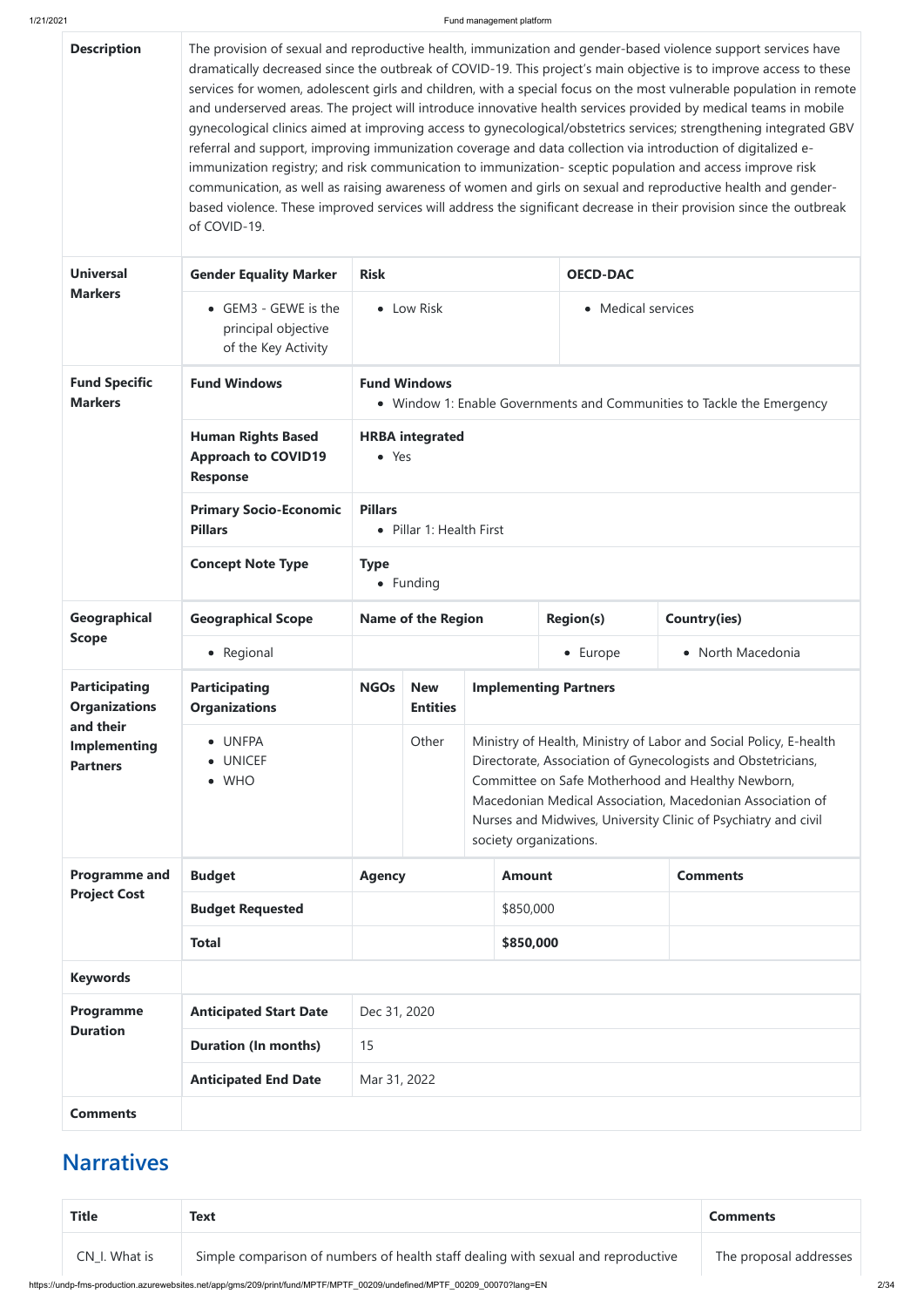the specific need/problem the intervention seeks to address? Summarize the problem. Apply a gender lens to the analysis and description of the problem. Be explicit on who has established the need (plans, national authorities, civil society, UN own analysis, or citizens).

health in North Macedonia is showing that this segment of the health system was particularly vulnerable even prior COVID-19. Although mother and child healthcare services are available to almost all citizens in North Macedonia, there are significant differences in terms of availability of adequate number of physicians, accessibility and quality of services across and within the regions, municipalities and towns. At the moment, North Macedonia has 17 gynecologists per 100,000 people, which is more than the European average. However, their uneven distribution with the majority concentrated in the capital, Skopje, is leaving half of the big cities and villages without services for sexual and reproductive health. Transport costs are also a significant barrier, because all primary gynecologists are located in urban areas. On the other side, the average number of women in their reproductive age per primary gynecologist is 3,610, but there is a 1:3 ratio between the richest and most poorly supplied regions, severely affecting the most vulnerable groups, such as the rural population, Roma, persons with disabilities, and ethnic minorities. There are also significant differences in the number of in-patient gynecologists in different hospitals. At the same time, the total number of midwives and nurses is almost half of the European average. In 2016, there were total of 1,020 midwives (55.1 per 100,000 people) and 8,700 nurses (469 per 100,000 people), some of whom (311) are part of the polyvalent patronage service. Emergency obstetrics and neonatal care also suffer from inefficient referral systems and inadequate number and distribution of skilled staff. These factors together coupled with the lack of evidence-based practices and skilled staff resulted in an increase of perinatal, infant and maternal mortality until 2018. This trend was reversed with support of the UN and that support from the UN agencies remains.

These findings were also confirmed with the UNICEF Situation Analysis from 2019 which shows that even prior to the COVID-19 pandemic, reproductive health, mental health, and adolescent health lagged behind other sectors in terms of resources, personnel and service delivery, particularly affecting women and girls. Additionally, the analysis shows that reducing availability of essential mother and newborn health and sexual and reproductive health services may result in greater numbers of maternal and newborn deaths, unintended pregnancies, unsafe abortions and complicated deliveries without access to essential and emergency care.

A recent socio-economic analysis carried out by UNICEF on the secondary impact of COVID-19 shows that the pandemic has caused delays in accessing hospital care for newborns, children and mothers. The provision of services across the healthcare system declined by 39% for the whole population, 33% for children and 25% for mothers and newborns. Human resources was identified as key bottleneck in the health response to the COVID-19 crisis and the pandemic revealed severe shortages in medical and personal protective equipment for the personnel working with the infected population.

A significant and worrisome drop in vaccination rates in North Macedonia has also been noted. Measles vaccination rate for 1 and 2-year-olds fell from 96% in 2005 to 74.8% in 2018, with pockets of 42% in the capital Skopje. A World Bank analysis implies that the reasons for this might include fewer resources for health, prioritizing specialized health care over preventive and primary care services, and facility inefficiencies. Key informants, however, pointed out that the biggest drop was in Skopje and attributed it to a proactive anti-immunisation campaign organised through social media. Despite the lack of official evidence on the lack of interpersonal communication (IPC) skills of the front-line immunization teams, the need for their capacity development in IPC skills is outlined in the 2019-2020 plan signed between the Ministry of Health and UNICEF. UNICEF has already started addressing it through several other initiatives for behavior change and increasing demand for vaccination. In addition to this the recent WHO assessment of essential health services undertaken in August 2020 has documented that, during COVID-19, routine immunization was functioning with limited working hours and was partially disrupted due to long curfew hours and lockdowns. However, data is still not available to measure the level of disruption compared to 2019, or to claim total disruption of school vaccinations because of the school closure in March 2020.

the needs hat have been very much impacted by the pandemic with negative consequences. The interventions are included in SERP. The target beneficairies will be defined based on the level of 'left behindness'. The expertise and capacity of RUNOs described seem to match well with the expertise and capacity required to implement the CN. The requested budget is 1,000,000 while 7,880,000 will be financed from other sources. However, the CN does not explain what these other sources are, and whether or not the amount has been secured. CN anticipate eventual involvement of the private sector in financing the interventions, but this seems to be possible beyond the CN duration. There is an empahsis on the protection of children from GBV and through immunisation. The focus on women at times takes a secondary place, hence a comment on the Gender Marker rating.

Total Score 19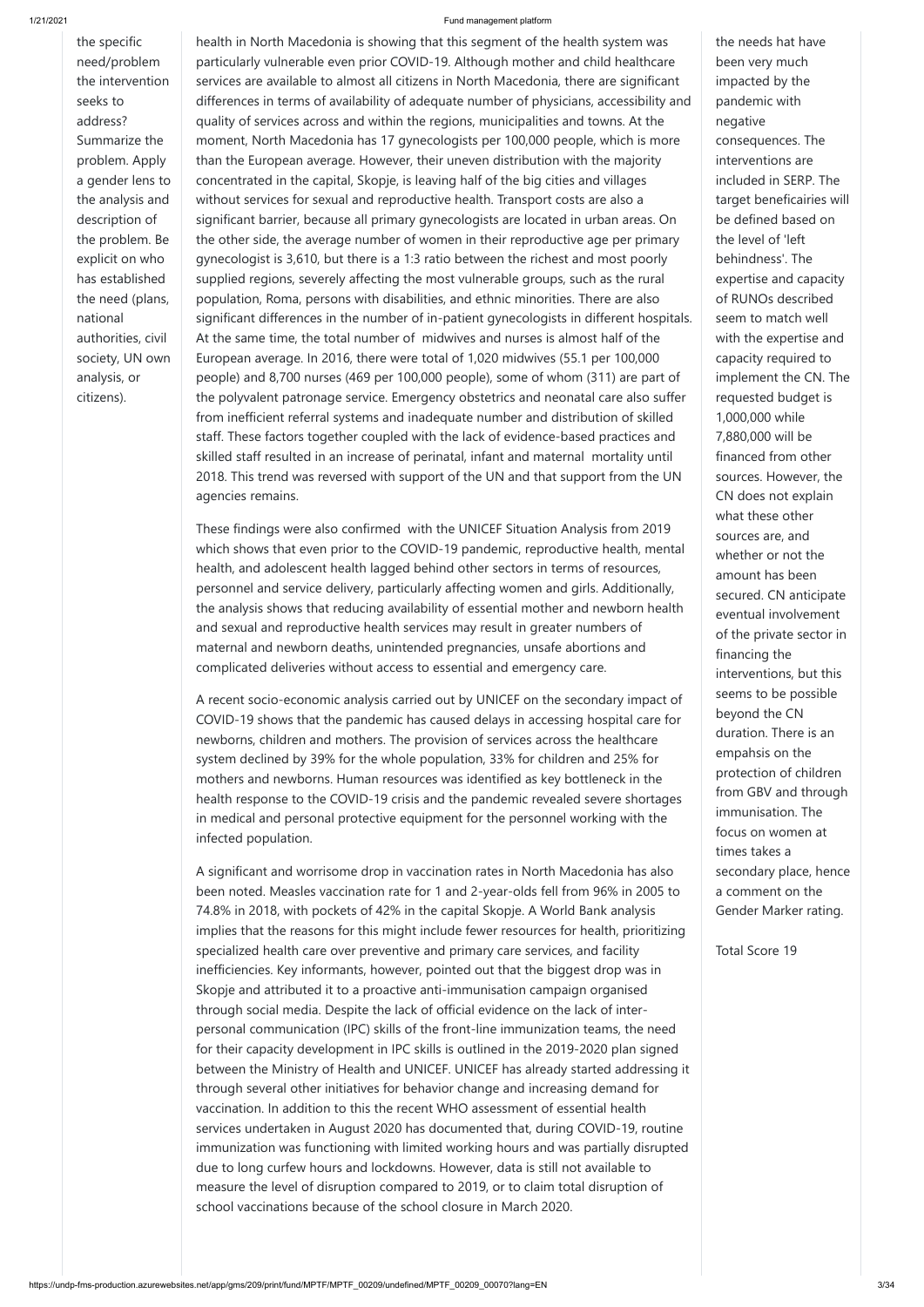The need for development of a e-immunisation registry has been identified based on internal analysis in the Ministry of Health and a formal request for support was submitted to WHO in June 2020. The lack of immunisation data for comparison before and after COVID-19 is a result of the fact that evidence related to immunisation of children is paper-based only, and it takes a lot of time to collect papers and provide aggregate coverage percentage. There is a huge need for establishment of a national electronic immunisation database that will be connected with the national e-health recording and reporting system, in order to have a full oversight on the whole territory of the country and thus better coordinate future needs for a large-scope COVID-19 related immunisation. As the Ministry of Labour and Social Policy already has a functional system for registering children in the public and private kindergartens, and as this system contains all the general info on the children, including their health status, this is an excellent opportunity to connect them and enable the establishment of an unique digital national immunisation record for every child.

This project proposal is a joint effort among [UNFPA,](https://mk.unfpa.org/en) [UNICEF](https://www.unicef.org/northmacedonia/) and [WHO,](https://www.euro.who.int/en/countries/north-macedonia) and aims at strengthening essential health services in times of COVID-19. With the planned activities, adolescents, women and children from vulnerable groups and in remote areas of the country will benefit from sexual and reproductive health services, immunization and psycho-social support. All envisaged activities with the project are aligned with the UN North Macedonia COVID-19 Country Response Framework (Pillar 1 and 2) where UNFPA, UNICEF and WHO are already collaborating. The envisaged project activities are based on the identified need for timely and coordinated action in specific health and social sectors and are based on the established inter-agency

Available global evidence shows that the health and socio-economic crisis caused by COVID-19 will also have long term implications on all layers of the protective environment around children and women, including violence and abuse, mistreatment and neglect, gender-based violence (GBV) and sexual exploitation. The increased use of the internet puts children at additional risk of online harm such as sexual exploitation, abuse and bullying. Furthermore, crises such as disease outbreaks place women and girls at greater risk of domestic violence and GBV, particularly in contexts where gender inequality is already pronounced. Although there is no data on the magnitude of domestic and gender-based violence during COVID-19 in the country, there is anecdotal evidence from primary healthcare practitioners, police, and social welfare services, indicating that incidents of violence against women and children are increasing. The OSCE-led study on domestic violence in North Macedonia (2019), supported by UNFPA, UNICEF and UN Women, reveals that 54% of women have experienced some kind of violence since the age of 15, while more than two thirds of women do not know what to do in case of violence.

The COVID-19 outbreak has certainly exacerbated the existing vulnerabilities of the public health system in North Macedonia. Given the fact that the national health system focus was to respond to the pandemic, resources were redirected and preventive services were reduced or seriously disrupted. Stress, limited mobility, fear from COVID-19 transmission, increased costs for travel and livelihood disruptions aggravated access to lifesaving services for women, girls and children, such as family planning, antenatal care, access to immunization and other critical services.

|                                                                              | partnerships and collaboration with the national government and other partners. The<br>overall approach of the project is to build and expand on the significant investments<br>which have been made over the past years in supporting the strengthening of the<br>national health and social system, containment of outbreaks and health responses to<br>various emergencies.                                      |  |
|------------------------------------------------------------------------------|---------------------------------------------------------------------------------------------------------------------------------------------------------------------------------------------------------------------------------------------------------------------------------------------------------------------------------------------------------------------------------------------------------------------|--|
| P_I. Immediate<br>Socio-Economic<br>Response to<br>COVID19 and its<br>impact | Vaccines are highly beneficial at a population level and also cost – effective in<br>comparison to other public health interventions. The reduction in morbidity and<br>mortality associated with successful COVID -19 vaccine programme, through a<br>combination of direct and indirect protection, is expected to lead to reduced<br>incidence of the disease and the associated treatments and healthcare cost. |  |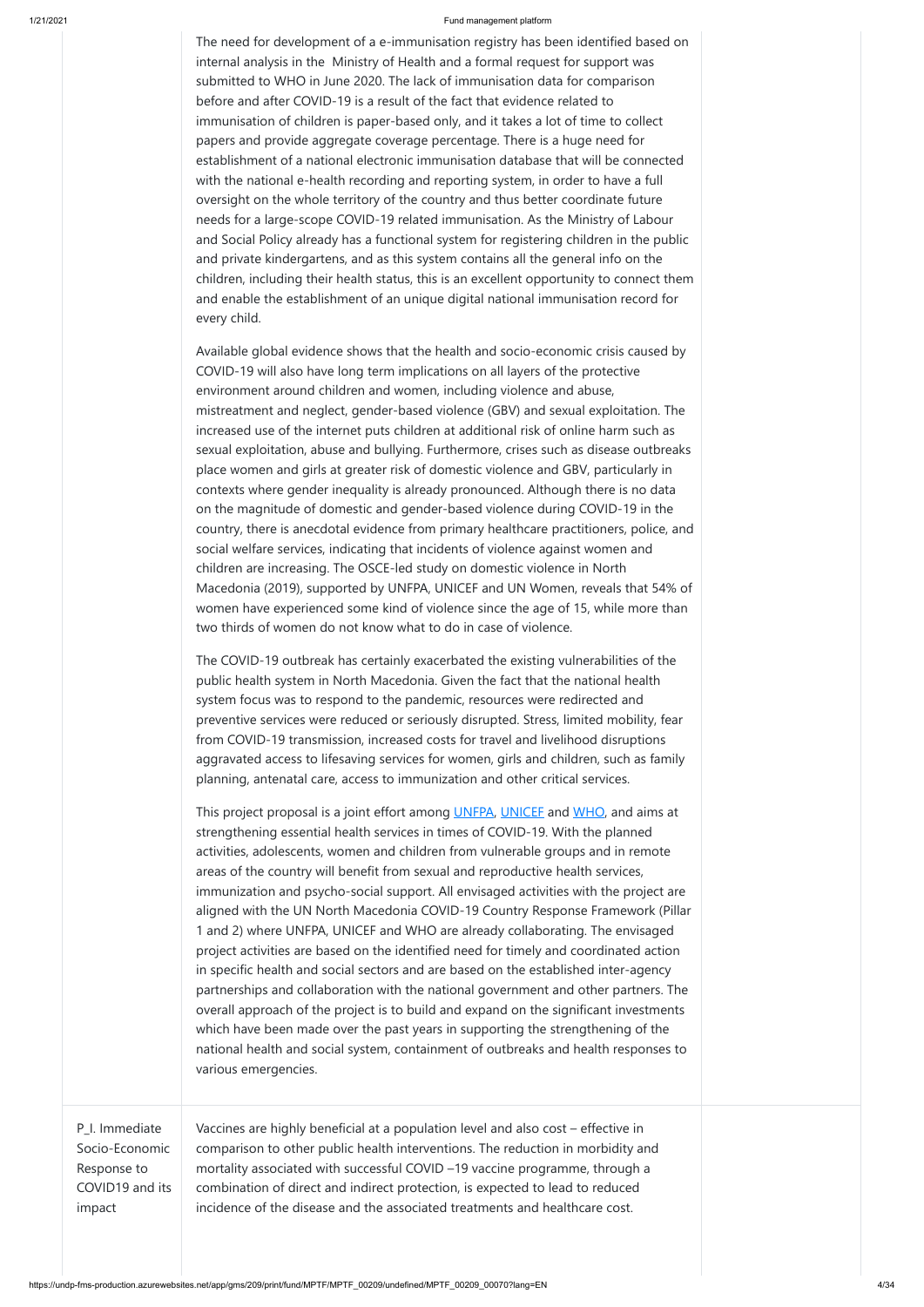The first COVID-19 case in North Macedonia was registered on 26 February, while the Government has been scaling up preparedness activities since end-January. The spread of infections – in Europe, the Western Balkans region and in 'hotspots' in the country – led to further scale up in measures, including the declaration of the state of emergency as of 18 March, which was subsequently imposed across the entire territory of the country. Initial response by the Government and civil society was heavily focused on health, in order to save lives, coupled by limited non-health emergency interventions. The measures undertaken – infection tracing, treatment, self-isolation, limiting movement and imposing physical distancing – have gradually yielded results, flattening the curve of newly infected cases and increase in recoveries by end-April. By early May, the attention has, similarly to other countries in Europe and the region, gradually shifted towards managing transition, softening the restrictive measures, preparedness and mid and long-term recovery. The number of new infections, however, continued to rise through June and July.

As reflected in the [North Macedonia COVID-19 Response Framework \(CRF\),](https://northmacedonia.un.org/sites/default/files/2020-10/MKD-COVID_19-Response-Framework-20200730_costed.pdf) women and girls are playing a disproportionate role in response to COVID19 and are more exposed to economic shocks and domestic violence. In addition, the pregnant women and breastfeeding are faced with suboptimal preventive care and assistance. Worsened educational outcomes for girls pose a threat of early marriage, teenage pregnancies, their increased involvement in household activities and care.

While the direct health toll of the crisis to-date is clear, the full economic impact is yet to fully transpire and be assessed, as is the mitigating effect of immediate socioeconomic measures introduced by the Government with support of international partners since mid-March. The impact is disproportionate for men and women, with the latter more exposed as in COVID-19 responders, due to economic shock and as victims of domestic violence or gender-based violence, which may increase during a lockdown while services and shelters for victims are not operational.

The CRF provides the reference to the UN funding gap of \$22.4 million (Box 2, see per pillar of the CRF) to support response. UN agencies funds, and programmes have already invested significant resources to support COVID-19 response in North Macedonia. The value of ongoing interventions amounts to \$9.3 million, of which \$1.7 million were reprogrammed funds. For details see the UN response activity tracker (Annex 2 of the CRF).

The Joint Programme will primarily focus on socially vulnerable groups, women girls and children, who are at risk which andhas exacerbated by COVID-19 pandemic, leaving those groups behind and making them fall through the cracks of various essential life-saving services, such as sexual and reproductive health, immunization and gender-based violence. Target vulnerable groups include: women and girls of reproductive age (15-49), from vulnerable groups, including women victims of violence, women living in poverty, women with disabilities, Roma, other ethnic minorities, persons living in remote areas with no accessibility to healthcare and social services;

Furthermore, health workers and social service workforce is at the forefront of the rapid service provision dealing with the crisis on a daily basis. Increased skills and resilience of health workers and social service professionals for provision of mobile services will result in better coverage of services in underserved areas, but also increase understanding of psychological distress caused by COVID and the needs of vulnerable groups. The target groups will include: gynecologists and obstetricians, social service work force, immunization teams, nurses, midwives, hospital staff in maternity wards, government agencies and employees engaged in primary, secondary and tertiary health care; data collecting, analysis and planning.

Other relevant reference material:

The Social and Economic Effects of COVID-19 on Children in North Macedonia - *Rapid Analysis and Policy Proposals,*

*[https://www.unicef.org/northmacedonia/reports/social-and-economic-effects](https://www.unicef.org/northmacedonia/reports/social-and-economic-effects-covid-19-children-north-macedonia)covid-19-children-north-macedonia*

## **UPDATED TEXT OF CN\_I:**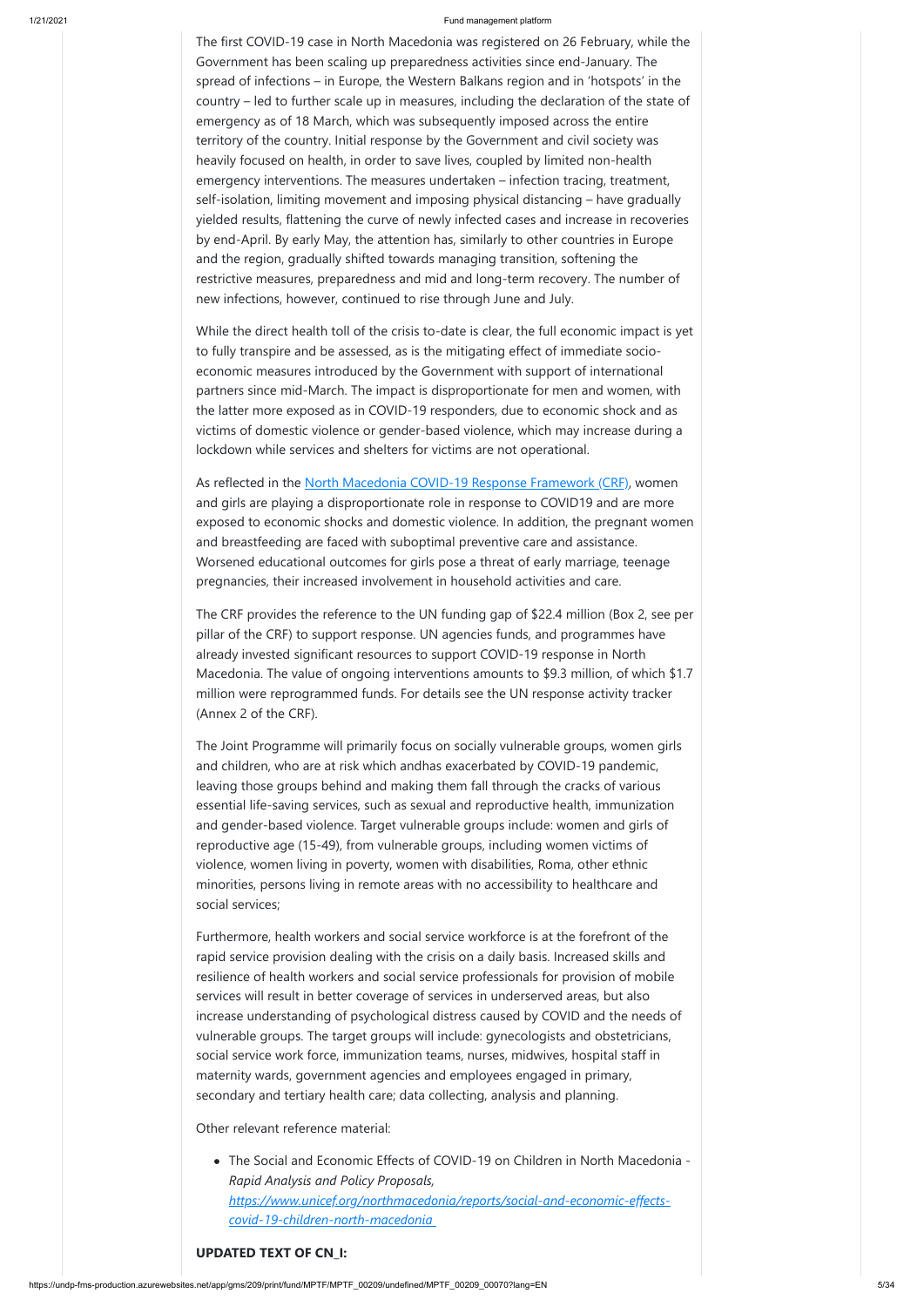Simple comparison of numbers of health staff dealing with sexual and reproductive health in North Macedonia is showing that this segment of the health system was particularly vulnerable even prior COVID-19, affecting girls' and women's health. Mother and child healthcare services are available to almost all citizens in North Macedonia, however availability of an adequate number of primary level physicians, accessibility and quality of services significantly differs across and within the regions, municipalities and towns. At the moment, North Macedonia has 17 gynecologists per 100,000 people, which is more than the European average. However, their uneven distribution with the majority concentrated in the capital, Skopje, is leaving half of the big cities and villages without services for sexual and reproductive health. Transport costs are also a significant barrier, because all primary gynecologists are located in urban areas. On the other side, the average number of women in their reproductive age per primary gynecologist is 3,610, but there is a 1:3 ratio between the richest and most poorly supplied regions, severely affecting the most vulnerable groups, such as the women and girls from rural areas, Roma communities, with disabilities and from ethnic minorities. There are also significant differences in the number of in-patient gynecologists in different hospitals. At the same time, the total number of midwives and nurses is almost half of the European average. In 2016, there were a total of 1,020 midwives (55.1 per 100,000 people) and 8,700 nurses (469 per 100,000 people), some of whom (311) are part of the polyvalent patronage service. Emergency obstetrics and neonatal care also suffer from inefficient referral systems and inadequate numbers and distribution of skilled staff. These factors together coupled with the lack of evidence-based practices and skilled staff resulted in an increase in perinatal, infant and maternal mortality until 2018, when the trend was reversed with the support of the three UN agencies, UNFPA, UNICEF and WHO. This support continues as such, and one of the key results in 2019-2020, was the development of the National Perinatal Care Masterplan 2030. Its operationalization through pilot testing of interventions in Skopje, Tetovo and Bitola maternities will be supported by the three UN agencies, but also triggered interest for support by the EU.

The findings listed above were also confirmed with the UNICEF Situation Analysis from 2019 which shows that even prior to the COVID-19 pandemic, reproductive health, mental health and adolescent health lagged behind other sectors in terms of resources, personnel and service delivery, particularly affecting women and girls. Additionally, the analysis shows that reducing availability of essential mother and newborn health and sexual and reproductive health services may result in greater numbers of maternal and newborn deaths, unintended pregnancies, unsafe abortions and complicated deliveries without access to essential and emergency care which will affect the overall maternal and newborn outcomes.

Furthermore, the Multi-indicator Cluster Survey (MICS) 2018-2019 shows a very low modern contraceptive prevalence rate of 14.0 for the general population, while even lower for Roma, 8.6.

All these factors will have a severe long-term impact on gender equality, women empowerment and overall women's wellbeing.

A recent socio-economic analysis carried out by UNICEF on the secondary impact of COVID-19 shows that the pandemic has caused delays in accessing hospital care for newborns, children and mothers. The provision of services across the healthcare system declined by 39% for the whole population, 33% for children and 25% for mothers and newborns. Human resources were identified as key bottlenecks in the health response to the COVID-19 crisis and the pandemic revealed severe shortages in medical and personal protective equipment for the personnel working with the infected population.

Mandatory vaccination has a long tradition in the country and has been implemented for over 60 years. It is duly regulated by laws and by-laws, and costed National Immunization Programme is adopted annually. However, annual programme funded by the state budget mainly include only procurement of vaccines, with scarce or no funds planned for capacity development of front-line immunization workers or demand generation.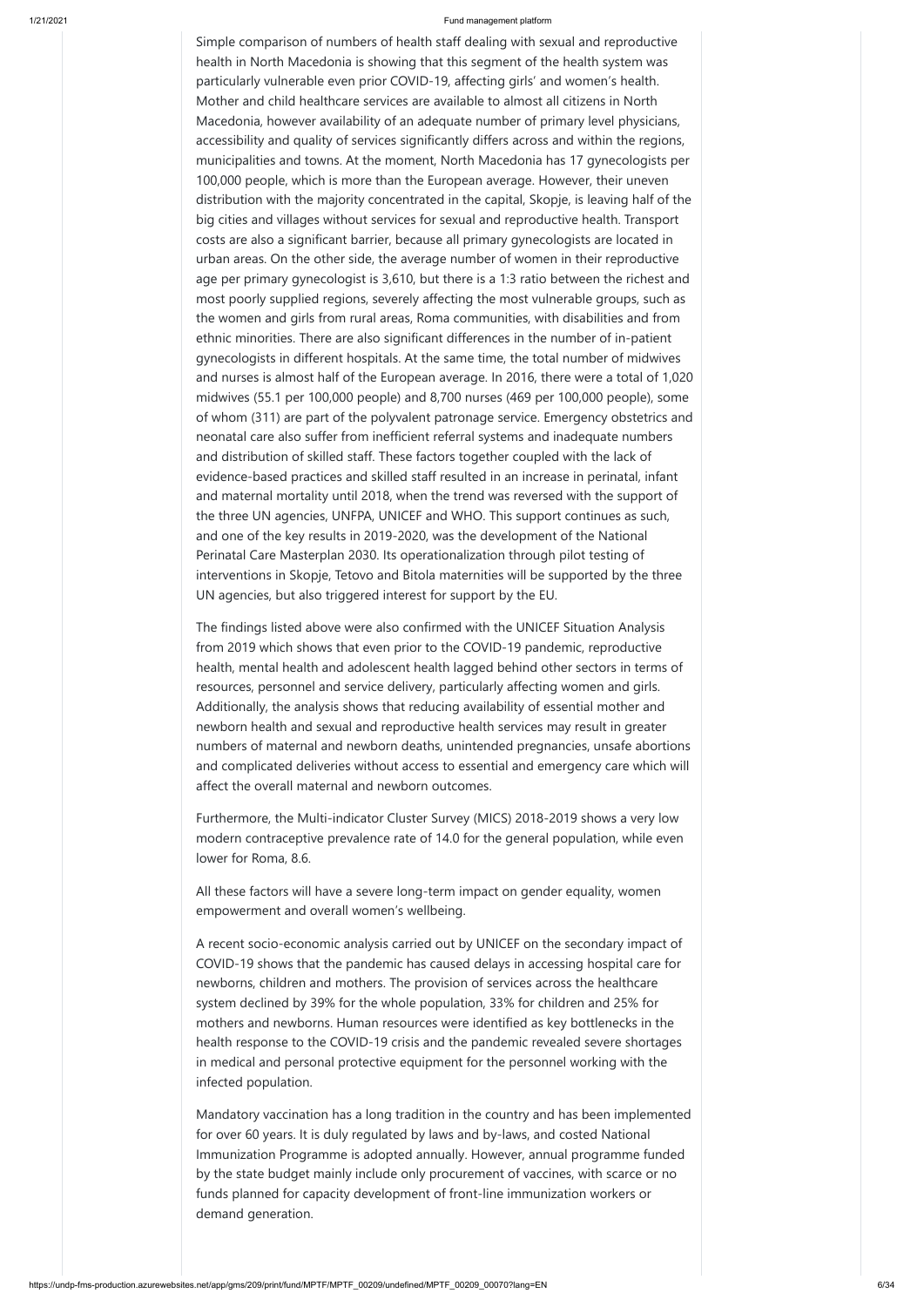Routine vaccination applies to persons under 18 years of age and is administered by the immunization teams) at the 35 Health Centers and 103 immunization teams around the country, except for Hepatitis B and BCG, administered in the maternity ward. Mandatory vaccines are given by age, according to the Immunization schedule which is updated annually.

The home visiting (patronage) service plays also an important role in the immunization system, in supporting immunization teams in identifying/registering newborns and timely referring them for vaccination according to the immunization calendar, as well as in identifying undeclared and unregistered children.

Since 2017, a significant and worrisome drop in the vaccination rates in North Macedonia has also been noted. Measles vaccination rate for 1 and 2-year-olds fell from 96% in 2005 to 74.8% in 2018, with pockets of 42% in the capital Skopje. A World Bank analysis implies that the reasons for this might include fewer resources for health, prioritizing specialized health care over preventive and primary care services, and facility inefficiencies. Key informants, however, pointed out that the biggest drop was in Skopje and attributed it to a proactive anti-immunization campaign organized through social media. Despite the lack of official evidence on the lack of inter-personal communication (IPC) skills of the front-line immunization teams, the need for their capacity development in IPC skills is outlined in the 2019- 2020 plan signed between the Ministry of Health and UNICEF and UNICEF has already started addressing it through several other initiatives for behavior change and increasing demand for vaccination. In addition, the recent WHO assessment of essential health services undertaken in August 2020 has documented that, during COVID-19, routine immunization was functioning with limited working hours and was partially disrupted due to long curfew hours and lockdowns. However, data is still not available to measure the level of disruption compared to 2019, or to claim total disruption of school vaccinations because of the school closure in March 2020.

The need for development of an e-immunization registry has been identified based on internal analysis in the Ministry of Health and a formal request for support was submitted to WHO in June 2020. The lack of readily available immunization data and monitoring is a result of the fact that evidence related to immunization of children is paper-based only, and it takes a lot of time to collect papers and provide aggregate coverage percentage. There is a huge need for establishment of a national electronic immunization database that will be connected with the national e-health records and reporting system, in order to have a full oversight on the whole territory of the country and thus better coordinate future needs for a large-scope COVID-19 related immunization. Any disruption of immunization services, even for short periods, can result in higher likelihood of Vaccine preventable diseases (VPD) outbreaks. Such outbreaks may result in VPD-related deaths and an increased burden on health systems already strained by the response to the COVID-19 outbreak. In this line also, developing and delivering electronic training packages targeting the health workforce for "Immunization in Practice" (IIP) and "Mid-level Management" (MLM) and "Training of Trainers" (ToT) tailored for North Macedonia are crucial.

Available global evidence shows that the health and socio-economic crisis caused by COVID-19 will also have long term implications on all layers of the protective environment around children and women, including violence and abuse, mistreatment and neglect, gender-based violence (GBV) and sexual exploitation. Adverse childhood experiences (ACEs) put girls at greater risk, given the different plasticity of their brains, compared to boys and numerous studies indicate a dose– response relationship between the number of ACEs and poor mental health and social difficulties later in life (e.g. substance abuse, interpersonal and self-directed violence, sexual risk taking, poor self-rated health). The increased use of the internet puts children at additional risk of online harm such as sexual exploitation, abuse and bullying. Furthermore, crises such as disease outbreaks place women and girls at greater risk of domestic violence and GBV, particularly in contexts where gender inequality is already pronounced.

Per the data of the Ministry of Labor and Social Policy, the number of reported cases of violence has increased from 329 in the first quarter to 824 for quarters one and two. This is 7,4% higher compared to the same period last year. Of those 824, 611 are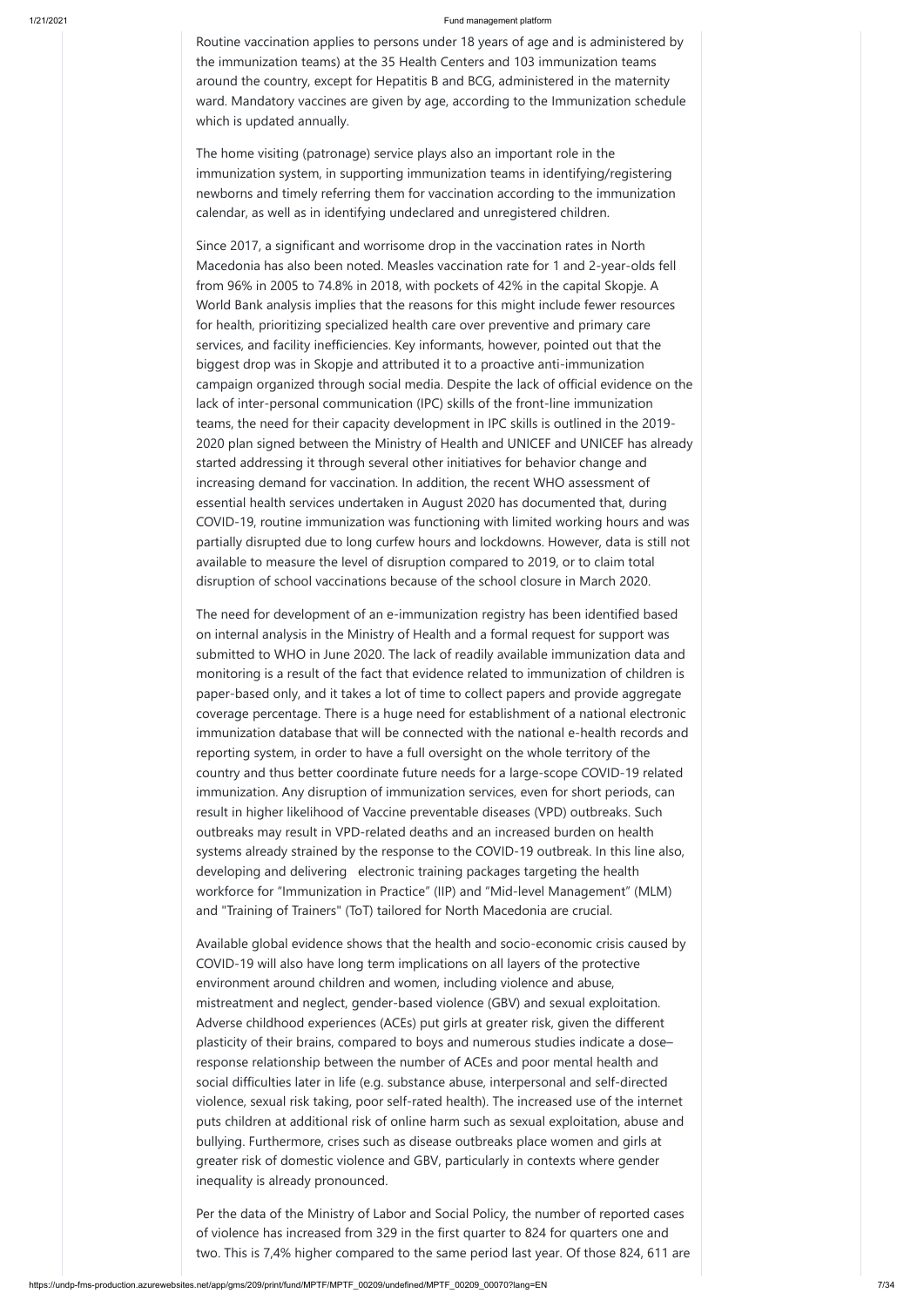women, 140 men and 73 children. It should be noted that reporting was also affected by the lockdowns and fear of victims that services are limited during the pandemic. The OSCE-led study on domestic violence in North Macedonia, conducted in 2019 and supported by UNFPA, UNICEF and UN Women, reveals that 54% of women have experienced some kind of violence since the age of 15, while more than two thirds of women do not know what to do in case of violence. Based on the above, the preexisting alarming condition of GBV was worsened during COVID-19.

This project proposal is a joint effort among **[UNFPA,](https://mk.unfpa.org/en) UNICEF** and [WHO,](https://www.euro.who.int/en/countries/north-macedonia) and aims at strengthening essential health services in the times of COVID-19, affecting predominantly women and girls in rural and underserved areas. With the planned activities, adolescent girls, women and children from vulnerable groups and in remote areas of the country will benefit from sexual and reproductive health services, immunization and psycho-social support.

Furthermore, it has exacerbated the existing vulnerabilities of the public health system in North Macedonia. Given the fact that the national health system focus was to respond to the pandemic, those resources were redirected and preventive services were reduced or seriously disrupted. Stress, limited mobility, fear from COVID-19 transmission, increased costs for travel and livelihood disruptions aggravated access to lifesaving services for women, girls and children, such as family planning, antenatal care, access to immunization and other critical services.

## **UPDATED TEXT OF CN\_II:**

- Poor availability and accessibility of sexual and reproductive health services (family planning, antenatal care and cervical cancer prevention) in different parts of the country;
- Decreasing regular immunization check-ups and growing vaccine hesitancy;
- Paper-based recording and reporting system on immunization
	-
- Underdeveloped system of services to address gender-based violence

**Outcome 1: Improved accessibility, availability and provision of quality sexual** and reproductive health, immunization services and gender-based violence referral and support services in the context of COVID-19, to women, adolescent girls and children, with a special focus on the most vulnerable population in remote and underserved areas.

The Joint Programme focuses on addressing the immediate needs of the most vulnerable groups caused by COVID-19, but also lay the foundation for post-crisis recovery by ensuring that the developed model of mobile service provision for SRH and immunization are replicated in other regions, underserved areas, that will not be covered by the program. The collaborative programme will be implemented by UNFPA, UNICEF and WHO. The expected programme results are complementary and aligned with the three agencies' ongoing activities in response to COVID-19. Therefore, the intervention is in line with Pillar 1 – Health First: protecting health services and systems during and after the crisis and Pillar 2 - Protecting People: social protection and basic services of the UN North Macedonia COVID-19 Country Response Framework.

In addition to the digitalization of the monitoring and reporting system on immunization which builds on creating relevant modules within the eHealth system at MoH and targeting the health workers with immunization training , all the other activities will be implemented through the establishment of outreach services that will primarily be focused on girls and women of reproductive age (15-49) and children living in remote areas and RCCE activities on GBV and immunization. 

## **The project is aimed at addressing the following problems:**

The available evidence as well as anecdotal data suggests that the situation with all of these problems is of particular concern in hard to reach and underserved areas.

**Output 1: Mobile teams equipped with necessary skills and tools to provide timely sexual and reproductive health services to women and girls (and immunization services for children from vulnerable families) with focus on those in hard to reach and under-served areas.**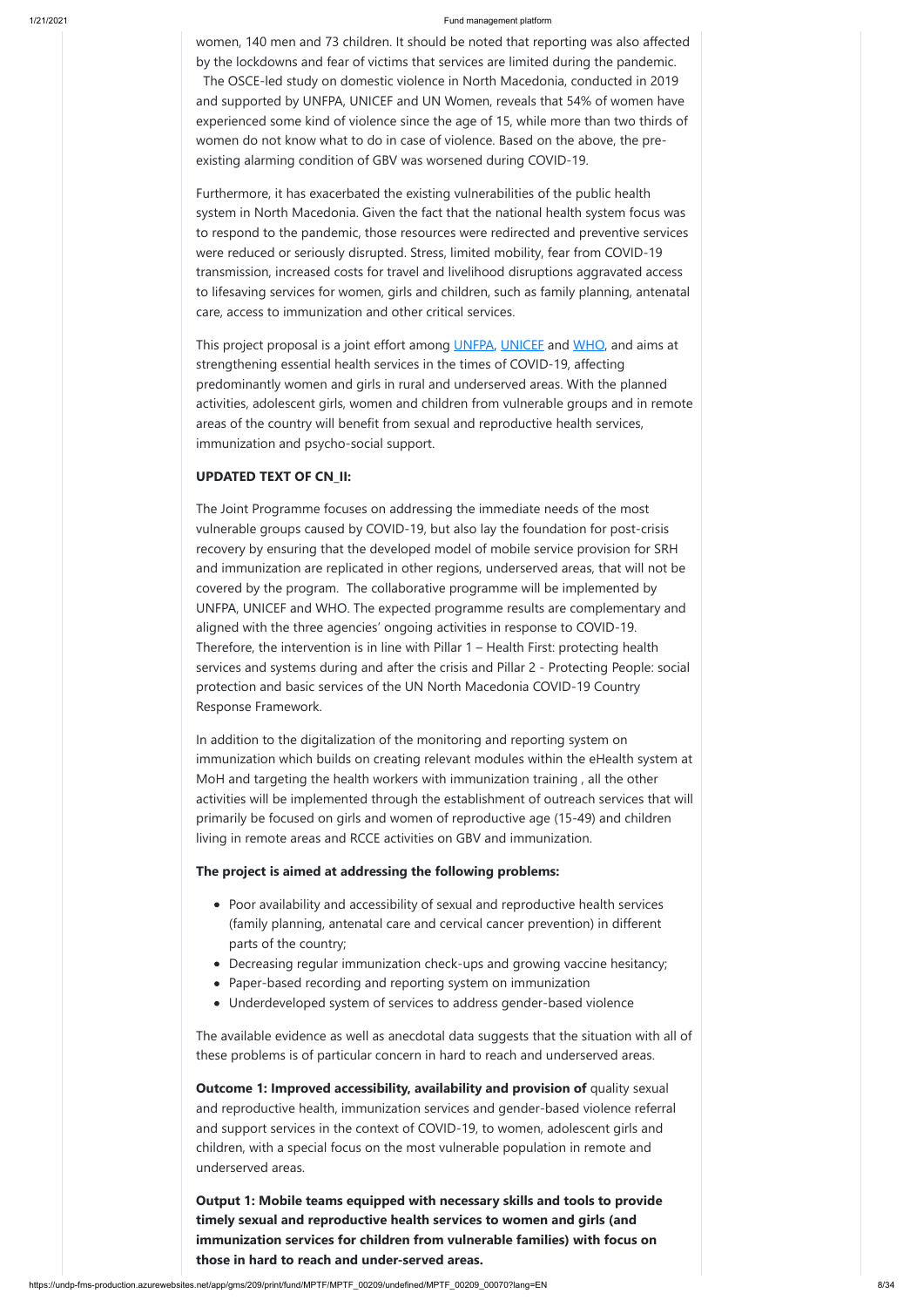The approach of the Output 1 is to utilize the mobile gynecological clinics of the Ministry of Health and the skilled and experienced mobile gynecological teams to provide a broad range of services for sexual and reproductive health. At the same time, health staff will be included in the teams to provide immunization services where needed (for catch-up vaccination). Health staff in the mobile units will be also equipped with skills in GBV, to ensure that survivors of gender-based violence are empowered to report and informed about the available services. Services and referral will be regulated with clear protocols, while mobile teams will be trained on topics related to sexual and reproductive health, immunization services, GBV and basic psycho-social counselling.

The mobile teams established with this project will visit prioritized remote areas and aim for 30% more women and girls to benefit from high quality services, bringing the country closer to the achievement of SDG 3 and 5.

By bringing the services closer to the clients, unnecessary travel to health institutions will be prevented, thus saving families from additional financial hardship, waiting with other patients in waiting rooms during pandemic, as well as avoidance of going to receive essential health services due to fear of COVID-19.

The programme will build upon existing resources, such as mobile gynecological clinics, technical expertise, training materials and e-health platforms for training and data collection. All agencies will make maximum use of the telemedicine modules aimed for primary healthcare workers, including gynecologists, as well as the development of adequate referral paths and protocols for operation (adapted from the previous experience), supported by the three UN agencies.

With the program, small-scale equipment that will complement the existing in the mobile gynecological clinics, such as colposcopes, will be procured. This, together with reproductive health kits, medical supplies and personal protective equipment will be procured, in order to ensure that the needed prerequisites are in place for provision of the planned services in with implementation of COVID-19 safety measures. The necessary IT equipment (laptops) will also be procured, and linkages with "Moj Termin" established, to allow for full integration of the services of the mobile units with the existing national e-health platform. Furthermore, training of health staff in key skills needed to provide gynecological service in mobile clinics will be ensured. Provision of sexual and reproductive health services will be organized in partnership with the Macedonian Medical Association – Association of Gynecologists and Obstetricians under the leadership of the Ministry of Health and the Committee on Safe Motherhood and Healthy Newborn.

Selected municipalities and relevant civil society organizations will be engaged to reach out to vulnerable groups to create demand and raise awareness of the availability of services and their health benefits. The Ministry of Health, with the support of UNFPA, has successfully managed such services in the past (refugee/migrant crisis 2015/2016), providing gynecological services through mobile gynecological clinics on-site and ensuring referrals to secondary and tertiary-level facility services. Thus, good practices and lessons learned will be fully considered, incorporating COVID-19 information as well as offering safe and secure channel for accessing the required services during the pandemic.

As part of the team, immunization staff will be included in the mobile unit, to provide medical check-ups and actual vaccination for girls and boys in the remote and underserved areas. The project will ensure availability of these teams and with regular visits to remote and underserved areas children and their families will benefit from immunization and will be protected from vaccine-preventable diseases that impose a serious threat during COVID-19.

The mobile units will also be serving as a hub for the identification and evaluation of suspect cases of DV (domestic violence) and GBV, also serving as an information point and referral to other services.

At the beginning of the project, a rapid update of the situation will be performed. This includes mapping of the availability, capacity and distribution of service providers, portable small-scale equipment and medical supplies needed for the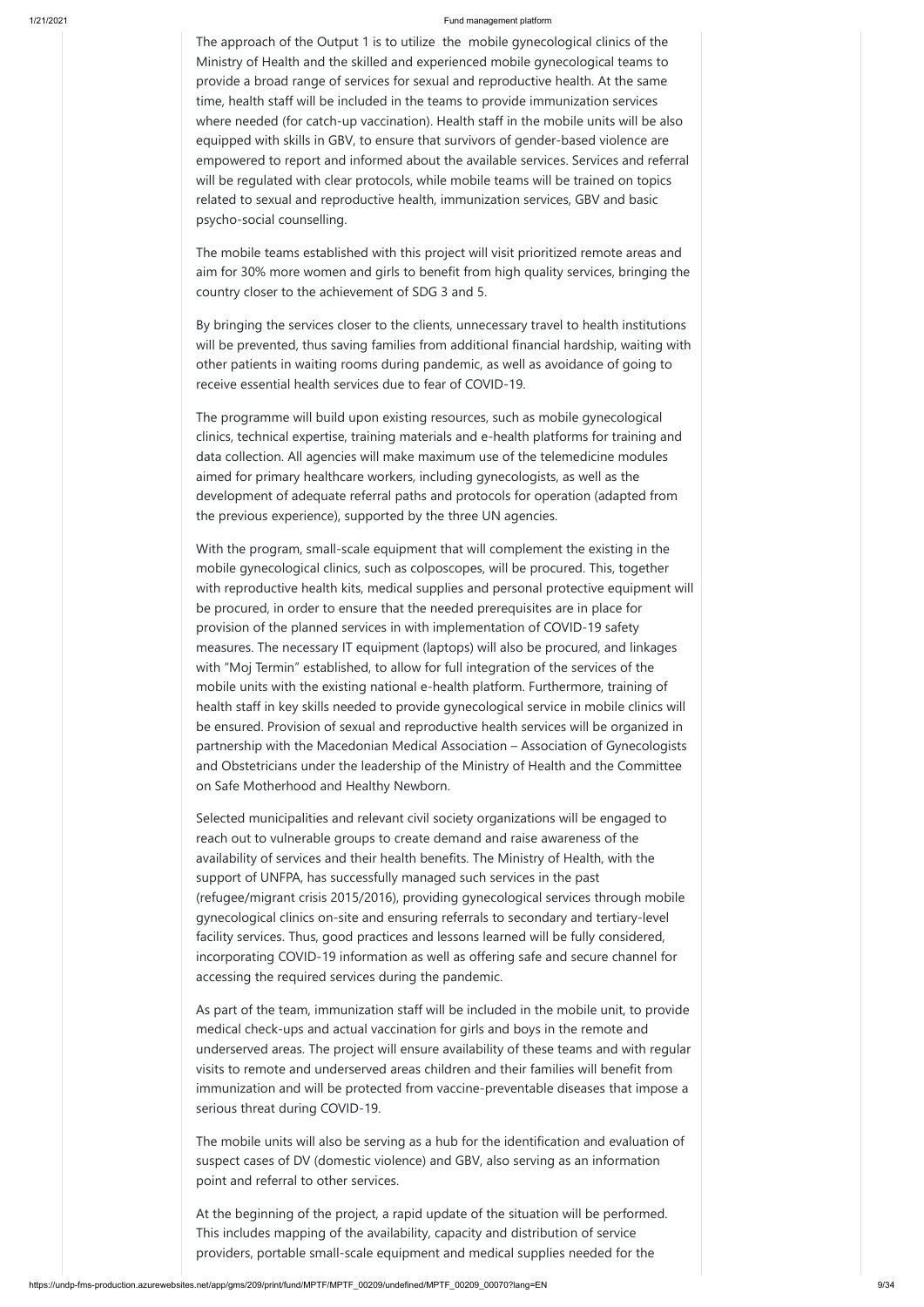mobile gynecological clinics, the structure of the targeted population in the selected municipalities, definition of priority geographic areas to be targeted with the program, and identification of the key partners, including their role in the development of a functional, sustainable and integrated model of mobile services. Primary level health services provided through the mobile teams will be recorded in the e-health electronic system, and thus connected and coordinated with higher levels of care for referral and follow-up. For this, a sustainable solution will be sought with the E-Health Directorate, so that women and girls left behind are gradually integrated in the health system and data collection, monitoring and tracking is improved.

Community-based communications activities and raising awareness multi-media campaign related to the sexual and reproductive health services are aimed to create demand for the essential health services, as well as for Covid-19 prevention and response. It will also include activities to raise awareness and importance of sexual and reproductive health services, like cervical cancer prevention, antenatal care, family planning and the importance of contraception with key messages already crafted by UNFPA, aimed at target audiences (adolescent girls and women). Community-based communications activities will be used to influence knowledge as well as practices regarding sexual and reproductive health services, especially among Roma and other vulnerable groups.

Various communications channels will be used, including social media and mainstream media, as well as several community-based approaches and sources (local information spots, 'snow ball' techniques, community informative forums, local non-governmental organizations, community health-workers etc.). The messages will be in local languages and accessible to people with visual or hearing impairment.

## **Output 2. Capacity development for essential health workforce necessary to provide safe, effective and quality immunization services and development of national digital/electronic immunization registry to provide accurate and timely data on immunization**

With the support of this project, the Ministry of Health will introduce into its regular system a new e-immunization registry, aimed at addressing many of the critical datarelated challenges faced by the immunization programs, by ensuring that all children registered at birth do not miss a potentially life-saving vaccine. The digitalization of the processes is important because paper systems lead to heavy workload burdens, while the information technology solutions would allow the vaccination workers to reallocate their valuable time, spending more time caring for children and less time administratively and manually compiling reports (which would instead be automatically generated). The use of unified national recording tool will provide a detailed real-time picture of the condition of the vaccinated population in the country, a detailed picture of the recorded adverse reactions after vaccination, as well as accurate planning and optimal consumption of vaccines in each Health Center where mandatory immunization is performed. Taking into account the health risk of the decreased percentage of vaccinated children, the software will allow to have correct information about the immunization coverage at national level, and real-time immunization data disaggregated by gender and other social determinants of health. It will also contribute to better planning for procurement of vaccines and real-time data on coverage, as well as to generate better preparedness for large-scale immunization. Policy and decision making will be evidence-based and will provide equitable services for all population groups. This will not only contribute to addressing the COVID-19 pandemic related short-term issues, but also modernize the immunization process, thus contributing to improving health services for children and adolescents in the long term (building back better). Such a database would also enable more effective roll-out of the Covid-19 vaccine.

Part of any success of a health preventive intervention is capacity development of the health workforce. The project will therefore support capacity development in interpersonal communication skills (IPCS), as well as development and monitoring the uptake of online open training courses: Immunization in Practice" (IIP) and "Mid-level Management" (MLM) and "Training of Trainers" (ToT) tailored for North Macedonia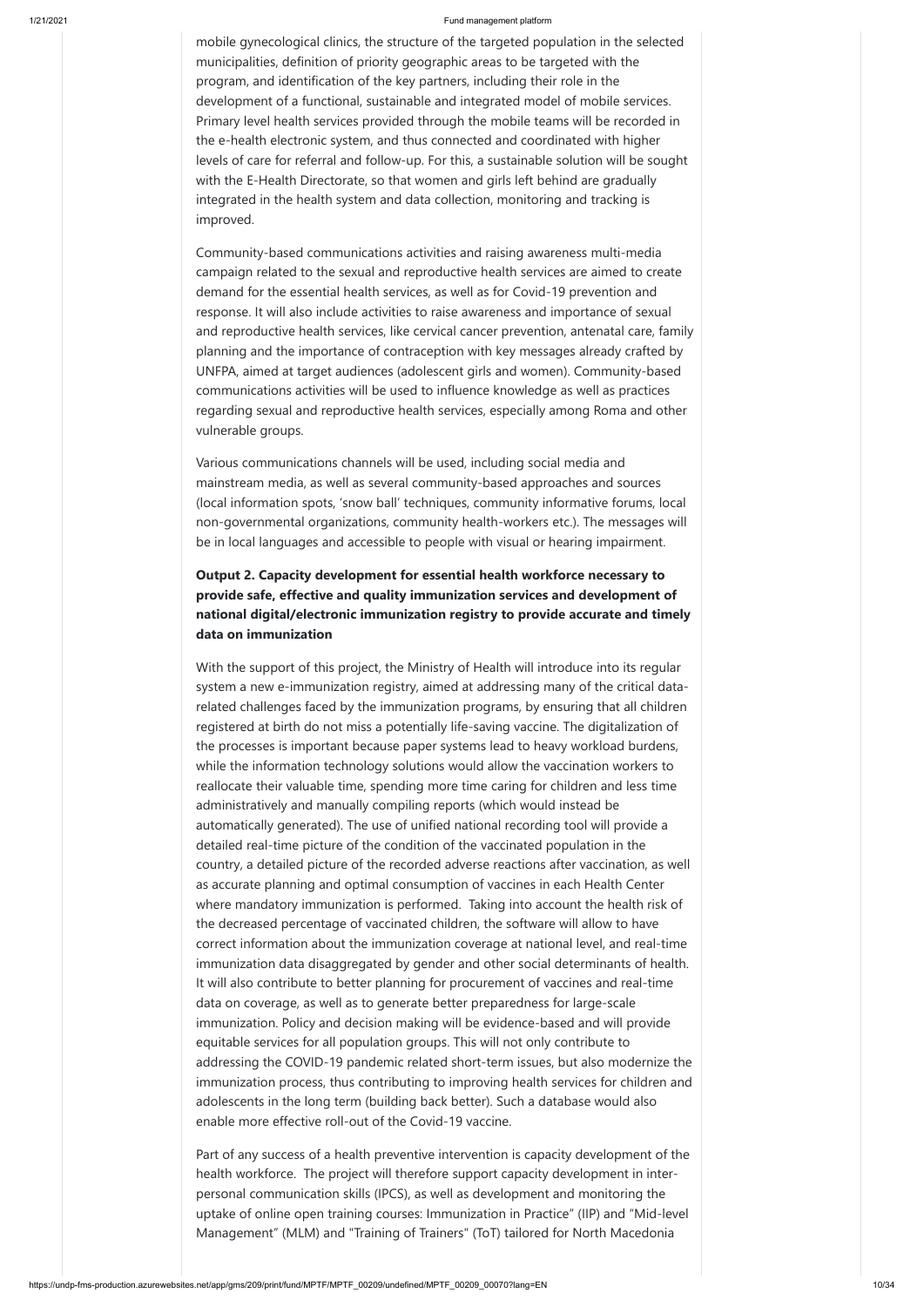and aiming to build capacities of immunization managers and providers countrywide, including immunization units, primary pediatricians, family physicians and primary health care nurses.

The aim of MLM training is to enable immunization managers at all levels to acquire skills in planning, management, monitoring and evaluation of the immunization system. It will also give them the knowledge to supervise and support immunization operations such as service delivery, the cold chain and logistics, purchase and quality control of vaccines, communication in support of the programme. WHO series of trainings aim to provide immunization health care workers (HCW) with up-to-date technical knowledge, provide guidance on how to make the best use of resources in order to ensure the success of the immunization programmes. and also as new vaccines are becoming available, this series will provide guidance to the mid-level managers in meeting the challenges of introducing a new vaccine into the immunization programmes.

Training course will contain several modules which will enable HCW to address cold chain, vaccines and safe-injection equipment management, partnering with communities and risk communication, immunization safety, supportive supervision, monitoring the immunization system and making disease surveillance work.

Rapid assessment will be performed to better understand the perceptions of risks (myths and facts) among the health workers and general population (self-efficacy, perceptions and attitudes related to routine immunization).

Risk Communication and Community Engagement activities under this output are aimed to create demand for the immunization services and actions will include communication for development initiatives to address growing vaccine hesitancy, including strengthening health workers' interpersonal communication skills and other communication interventions to support immunization catch-up campaigns. The approaches will build on existing initiatives that have a proven record of driving change, including rolling out a UNICEF-tested capacity development programme on interpersonal skills to respond to vaccine hesitancy, and build on a social media listening initiative designed to track and respond to perceptions, sentiments and misinformation associated with routine and new/evolving vaccines, as part of the discourse in the plight to establish a vaccine for COVID-19.

Alongside the Risk Communication and Community Engagement activities, the project will also promote awareness of vaccine risks and benefits, it will contribute to better understanding of the perceptions of risk (myths and facts) among the health workers and general public, and promptly prepare the health system for managing any adverse events and concerns about vaccine safety, including informing parents about vaccine schedules. It will include explaining properly the benefits and risks of a recommended vaccine; addressing public concerns and upcoming or persistent rumors about vaccine safety and preparing to address vaccine safety crises if and when they occur.

## **Output 3. Development of system for recognition, reporting and referral of gender-based violence cases, targeting under-served areas and groups**

Boys and girls both experience violence, but their gender makes them vulnerable to

certain types of violence, wherein girls and women have lower social status and less power overall. The COVID-19 pandemic further hindered access to services that address gender-based violence at a time when many women and girls may need these services. To protect children and their families, particularly the most vulnerable, during the COVID-19 crisis and beyond, the national systems need to be strengthened, and community-based services need to be supported to best respond to the needs of vulnerable children and families. There is an urgent need to prioritize support in child protection service provision, through a remapping effort, only possible by strengthening referral and response mechanisms. Programmes will be adapted to meet the needs of gender-based violence survivors and mitigate emerging risks during COVID-19 pandemic, aiming at a longer-term system strengthening, to ensure coordinated and age-appropriate health, protection,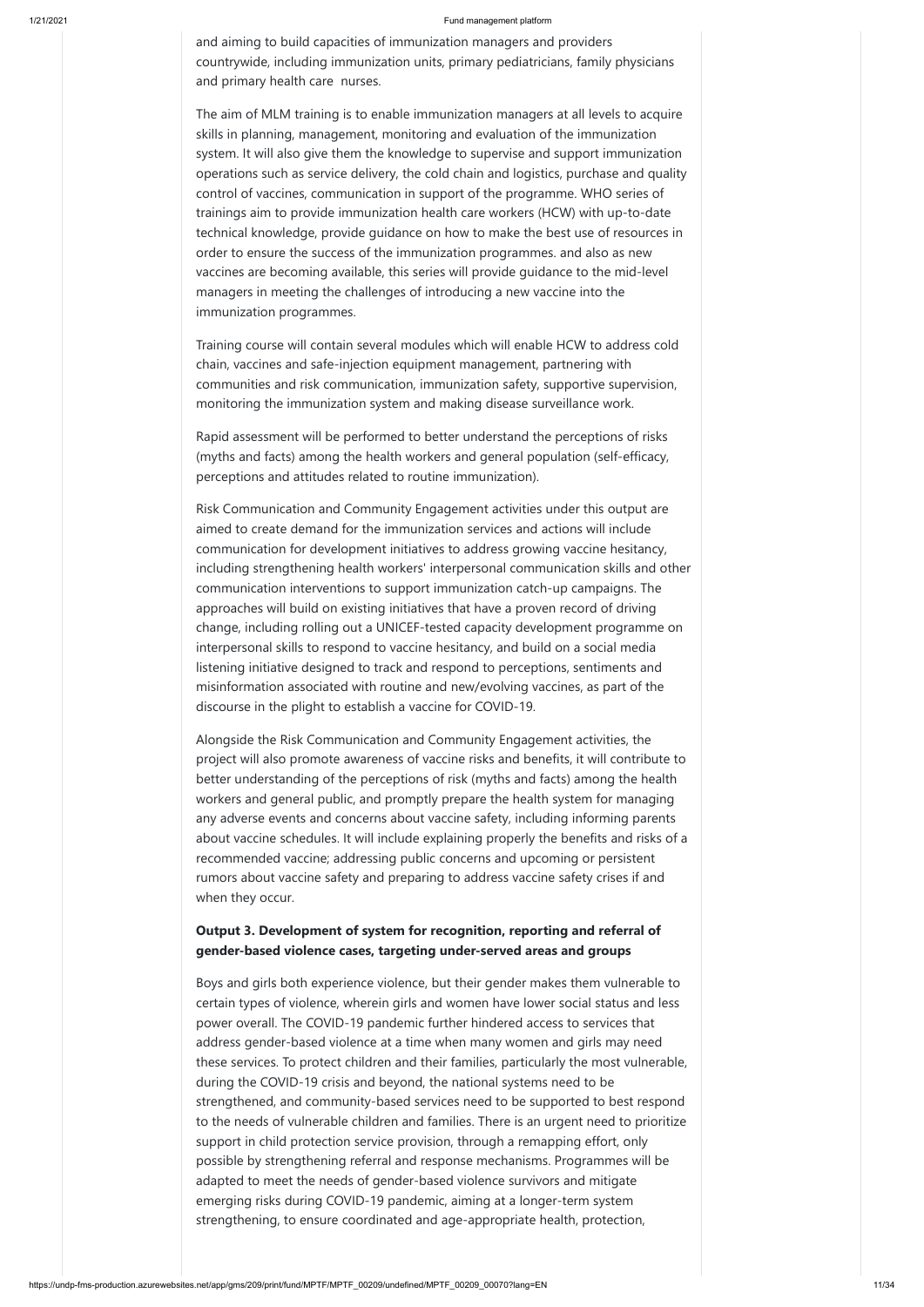psychosocial and justice services and systems are in place and functioning. Risk Communication and Community Engagement activities will be implemented, to ensure referral pathways changes are communicated to the providers and the public.

To ensure the continuity of services, the social service workforce needs to be supported to be able to work. Social work outreach, family support services, and key child protection mechanisms need to be strengthened to ensure prevention and protection from violence and all forms of exploitation, including GBV. It is also crucial to ensure that key protection workers can respond to emergency cases requiring face-to-face interventions. Trainings and technical support for service providers dealing with gender-based violence will be adapted to the pandemic, aimed to enable girls and women to safely and confidentially access GBV services, to ensure referral pathways are developed and functional, and to increase the local and national capacity for service delivery to GBV survivors.

During the pandemic, the mental health of children and young people is specifically endangered. As part of the holistic and comprehensive approach to their psychosocial support, the support of the community from all relevant factors, especially from the social service workforce and professionals in primary health care, is especially important. Primary healthcare (PHC) is an important part of the system in order to restore efficiency, compactness and reformulate the way it functions, as well as to strengthen and mobilize the family system. State and non-state helplines for violence cases and for the provision of psychosocial support will be supported through this project, as well as positive parenting support services. These services will ensure referral to the most appropriate type of service for domestic and genderbased violence (free legal aid, psychological counseling and support for social services), if any case of violence is reported. Through online sessions, videos and materials developed and shared in the media, respectful relationships and gender equality will be promoted, and awareness will be increased on the harm that violence can cause to children and on the increased risk of child sexual exploitation and abuse with increased (unsupervised) use of the internet.

The project will allow the health professionals in the mobile teams to gain the necessary skills to recognize or suspect domestic or gender-based violence. They will be trained how to provide basic psycho-social support discreetly, ensure confidentiality, and provide information for the victims on availability of existing organizations and institutions that can offer protection and psycho-social support. This will be complemented with establishment of trauma-informed primary healthcare practices, including screening for ACEs. By doing so, women and girls at risk of violence and child victims of violence will be empowered to seek such services and be reached by the child protection system.

Risk Communication and Community Engagement is essential for maintaining trust in public health and protection systems. Clear messages about when and where to seek care, especially in cases of gender-based violence, are essential and should be mainstreamed as part of the response communication strategy, including public health messaging to inform adolescent girls and women where and how to get support and care in case of any sexual violence.

Risk Communication and Community Engagement on the secondary impact of GBV

and prevalent use of violent child discipline measures will build on a parenting method and will include messaging to break the taboo on violence and adversities in childhood. It will also touch on the development and strengthening of important safety issues among local communities, especially vulnerable populations, health-care workers and decision-makers.

Information in local languages will guide the public to be able to keep up with changes in service delivery platforms, including outreach activities in their communities. Multiple communication approaches will be used, including social media channels, to build public confidence and encourage the continued utilization of essential services during the outbreak. Information sources trusted by the public will be identified, such as primary care clinics, pharmacies, community health workers, non-governmental organizations, while ensuring these sources are kept up to date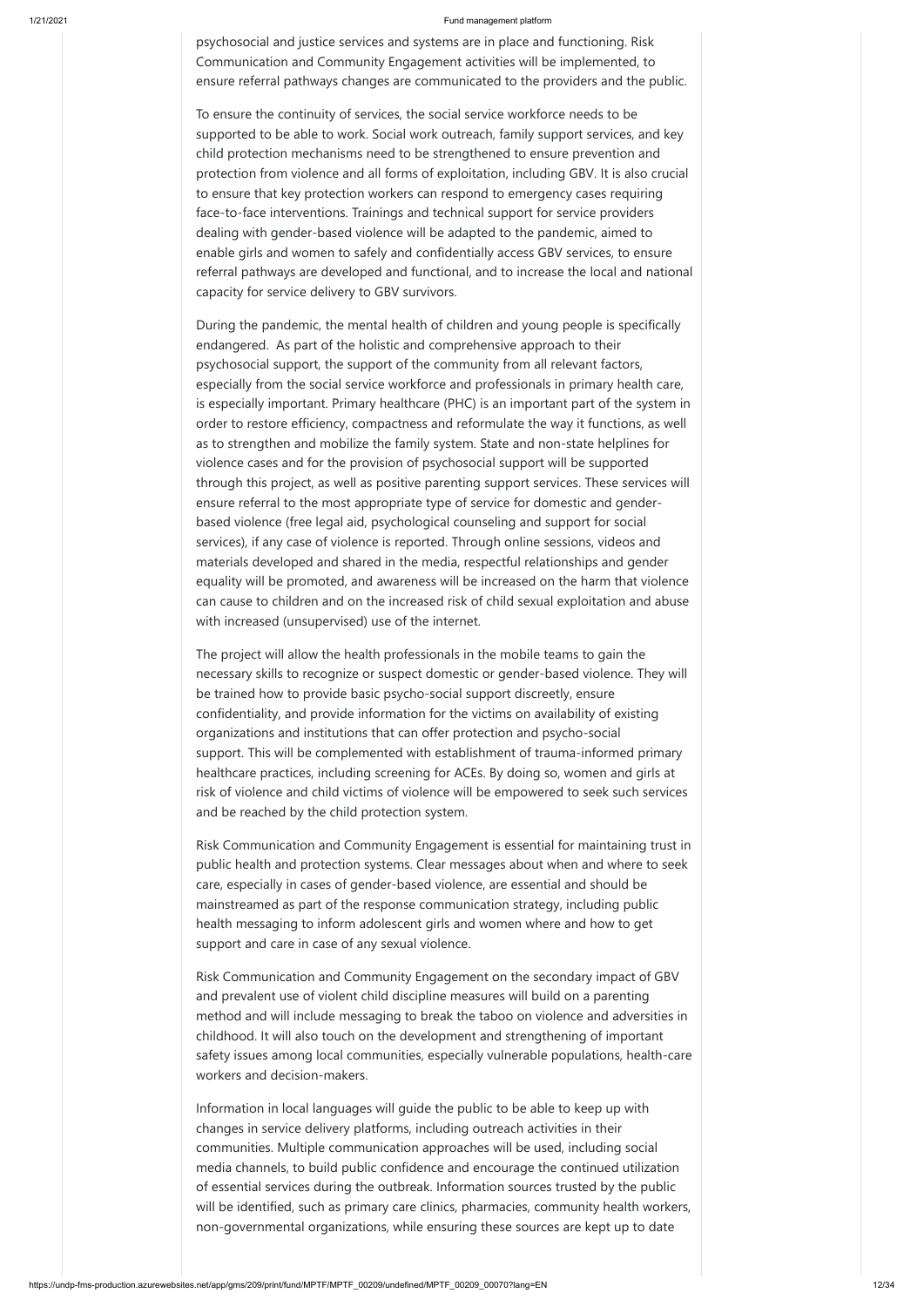employs any innovative approaches; c) if and how it applies a human rights-based approach and how is it based on the principle of "recover better together" d) if and how the theory of change reflects

|                                                                                                                      | about changes in essential service delivery and about available resources, such as<br>hotlines for GBV. Activities are also planned to ensure that messages are accessible to<br>people with visual, hearing or cognitive impairment.                                                                                                                                                                                                                                                                                               |                              |
|----------------------------------------------------------------------------------------------------------------------|-------------------------------------------------------------------------------------------------------------------------------------------------------------------------------------------------------------------------------------------------------------------------------------------------------------------------------------------------------------------------------------------------------------------------------------------------------------------------------------------------------------------------------------|------------------------------|
|                                                                                                                      | Risk communicators will consider preparing intermediate messages with more<br>detailed information, but rather informal, to avoid technicalities and be more<br>accessible to consumers.                                                                                                                                                                                                                                                                                                                                            |                              |
|                                                                                                                      | End of updated text for CN_II available in question "P_V. Target population"<br>(due to character limit)                                                                                                                                                                                                                                                                                                                                                                                                                            |                              |
| CN_II. Results<br>expected to be<br>achieved and a<br>clear<br>explanation of<br>tangible results<br>or changes that | The collaborative program will be implemented by UNFPA, UNICEF and WHO. The<br>results of the program that are expected to be achieved are complementary and<br>aligned with the three agencies' ongoing activities in response to COVID-19.<br>Therefore the intervention is in line with Pilar 1 - Health First: protecting health<br>services and systems during and after the crisis and Pilar 2 - Protecting People: social<br>protection and basic services of the UN North Macedonia COVID-19 Country<br>Response Framework. | As per SG Designate<br>email |
| will be achieved<br>through this<br>collaborative<br>programme<br>Describe the                                       | Except the digitalization of the reporting system on immunization, all the activities<br>will be implemented through the establishment of outreach services that will<br>primarily be focused on girls and women of reproductive age (15-49) and children<br>living in remote areas.                                                                                                                                                                                                                                                |                              |
| results expected<br>to be achieved                                                                                   | The project is aimed at addressing the following problems:                                                                                                                                                                                                                                                                                                                                                                                                                                                                          |                              |
| and how it                                                                                                           | • Insufficient sexual and reproductive health services (family planning, antenatal                                                                                                                                                                                                                                                                                                                                                                                                                                                  |                              |
| contributes to                                                                                                       | care and cervical cancer prevention;                                                                                                                                                                                                                                                                                                                                                                                                                                                                                                |                              |
| the Covid-19                                                                                                         | • Lack of regular immunization check-ups and growing vaccine hesitancy;                                                                                                                                                                                                                                                                                                                                                                                                                                                             |                              |
| response and                                                                                                         | • Underdeveloped system of services to address gender-based violence                                                                                                                                                                                                                                                                                                                                                                                                                                                                |                              |
| the SDGs.                                                                                                            |                                                                                                                                                                                                                                                                                                                                                                                                                                                                                                                                     |                              |
| Describe                                                                                                             | The available evidence as well as anecdotal data suggests that the situation with all of                                                                                                                                                                                                                                                                                                                                                                                                                                            |                              |
| programme                                                                                                            | these problems is particularly concerning in hard to reach and under-serviced areas.                                                                                                                                                                                                                                                                                                                                                                                                                                                |                              |
| approaches,                                                                                                          | Result/Outcome 1: Mobile teams equipped with necessary skills and tools to                                                                                                                                                                                                                                                                                                                                                                                                                                                          |                              |
| methods, and                                                                                                         | provide timely sexual and reproductive health services to women and girls as                                                                                                                                                                                                                                                                                                                                                                                                                                                        |                              |
| theory of                                                                                                            | well as immunization services for children from vulnerable families with focus                                                                                                                                                                                                                                                                                                                                                                                                                                                      |                              |
| change, and                                                                                                          | on those in hard to reach and under-serviced areas.                                                                                                                                                                                                                                                                                                                                                                                                                                                                                 |                              |
| explain why they                                                                                                     |                                                                                                                                                                                                                                                                                                                                                                                                                                                                                                                                     |                              |
| are the                                                                                                              | The approach of the Outcome 1 is to utilize the capacity of the mobile gynecological                                                                                                                                                                                                                                                                                                                                                                                                                                                |                              |
| appropriate                                                                                                          | clinics of the Ministry of Health using skilled and experienced gynecologists providing                                                                                                                                                                                                                                                                                                                                                                                                                                             |                              |
| response to the                                                                                                      | broad range of services for sexual and reproductive health. At the same time, health                                                                                                                                                                                                                                                                                                                                                                                                                                                |                              |
| problem. Please                                                                                                      | staff with expertise in immunization will be included in the teams to provide                                                                                                                                                                                                                                                                                                                                                                                                                                                       |                              |
| highlight a) how                                                                                                     | immunization services, while experts in GBV will ensure services for survivors of                                                                                                                                                                                                                                                                                                                                                                                                                                                   |                              |
| the solution(s) is                                                                                                   | gender based violence. Services and referral will be regulated with clear protocols,                                                                                                                                                                                                                                                                                                                                                                                                                                                |                              |
| data driven                                                                                                          | while mobile teams will be trained on topics related to sexual and reproductive                                                                                                                                                                                                                                                                                                                                                                                                                                                     |                              |
| (especially on                                                                                                       | health, immunization services, GBV and basic psycho-social counselling. The mobile                                                                                                                                                                                                                                                                                                                                                                                                                                                  |                              |
| population                                                                                                           | teams established with this project will regularly visit prioritized remote areas and                                                                                                                                                                                                                                                                                                                                                                                                                                               |                              |
| being targeted)                                                                                                      | allow 30% more women and girls to benefit from high quality services, bringing the                                                                                                                                                                                                                                                                                                                                                                                                                                                  |                              |
| b) if and how it                                                                                                     | country closer to the achievement of SDG 5.                                                                                                                                                                                                                                                                                                                                                                                                                                                                                         |                              |

Such a service will also prevent unnecessary travel to health institutions, thus saving families from additional financial hardship, waiting with other patients in waiting rooms during pandemic, as well as avoidance of going to receive essential health services due to fear of COVID-19.

The program will build upon existing resources, such as expertise, training materials and e-health platforms for training and data collection. All agencies will make maximum use of the telemedicine modules aimed for primary healthcare workers, including gynecologists, as well as the development of adequate referral paths and protocols for operation (adapted from the previous experience), all supported by the WHO. The Ministry of Health, with the support of UNFPA, has successfully managed such services in the past (refugee/migrant crisis 2015/2016), providing gynecological services through the mobile clinics on-site and ensuring referral to secondary and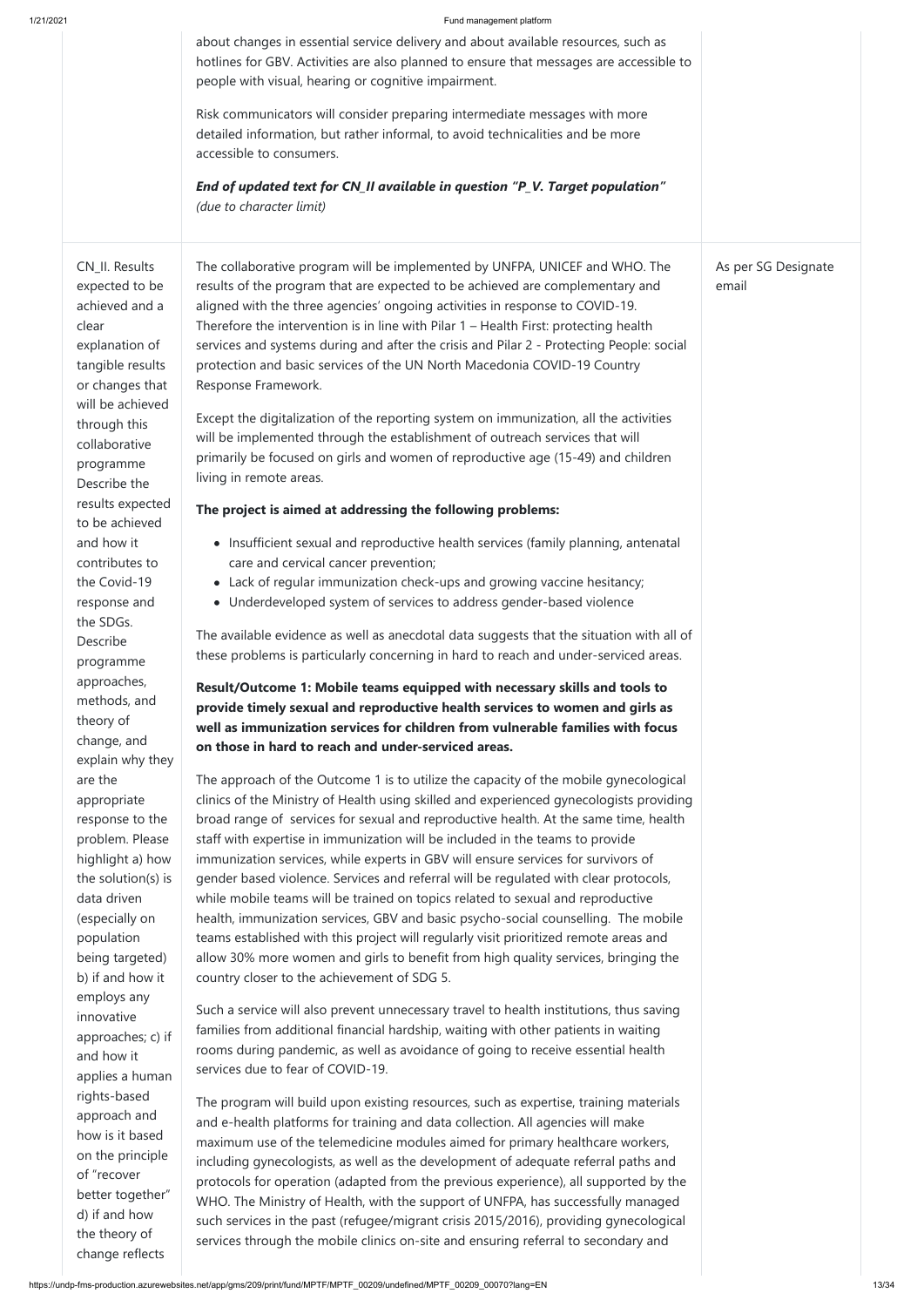the Gender Equality Marker score selected in this solution

tertiary-level facility services. Thus, good practices and lessons learned will be fully considered, incorporating COVID-19 information as well as offering safe and secure channel for accessing the required services during the pandemic.

As part of the team, immunization staff will be included in the mobile unit, to provide medical check-ups and actual vaccination for girls and boys in the remote and underserved areas. The project will ensure availability of these teams and with regular visits to remote and underserved areas children and their families will benefit from immunization and will be protected from vaccine-preventable diseases that impose a serious threat during COVID-19.

The mobile units will be also serving as a hub for the identification and evaluation of suspect cases of DV (domestic violence) and GBV, also serving as an information point and referral to other services.

Throughout the project rapid assessments will be performed on the availability, capacity and distribution of the health workforce. This will inform the planning and distribution of the workforce to cover underserved areas and maximize occupational health and staff safety measures, including the provision of mental health care and basic psychosocial support.

Primary level health services provided through the mobile teams will be connected and coordinated with higher levels of care for referral and follow-up. Furthermore, that connection will be enhanced with the existing e-health electronic system for data collection purposes, monitoring and tracking.

## **Result/Outcome 2 Development of national digital/electronic immunization registry established to provide accurate and timely data on immunization**

With the support of this project, the Ministry of Health will introduce a new eimmunization registry, aimed at addressing many of the critical data-related challenges faced by the immunization programs, by ensuring that all children registered at birth do not miss a potentially life-saving vaccine. The digitalization of the processes is important because paper systems lead to heavy workload burdens, while the information technology solutions would allow the administrative workers to reallocate their valuable time, spending more time caring for children and less time manually compiling reports (which would instead be automatically generated). Taking into account the health risk of the decreased percentage of vaccinated children, the connectivity between the two existing systems (the Ministry of Labor and Social Policy for kindergartens and "Moj Termin" within Ministry of Health) that will be made possible with the digitalization, will allow to have correct information about the immunization coverage at national level, and real-time immunization data disaggregated by gender and other social determinants of health. It will also contribute to better planning for procurement of vaccines and real-time data on coverage, as well as to generate better preparedness for large-scale immunization. Policy and decision making will be evidence-based and will provide equitable services for all population groups. This will not only contribute to addressing the COVID-19 pandemic related short-term issues, but also modernize the immunization process, thus contributing to improving health services for children and adolescents in the long term (building back better). Such a database would also enable more effective

roll-out of a future Covid-19 vaccine.

**Result/Outcome 3. Developed system for recognition, reporting and referral of gender-based violence cases, targeting under-served areas and groups**

To protect children and their families, particularly the most vulnerable, during the COVID-19 crisis and beyond, the national systems need to be strengthened, and community-based services need to be supported to best respond to the needs of vulnerable children and families. There is an urgent need to prioritize support in child protection service provision, through a remapping effort, only possible by strengthening referral and response mechanisms. Risk Communication and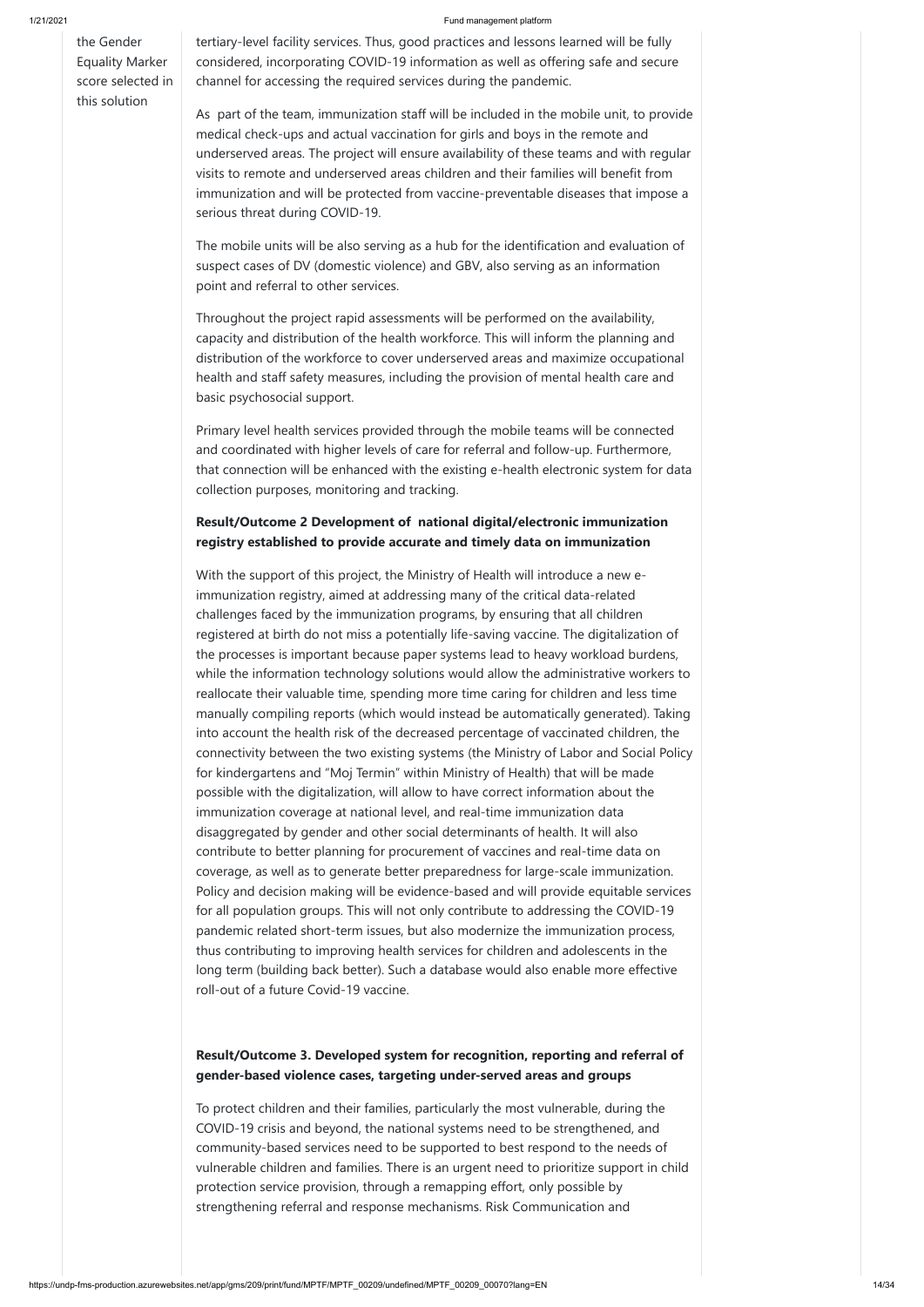Community Engagement activities will be implemented, to ensure referral pathways changes are communicated to the providers and the public (also included under Result/Outcome 4).

The social work outreach, family support services, and key child protection mechanisms need to be strengthened to ensure prevention and protection from violence and all forms of exploitation, including GBV. It is also crucial to ensure that key protection workers can respond to emergency cases requiring face-to-face interventions. State and non-state hotlines for violence cases and for provision of psychosocial support will be supported through this project, as well as positive parenting support services, to raise the awareness on the harm that violence can cause to children and on the increased risk of child sexual exploitation and abuse with increased (unsupervised) use of the internet.

The project will allow the health professionals in the mobile teams to gain the necessary skills to recognize or suspect domestic or gender-based violence. They will be trained how to provide support and care discreetly and to ensure confidentiality, and referral to other organizations and agencies for specialized mental health and psycho-social support. With that women and girls at risk of violence and child victims of violence will be empowered to seek such services and be reached by the child protection system.

**Result**/**Outcome 4. Strengthened Risk Communication and Community Engagement to increase demand for vaccination and ensure reliable and trustworthy prevention and protection from violence and all forms of exploitation to children and women**.

Risk Communication and Community Engagement activities are aimed to create demand for the essential health services, as well as for COVID-19 prevention and response to the secondary impact of the pandemic. Actions will include communication for development initiatives to address growing vaccine hesitancy, including strengthening health workers interpersonal communication skills and other communication interventions to support immunization catch-up campaigns. It will also include activities to raise awareness and importance of sexual and reproductive health services, like cervical cancer prevention, antenatal care, family planning and the importance of contraception with messages for development already crafted by UNFPA, aimed at target audiences (adolescent girls and women). Risk Communication and Community Engagement actions on secondary impact will be used to influence knowledge, attitudes and intentions regarding sexual and reproductive health services and immunization, especially among Roma and other vulnerable groups.

Risk Communication and Community Engagement is essential for maintaining trust in public health and protection systems. Clear messages about when and where to seek care, especially in cases of gender-based violence, are essential and should be mainstreamed as part of the response communication strategy, including public health messaging to inform adolescent girls and women where and how to get support and care in case of any sexual violence.

Actions will also include communication for development interventions to create a conducive environment to support positive parenting and support parents in nurturing caregiving. The approaches will build on existing initiatives that have a proven record of driving change, including rolling out a UNICEF-tested capacity development programme on interpersonal skills to respond to vaccine hesitancy, and build on a social media listening initiative designed to track and respond to perceptions, sentiments and misinformation associated with routine and new/evolving vaccines, as part of the discourse in the plight to establish a vaccine for COVID-19.

Risk Communication and Community Engagement on secondary impact of GBV and prevalent use of violent child discipline measures will build on a parenting method that foresees communication for development initiatives and that will include the promotion of new innovation platforms and messaging to break the taboo on violence and adversities in childhood.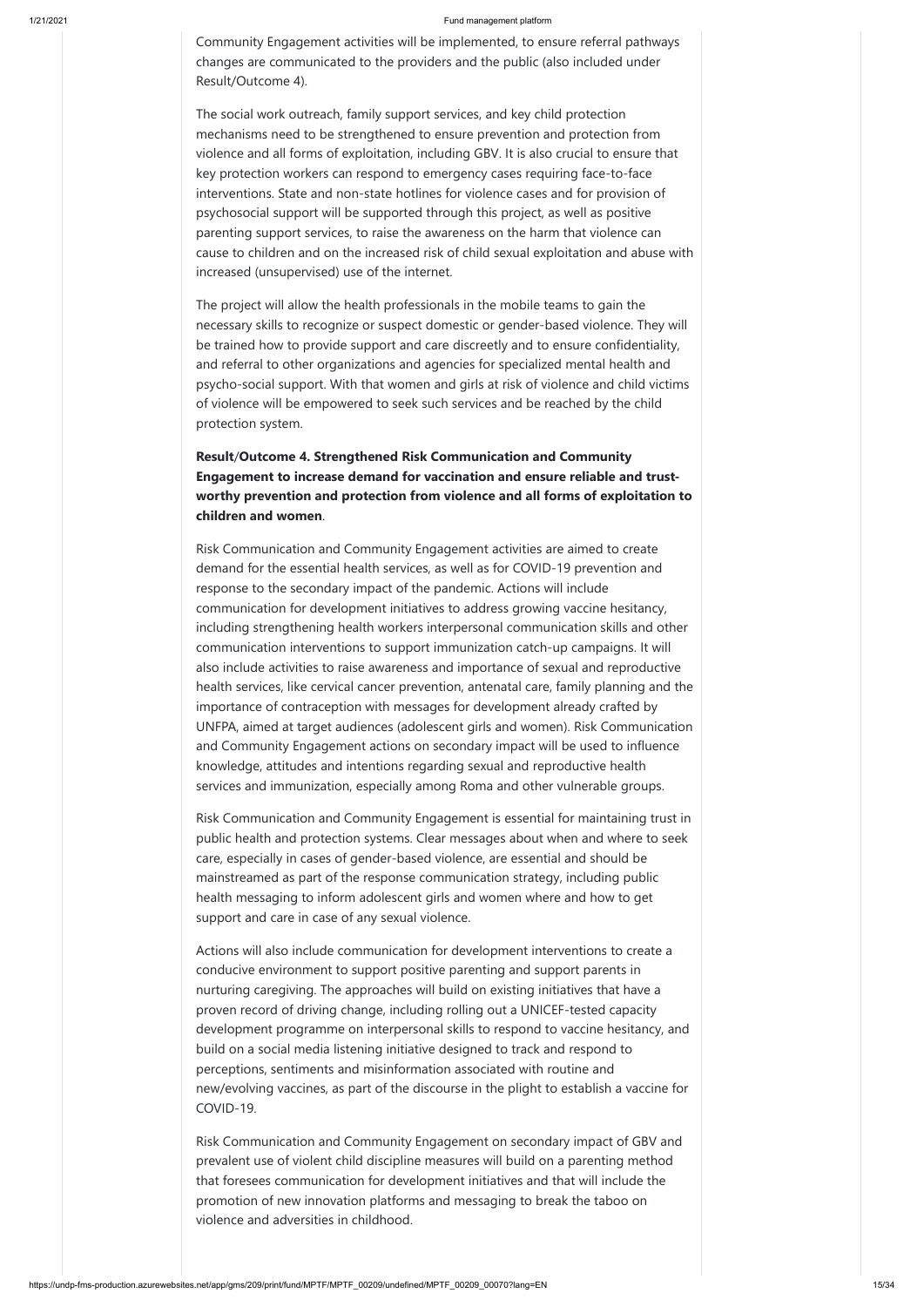Alongside the Risk Communication and Community Engagement activities, the project will also promote awareness of vaccine risks and benefits, it will contribute to better understanding of the perceptions of risk (myths and facts) among the general public, and promptly prepare the health system for managing any adverse events and concerns about vaccine safety, including informing parents about vaccine schedules. It will include:

- explaining properly the benefits and risks of a recommended vaccine;
- addressing public concerns and upcoming or persistent rumours about vaccine safety;
- preparing to address vaccine safety crises if and when they occur.

It will also touch on the development and strengthening of important safety issues among local communities, especially vulnerable populations, health-care workers and decision-makers.

Information in local languages will guide the public to be able to keep up with changes in service delivery platforms, including outreach activities in their communities. Multiple communication approaches will be used, including social media channels, to build public confidence and encourage the continued utilization of essential services during the outbreak. Information sources trusted by the public will be identified, such as primary care clinics, pharmacies, community health workers, non-governmental organizations, while ensuring these sources are kept up to date about changes in essential service delivery and about available resources, such as hotlines for GBV. Activities are also planned to ensure that messages are accessible to people with visual, hearing or cognitive impairment.

Risk communicators will consider preparing intermediate messages with more detailed information, but rather informal, to avoid technicalities and be more accessible to consumers. It will involve non-structured interviews of individuals who represent the audience to which communications are directed. Risk communication messages could be developed based, in part, on the results of the interviews and questionnaires and then tested, possibly with focus groups.

### *b) if and how it employs any innovative approaches;*

Healthcare innovation isn't just about new drugs and therapies, but also advancements in service delivery, where frontline clinics play a crucial role in the new ways of operating. Primary healthcare as a gateway to secondary and tertiary care has been also affected by COVID-19, and efficiencies here can have an impact for the patient care pathway as well as care coordination. Even before the COVID-19, in under-served and remote areas patient experiences have been undermined, with less and less face time with doctors, delayed access due to a shortage of primary care doctors and their uneven distribution around the country, increased costs to access services due to travel as well as long waiting times even for patients who do have appointments. Administrative overheads associated with documents and reports processing are significant, creating further hassles for both patients and the health staff. In addition, the potential for early intervention of chronic diseases in primary care settings can have significant downstream implications for health outcomes and

care management.

The interventions will support the generation of a country-specific list of essential health care services based on the context/functional mapping of health facilities for acute, chronic and long-term care, in order to manage effectively/restore suspended public health services/create a roadmap for progressive supporting essential health services as pressure on the health system surges/recedes. They are aimed at reaching out and providing support to the most vulnerable women, children and families; the design and development of innovative methods (off-line and on-line) for front-line social workers and psychologists will be supported to this end.

Mobile services that can provide sexual and reproductive health and immunization services are not existing in the country. Thus by introduction of this service, the service provision modality will be further improved to a one that is more accessible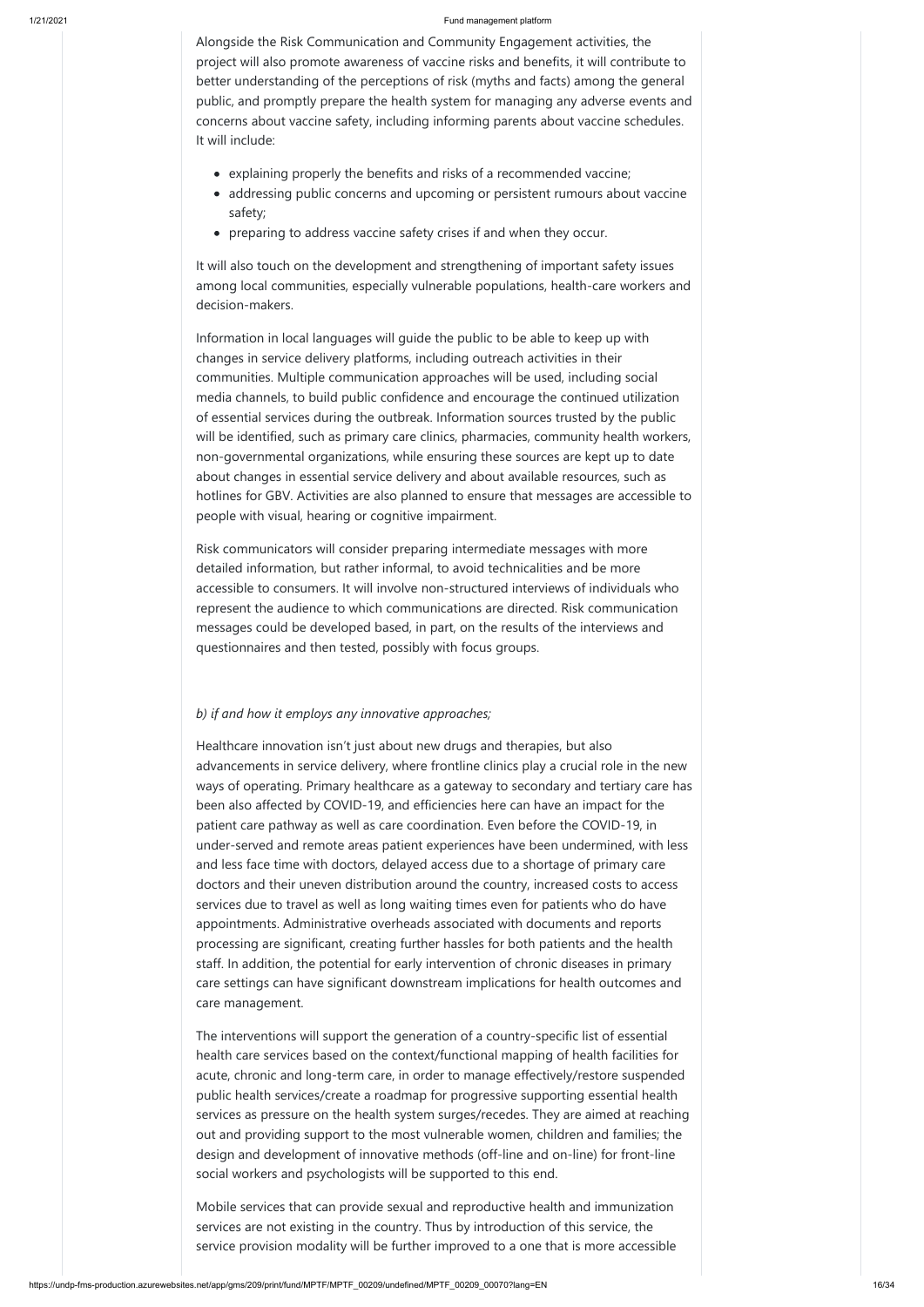and acceptable for those left behind.

*c) if and how it applies a [human rights-based approach](https://unitednations.sharepoint.com/sites/DCO-WG-UNSDG_CF/Shared%20Documents/COVID-Guide/HRBA-LNOB-Checklist-for-SE-Responses-COVID-19.pdf?web=1) and how is it based on the principle of "recover better together"*

A human rights lens puts everyone in the picture and ensures that no one is left behind. Human rights responses can help beat the pandemic and its secondary impact on health, putting a focus on the imperative of healthcare for everyone. But they also serve as an essential warning system, highlighting "who is suffering most, why, and what can be done about it" (UN Secretary General). We must ensure that any emergency measures, including states of emergency, are legal, proportionate, necessary and non-discriminatory, have a specific focus and duration, and take the least intrusive approach possible to protect public health. The best response is one that responds proportionately to immediate threats while protecting human rights and the rule of law. As mentioned earlier in the text, the situation with reproductive health, mental health and adolescent health in North Macedonia was lagging behind other sectors, affecting basic human rights such as the right to life, social security, medical care and access to necessary social services. By addressing the key objectives of this proposal through a human rights lens we are tackling both the primary and the secondary impacts of COVID-19 in North Macedonia. The mobile teams will maintain the provision of essential health care services in most remote areas, focus on the most marginalized, and will improve referrals and tackle misinformation and stigma around COVID-19 and other health aspects. At the same time, they will contribute towards bridging the existing gap and socio-economic divide emphasized with the pandemic.

## *d) if and how the theory of change reflects the [Gender Equality Marker](https://unsdg.un.org/resources/unct-gender-equality-marker-guidance-note) score selected in this solution*

The theory of change selected for this solution focuses on activities targeting girls and women from remote and/or under-served areas, and it is aimed at providing regular sexual and reproductive health services, immunization, address GBV and engage with communities on Risk Communication and Community Engagement activities.

By ensuring the provision of sexual and reproductive health services and addressing GBV, gender equality and women empowerment will significantly be strengthened. Through family planning services women and girls will make informed choices about timing, spacing and number of childbirths, thus be able to fulfill their educational and social potentials, and contribute equally in the society. Cervical cancer prevention, family planning and antenatal care will contribute to decreased mortality and morbidity caused by these conditions. The Risk Communication and Community Engagement would influence social norms about women's and girls' health and rights.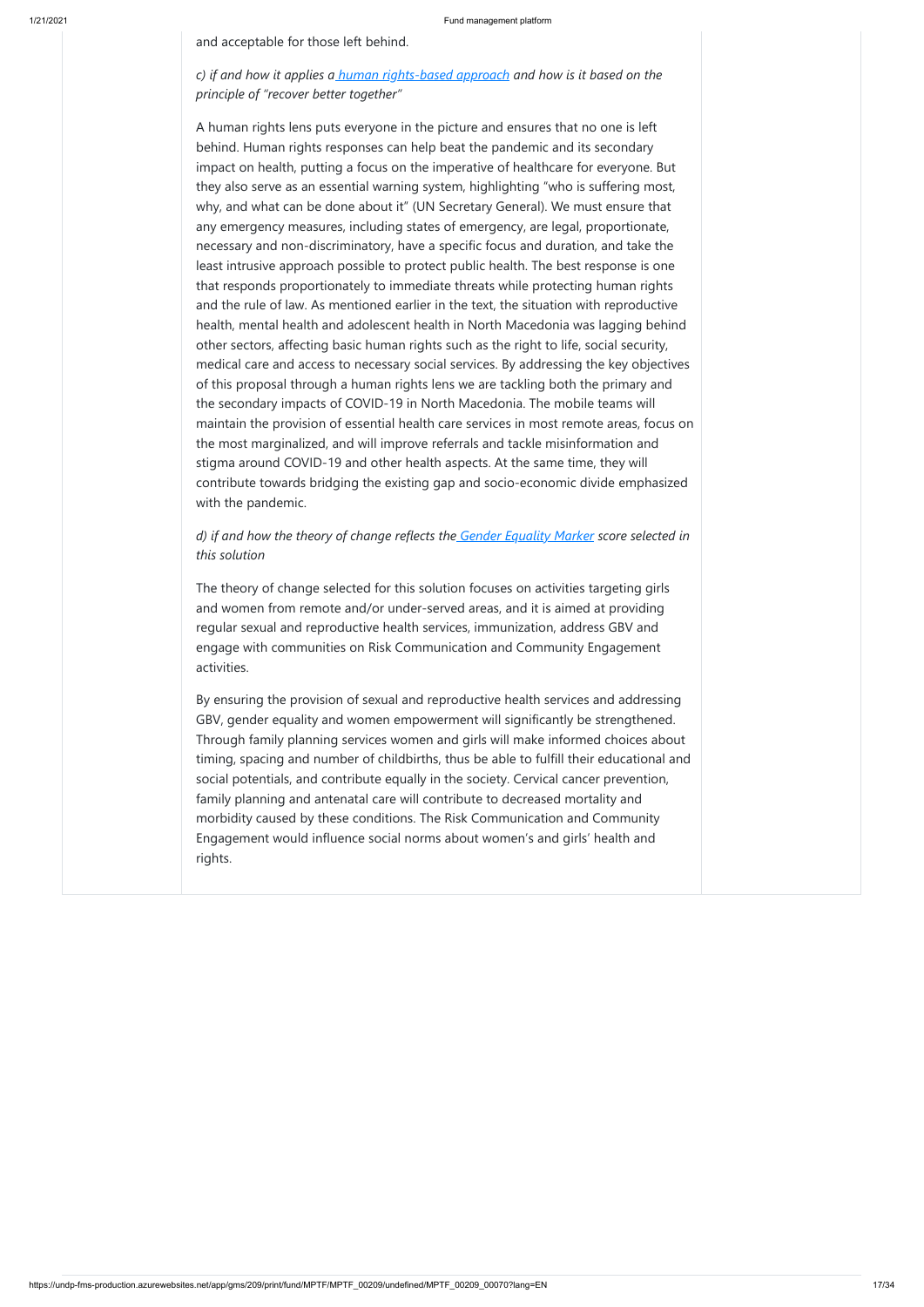CN\_III. Catalytic impact and nexus Describe how the intervention is catalytic by mobilizing or augmenting other financial or non-financial resources including from IFIs, foundations, the private sector. Describe how the proposed intervention supports medium to long-term recovery for example by enabling other actors to engage, generates an enabling environment for longer-term development.

Planned activities are in line and complementary to the ongoing activities of the three agencies in response to COVID-19 and are contributing to the UN North Macedonia COVID-19 Country Response Framework (Pillar 1 and 2). All envisaged activities with the concept note build on and expand interventions established by the three agencies in response to COVID-19.

The resources of this project will not be sufficient to cover the whole territory of the country. Thus, it will target areas with highest needs and lowest coverage of services, based on the existing evidence (which will be updated where needed). The implementation of the project activities will be accompanied by visibility efforts and through partnerships. Its results will be shared with development partners through various channels, and will serve the purpose of updating the UN North Macedonia COVID-19 Country Response Framework.

Focusing on maintaining essential health care services in times of COVID-19 by default requires a multi-sectoral and coordinated approach. This has been recognized by the UN North Macedonia COVID-19 Response Framework where the leading agencies of this concept note are already collaborating (in Pillar 1 and 2). Although the project will deal with only a few of the essential health care services that are lifesaving and further threatened by COVID-19, such as sexual and reproductive health, immunization, psycho-social support and GBV, the involvement of main state actors in the governing structure of the project will increase their ownership of the results, but also stimulate creation of environment and structure for medium and long term solutions particularly for those facing difficulties with access. The project will not only deliver immediate results by maintaining the selected health services, it will furthermore provide valuable data gathered through its implementation, but also long-term solutions for access to services when the number of health professionals is insufficient. This data will feed up future research and more importantly it will provide evidence for policy makers which is lacking in the moment (GBV for example). At the same time, employment of innovative solutions through this project, such as digitalization (immunization) and mobile service provision through strengthened linkages among sectors (Ministry of Labor and Social Policy and Ministry of Health) will trigger opportunities for other actors (private sector) to participate in the further replication/upscaling of such solutions. Through Risk Communication and Community Engagement the three agencies will not only engage with the targeted beneficiaries (women and children in remote areas), but also contribute to understanding of the importance of continuation of essential healthcare services among wider public and other stakeholders, such as non-governmental organizations, media, parliamentarians, public figures etc. This project means prioritizing the people who are hardest to reach and are usually overlooked for reasons of inaccessibility, poverty and marginalization. There are hidden people and groups in every community. In some cases, people are inadvertently out of sight, because of where or how they live and their access to information. Ensuring the most hardest to reach are in sight and appropriately supported is in the essence of this project proposal. By keeping the focus on health in the public discourse, demand for change and improvements will continue growing.

Reviewer 3:

Total score: 16.

Overall Comments: Proposal is clearly needs-based and substantively strong including references to relevant data and evidence. The proposal is less strong on the budgetary side - both in terms of the amount applied for vs- the amount listed in the SERP as well as catalytic co-financing.

CN\_IV. Who will deliver this solution List what Recipient UN **Organizations** (no less than 2 per concept note) and partners will implement this project and describe their capacities to do TThe activities will be managed by the Ministry of Health in collaboration and with support from [UNFPA,](https://mk.unfpa.org/en) [UNICEF](https://www.unicef.org/northmacedonia/) and [WHO.](https://www.euro.who.int/en/countries/north-macedonia) The activities will be closely coordinated with the [Ministry of Health](http://zdravstvo.gov.mk/), [Ministry of Labour and Social Policy,](http://www.mtsp.gov.mk/) [E-Health Directorate](http://e-health.gov.mk/en/), professional association of health professionals, regional health centers and hospitals, centers for social work, non-governmental organizations, as well as grass-root organizations and other entities that can assist with mobilization of communities. The [Ministry of Health](http://zdravstvo.gov.mk/) is having an annual programme for immunization. The budget for the overall immunization programme which envisage purchase of all the necessary vaccines, capacity building and awareness raising is 7'630'000 USD (indicated as aligned co-funding in the Other Sources section of the General Information page of this proposal). The digitalization of the immunization services as part of this project will contribute to upgrading the level of implementation of the activities as part of the annual immunization programme. [E-Health Directorate](http://e-health.gov.mk/en/) will contribute to the process with its already available IT structures and trained

As per SG Designate email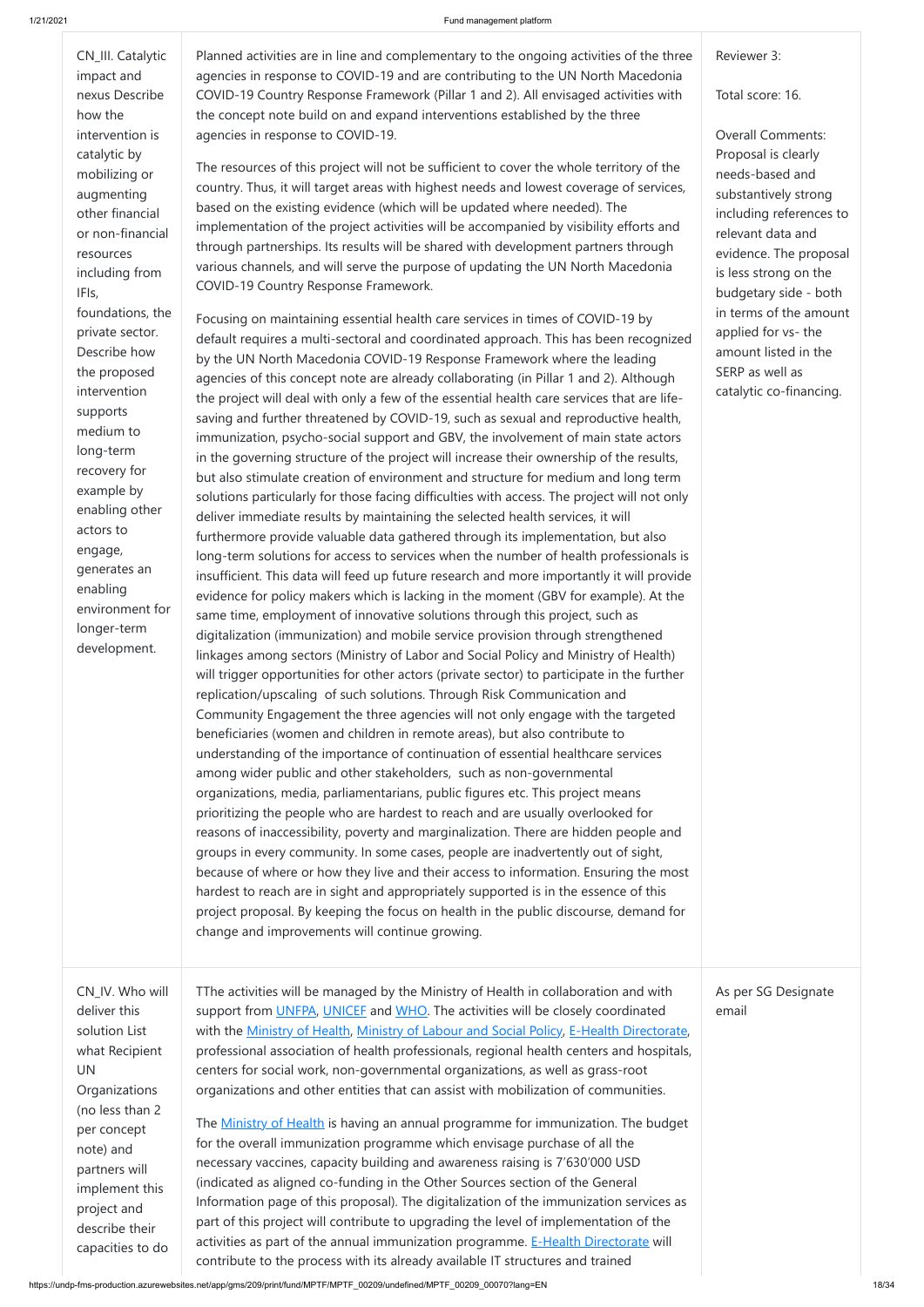so. Include expertise, staff deployed, as well as oversight mechanisms that determine the monitoring and evaluation (M&E) arrangements and responsibilities. Use hyperlinks to relevant sites and the current portfolios of RUNOs so the text is short and to the point.

personnel, and will ensure sustainability of the interventions, since the digitalization will be embedded in the already functional system "[Moj Termin](http://mojtermin.mk/patients)". In addition, investment in capacity development of front-line healthcare professionals in immunization teams will create a sustainable base of experts, skilled to address vaccine hesitancy and increase vaccination coverage.

A Steering Committee with representatives from the key ministries, PUNO and relevant non-governmental organisations will be established, to provide the overall guidance on implementation and coordination of the project activities.

Establishment of monitoring and evaluation system before the start of implementation is critical to measure interventions and provides useful information for formulating and justifying budget requests. Standard reporting forms will be established to collect data on implemented activities and their aggregation and disaggregation by age, gender and other social determinants of health, to inform decisions for continuation or amendment of activities. Regular meetings between the agencies will be also established, to discuss progress, identified bottlenecks and/or problems to be solved and find solutions for reaching the set targets.

[UNFPA,](https://mk.unfpa.org/en) [UNICEF](https://www.unicef.org/northmacedonia/) and [WHO](https://www.euro.who.int/en/countries/north-macedonia) will rely on their internal capacity and will mobilize implementing partners/non-governmental organizations with experience and expertise in sexual and reproductive health, GBV and immunization, such as NGO [Health Education and Research Association](https://hera.org.mk/?lang=en), Association of Gynecologists and Obstetricians, [National Network for Violence Against Women and Domestic Violence](https://www.glasprotivnasilstvo.org.mk/en/national-network/about-us/), [Macedonian Medical Association,](https://mld.mk/macedonian-medical-association/) Macedonian Association of Nurses and Midwives, [Open Gate La Strada](http://lastrada.org.mk/?lang=en) etc. The Ministry of Health has an experienced and skilled National Sexual and Reproductive Health Coordinator in Emergencies who leads a multi-sectoral sexual and reproductive health Working Group, composed of UNFPA, non-governmental organisations, Ministry of Health and its bodies. In cooperation with the Ministry of Health, a detailed programme of outreach work will be developed for the mobile gynaecological clinics. These mobile clinics will extend their services related to the sexual and reproductive health of hard to reach women and girls, immunization and psycho-social support for GBV survivors, through multidisciplinary teams comprising of gynaecologists and pediatricians/patronage nurses from the public health system, financed by the state, as well as professionals experienced in providing psychosocial support to GBV survivors. In addition, opportunities will be explored to establish partnerships with professionals from the private health facilities; based on the outcome, the network of partnerships may be extended to incorporate the private sector as well. Also, this project will complement the ongoing activities of UNFPA and the UK Embassy in North Macedonia for ensuring safe services for survivors of GBV during Covid-19 in the value of USD 25,000 (indicated as cofunding in the Other Sources section of the General Information page of this proposal).

All three agencies are members of the Ministry of Health National Committee on Immunization and National Committee for Mother and Children. Both bodies are led by highly experienced professionals with proven track record of successful collaboration prior to COVID-19 and more intensively during COVID-19. Professional associations of family doctors, gynecologists and nurses and midwives will remain a strong partner for implementation of all planned activities.

P\_V. Target population

## **Direct beneficiaries**

Direct beneficiaries of the development of national digital/electronic immunization registry established to provide accurate and timely data on immunization (Output 2) are 100 health workers from immunization teams that will be trained in interpersonal communication skills. Another category of direct users will be the policy decision makers working on implementation of the national immunization programme, 305 providers of immunization services in the national immunization departments. The activity will enable high vaccination coverage and data entry of the records of children aged 0-6 years and linking to the existing module in e-health system Moj Termin, which counts 23,000 – 25,000 newborns per year, hence about 138,000 children aged 0-6 years as beneficiaries. Additionally, the whole population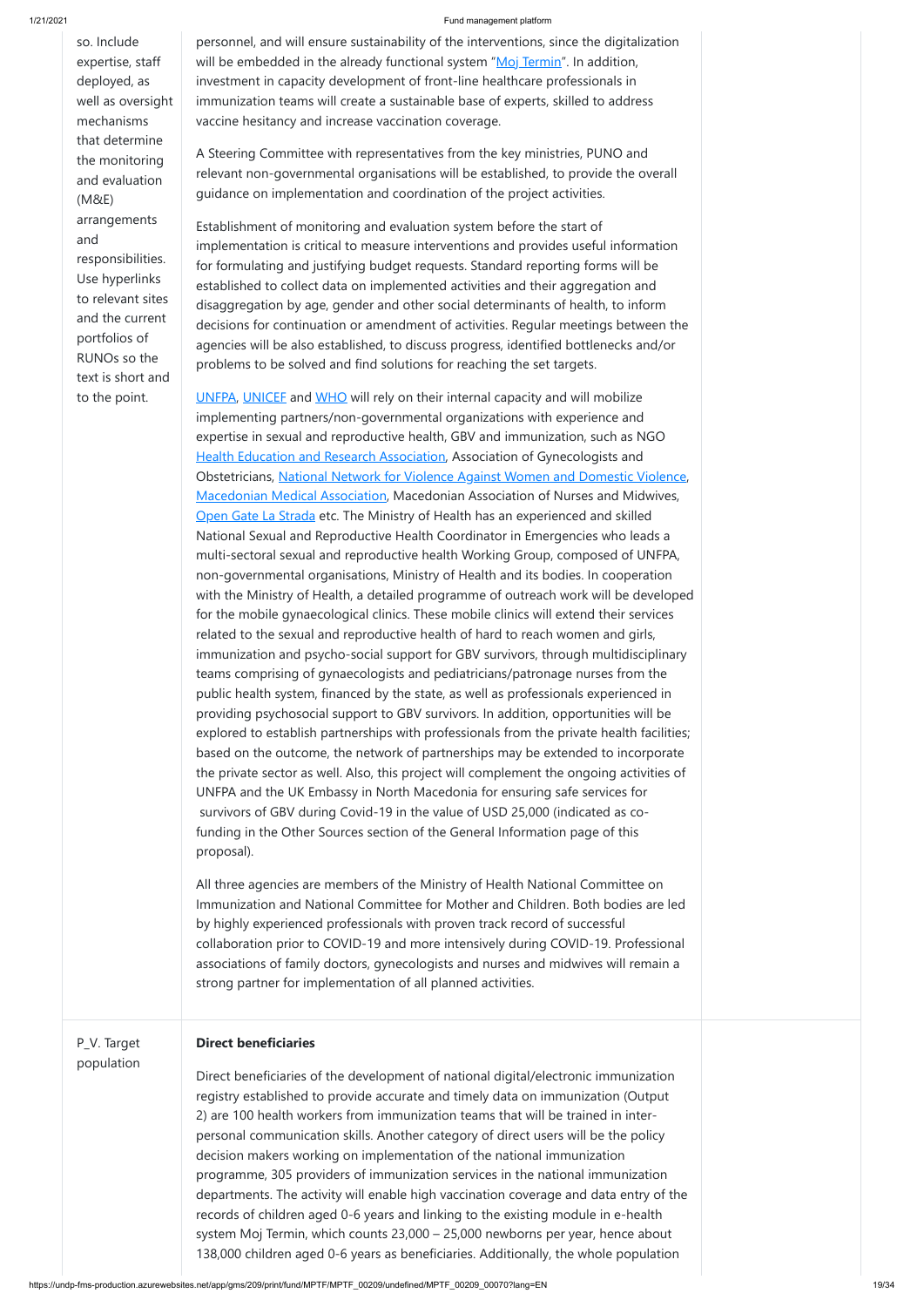of North Macedonia (2,083,328 citizens) will benefit from the e-immunization registry. This proposal will enable effective roll-out of the training course for Immunization in Practices for 305 health Care Workers. In addition, registration of the new Covid-19 vaccine, wherefore a total 14,000 health professionals (5,000 HW in COVID centers; 2000 HW in Emergency services 6000; HW in Clinical hospitals and General hospitals (public and private) 1,000) and adults with high risk of acquiring disease, complications and groups will co morbidities will benefit.

Also, this activity approaches to sustain high levels of routine immunization coverage (>95%) and is contributing towards the prevention of vaccine preventable diseases It will also help sustaining trust of the population in immunization and the health system in North Macedonia.

## **Indirect beneficiaries**

Indirect beneficiaries will be 500,000 people reached with immunization campaign and 45,000 engaging with messages from the immunization campaign.

## *UPDATED TEXT OF CN\_II (Continuing from updated text in question "P\_I. Immediate Socio-Economic Response to COVID19 and its impact")*

## *b) if and how it employs any innovative approaches;*

Healthcare innovation isn't just about new drugs and therapies, but also advancements in service delivery, where frontline clinics play a crucial role in the new ways of operating. Primary healthcare as a gateway to secondary and tertiary care has also been affected by COVID-19, and efficiencies here can have an impact for the patient care pathway as well as care coordination. Even before the COVID-19, in under-served and remote areas patient experiences have been undermined, with less and less face time with doctors, delayed access due to a shortage of primary care doctors and their uneven distribution around the country, increased costs to access services due to travel, as well as long waiting times even for patients who do have appointments. Administrative overheads associated with documents and reports processing are significant, creating further hassles for both patients and the health staff. In addition, the potential for early intervention of chronic diseases in primary care settings can have significant downstream implications for health outcomes and care management.

The interventions will support the generation of a country-specific list of essential health care services based on the context/functional mapping of health facilities for acute, chronic and long-term care, in order to manage effectively/restore suspended public health services/create a roadmap for progressive supporting essential health services as pressure on the health system surges/recedes. They are aimed at reaching out and providing support to the most vulnerable women, children and families; the design and development of innovative methods (off-line and on-line) for front-line social workers and psychologists will be supported to this end.

Mobile services that can provide sexual and reproductive health and immunization services do not exist in the country. Thus, by the introduction of this service, the service provision modality will be further improved to one that is more accessible and acceptable for those left behind.

*c) if and how it applies a [human rights-based approach](https://unitednations.sharepoint.com/sites/DCO-WG-UNSDG_CF/Shared%20Documents/COVID-Guide/HRBA-LNOB-Checklist-for-SE-Responses-COVID-19.pdf?web=1) and how is it based on the principle of "recover better together"*

A human rights lens puts everyone in the picture and ensures that no one is left behind. Human rights responses can help beat the pandemic and its secondary impact on health, putting a focus on the imperative of healthcare for everyone. But they also serve as an essential warning system, highlighting "who is suffering most, why, and what can be done about it" (UN Secretary General). Universal Health coverage is at the core the implementing the health SDG3 and activities of this proposal will aim that no one is deprived essential health care or endures health related financial hardship due to poor access to health care in the midst of the COVID-19 crisis.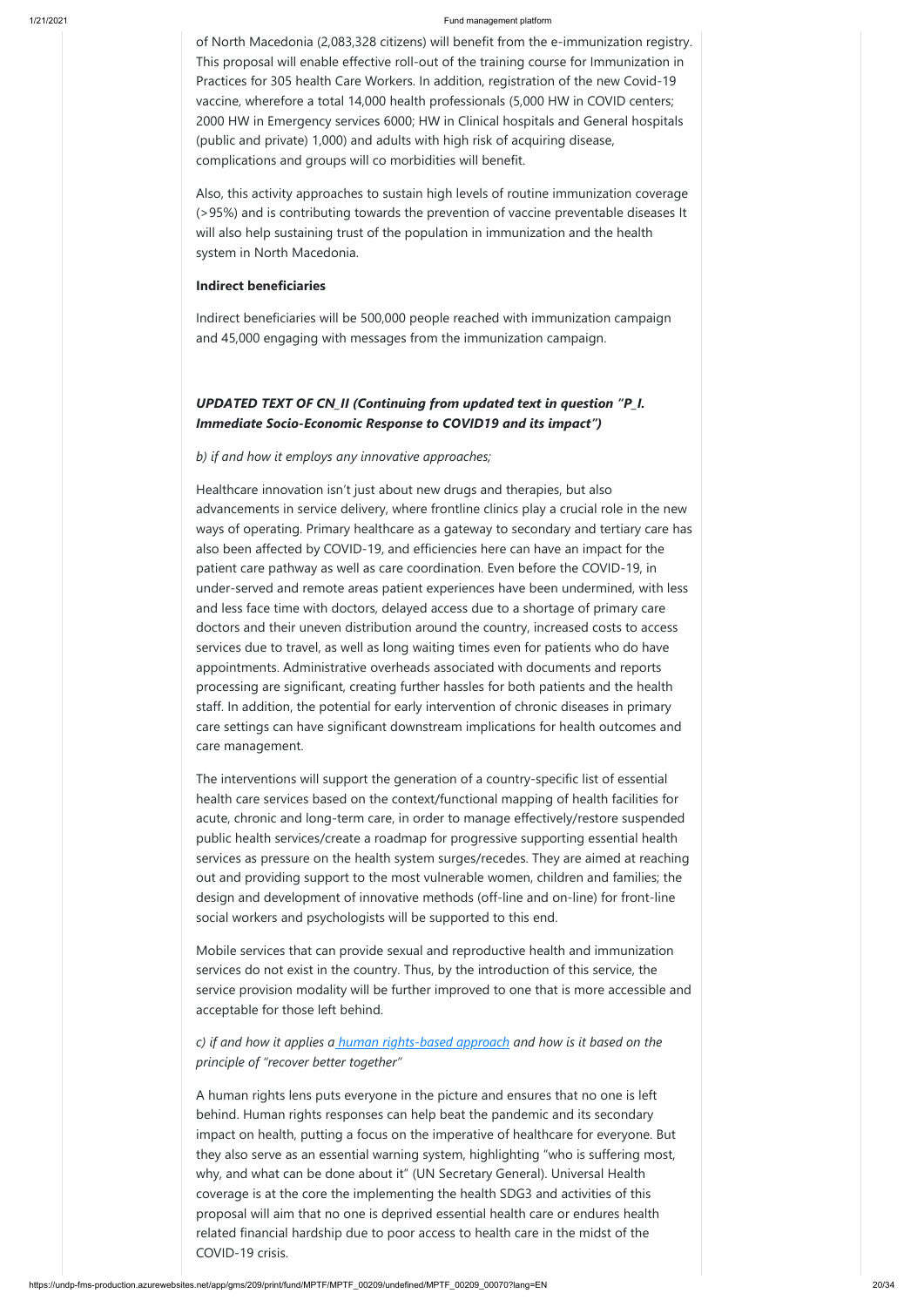We must ensure that any emergency measures, including states of emergency, are legal, proportionate, necessary and non-discriminatory, have a specific focus and duration, and take the least intrusive approach possible to protect public health. The best response is one that responds proportionately to immediate threats while protecting human rights and the rule of law. As mentioned earlier in the text, the situation with reproductive health, mental health and adolescent health in North Macedonia was lagging behind other sectors, affecting basic human rights such as the right to life, social security, medical care and access to necessary social services. By addressing the key objectives of this proposal through a human rights lens we are tackling both the primary and the secondary impacts of COVID-19 in North Macedonia. The mobile teams will maintain the provision of essential health care services in most remote areas, focus on the most marginalized, and will improve referrals and tackle misinformation and stigma around COVID-19 and other health aspects. At the same time, they will contribute towards bridging the existing gap and socio-economic divide emphasized with the pandemic.

## *d) if and how the theory of change reflects the [Gender Equality Marker](https://unsdg.un.org/resources/unct-gender-equality-marker-guidance-note) score selected in this solution*

The theory of change selected for this solution focuses on activities targeting predominantly girls and women and the most deprived from remote and/or underserved areas, and it is aimed at providing regular sexual and reproductive health services, immunization, address GBV and engage with communities on Risk Communication and Community Engagement activities.

By ensuring the provision of sexual and reproductive health services and addressing GBV, gender equality and women empowerment will significantly be strengthened. Through family planning services women and girls will make informed choices about timing, spacing and number of childbirths, thus be able to fulfil their educational and social potential, and contribute equally to the society. Cervical cancer prevention, family planning and antenatal care will contribute to decreased mortality and morbidity caused by these conditions. The Risk Communication and Community Engagement would influence social norms about women's and girls' health and rights.

## **UPDATED TEXT OF CN\_III:**

Planned activities are in line and complementary to the ongoing activities of the three agencies in response to COVID-19 and are contributing to the UN North Macedonia COVID-19 Country Response Framework (Pillar 1 and 2). All envisaged activities in this concept note build on and expand interventions established by the three agencies in response to COVID-19.

The resources of this project will not be sufficient to cover the whole territory of the country. Thus, it will target areas with the highest needs and lowest coverage of services, based on the existing evidence (which will be updated where needed). The Ministry of Health is willing to channel its funds from the National Preventive Program for Cancer Prevention for providing testing kits for cervical cancer screening.

The implementation of the project activities will be accompanied by visibility efforts and through partnerships. Project results will be shared with development partners through various channels, and will serve the purpose of updating the UN North Macedonia COVID-19 Country Response Framework.

Focusing on maintaining essential health care services in times of COVID-19 by default requires a multi-sectoral and coordinated approach. This has been recognized by the UN North Macedonia COVID-19 Response Framework where the leading agencies of this concept note are already collaborating (in Pillar 1 and 2). Although the project will enable provision of only a few of the essential health care services that are life-saving and further threatened by COVID-19, such as sexual and reproductive health, immunization, psycho-social support and GBV, the involvement of main state actors in the governing structure of the project will increase their ownership of the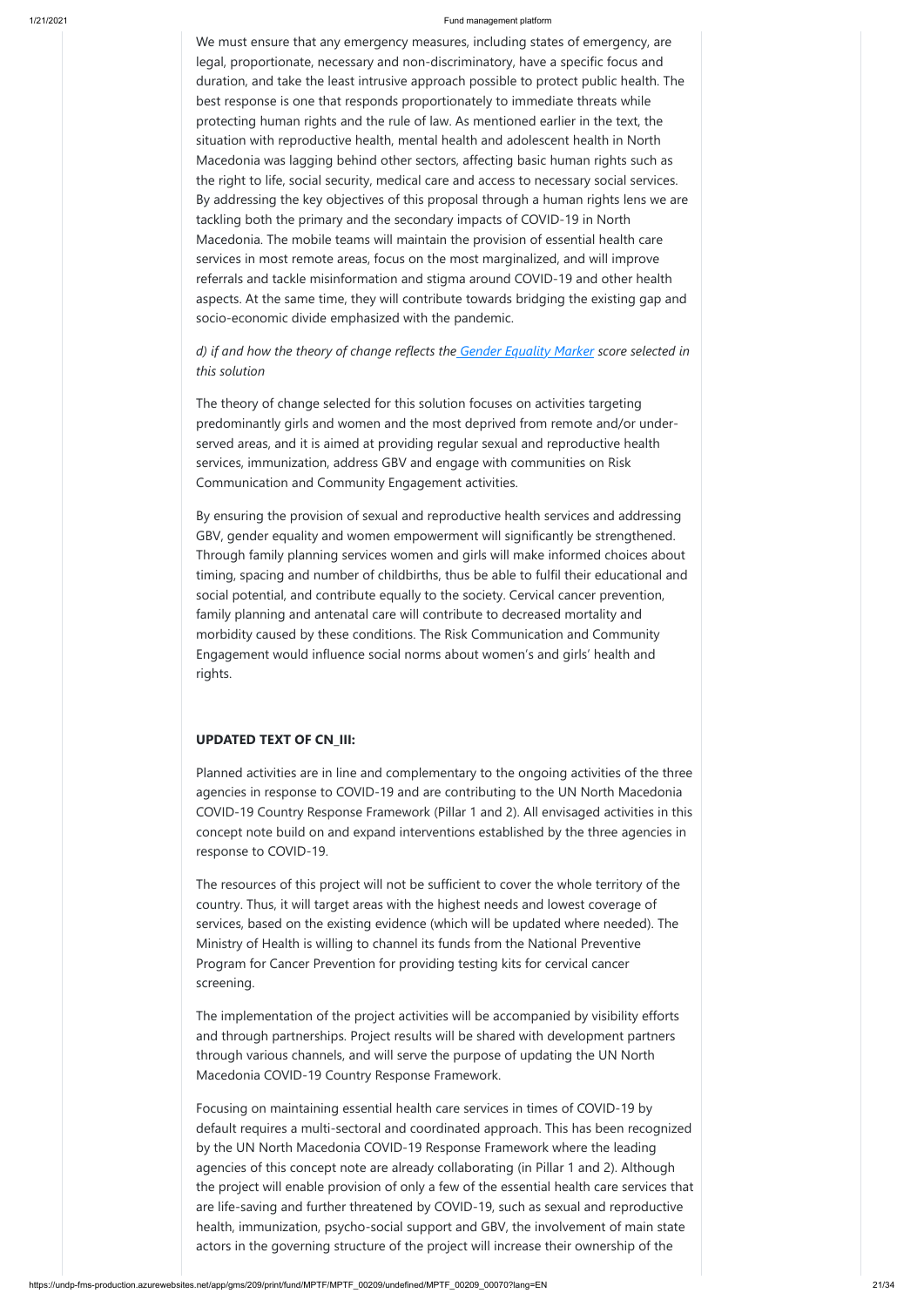results, but also develop a sustainable model of mobile services integrated into the health care system that could be easily expanded and replicated in areas with difficult access that will remain uncovered under this program. . The project will furthermore provide valuable data gathered through its implementation that will feed up future research, and evidence for policy makers to tailor existing and new services based on the needs At the same time, employment of innovative solutions through this project, such as digitalization (immunization) and mobile service provision that will be integrated in the health system and with other sectors (Ministry of Labor and Social Policy and Ministry of Interior) will trigger opportunities for other actors (private sector) to explore opportunities to partner in the further replication/upscaling of such solutions.

Through Risk Communication and Community Engagement the three agencies will not only engage with the targeted beneficiaries (women and children in remote areas), but also contribute to understanding of the importance of continuation of essential healthcare services among wider public and other stakeholders, such as non-governmental organizations, media, parliamentarians, public figures, etc. In this regard, potential partnerships with the private sector can be considered, related to awareness raising among the general population, and the women and girls that are most left behind.

This project means prioritizing the people who are hardest to reach and are usually overlooked for reasons of inaccessibility, poverty and marginalization. There are hidden people and groups in every community. In some cases, people are inadvertently out of sight, because of where or how they live and their access to information. Ensuring the hardest to reach are in sight and appropriately supported is in the essence of this project proposal. By keeping the focus on health in the public discourse, demand for change and improvements will continue growing.

## **UPDATED TEXT OF CN\_IV:**

The activities will be managed by the Ministry of Health in collaboration and with support from [UNFPA,](https://mk.unfpa.org/en) [UNICEF](https://www.unicef.org/northmacedonia/) and [WHO.](https://www.euro.who.int/en/countries/north-macedonia) The activities will be closely coordinated with the [Ministry of Health](http://zdravstvo.gov.mk/), [Ministry of Labour and Social Policy,](http://www.mtsp.gov.mk/) [E-Health Directorate](http://e-health.gov.mk/en/), Safe Motherhood Committee and Healthy Newborn, Macedonian Medical Association – Association of Gynecologists, professional association of health professionals, regional health centers and hospitals, centers for social work, non-governmental organizations, as well as grass-root organizations and other entities that can assist with mobilization of communities.

The activities envisaged with this joint programme are complementary to the efforts and funding already secured / provided by the Ministry of Health – with the 2021 Programme on Maternal and Child Health, 340,000 USD have been allocated for a wide range of activities in this field, whereas with the 2021 Programme on Cervical Cancer prevention, 192,000 USD have been allocated. In addition, there is an opportunity for the EU to fund certain interventions for promoting the cervical cancer screening. Furthermore, UNFPA has allocated 240,000 USD for 2021 for SRH and GBV interventions that are complementary to this joint programme. The Ministry of [Health is having an annual programme for immunization. The budget for the o](http://zdravstvo.gov.mk/)verall immunization programme which envisage purchase of all the necessary vaccines, capacity building and awareness raising was 7'630'000 USD for 2020 and increased to 15'940'900 USD for 2021 (indicated in the Other Sources section of the General Information page of this proposal). The digitalization of the immunization services as part of this project will contribute to upgrading the level of implementation of the activities as part of the annual immunization programme.

The Ministry of Health will play a key role in ensuring collaboration among various levels of health care facilities, in developing and approving protocols for functioning of the mobile services and for ensuring participation of partners in the development of a sustainable and integrated model of those services. It will also contribute funding for cervical cancer prevention through its National Program for Cancer Prevention.

**[E-Health Directorate](http://e-health.gov.mk/en/) will contribute to the process with its already available IT** structures and trained personnel, and will ensure sustainability of the interventions, since the digitalization will be embedded in the already functional system  $M_{\text{O}}$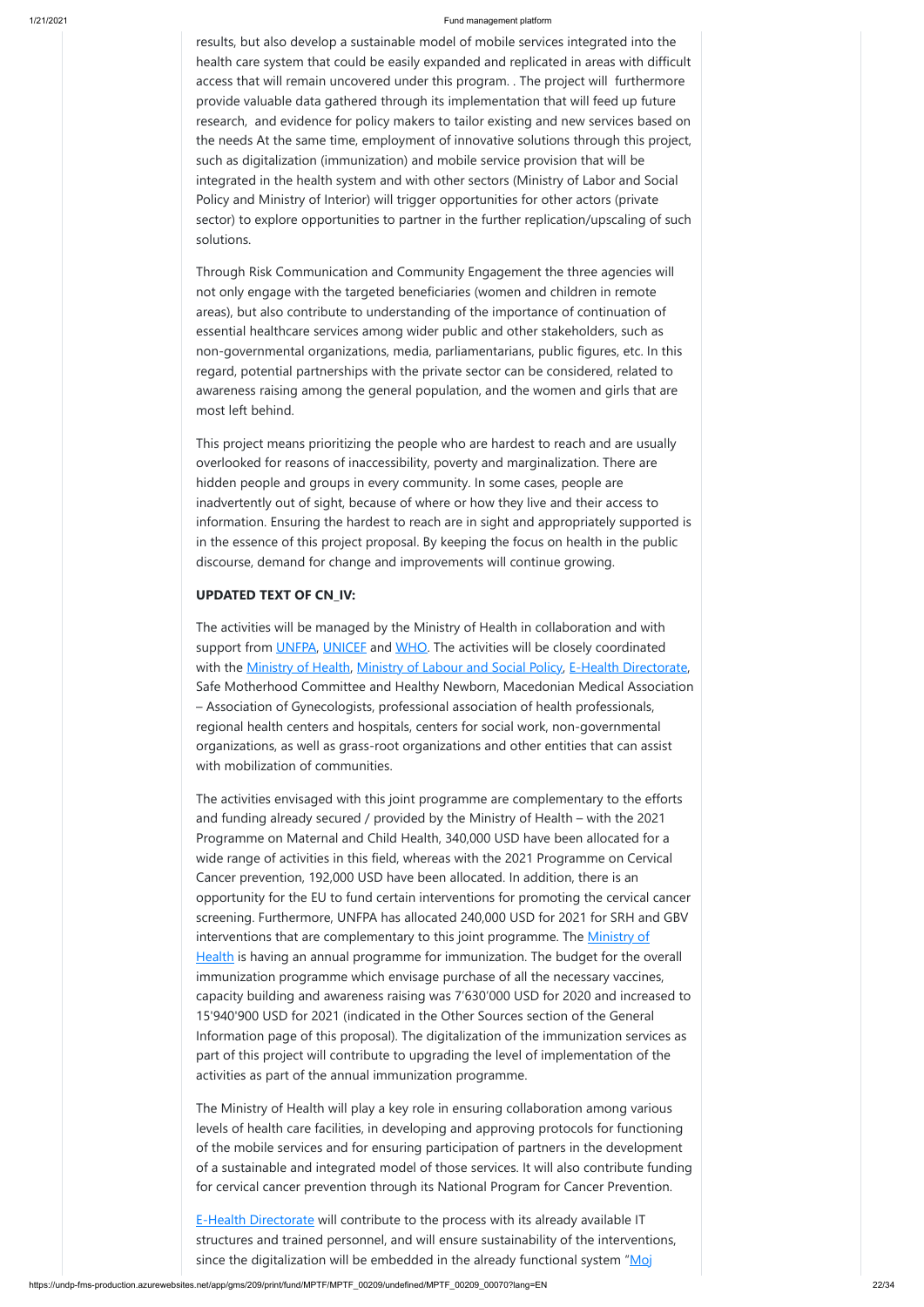[Termin". This is also complementary with the ongoing UNICEF work on digitaliza](http://mojtermin.mk/patients)tion of home visiting recording and reporting system, funded by USAID in amount of 80'000 USD. Investment in capacity development of front-line healthcare professionals in immunization teams is complementary to other three UNICEF ongoing initiatives (behavioral study on vaccine hesitancy, demand generation and social media listening) and will additionally strengthen human resources in this segment of the healthcare system, by creating a sustainable base of experts, skilled to address vaccine hesitancy and increase vaccination coverage. E-Health Directorate will include a module for mobile gynecological services so that they are included and linked with the Moj Termin platform.

A Steering Committee with representatives from the key ministries, PUNO and relevant non-governmental organisations will be established, to provide the overall guidance on implementation and coordination of the project activities.

Establishment of monitoring and evaluation system before the start of implementation is critical to measure interventions and provides useful information for formulating and justifying budget requests. Standard reporting forms will be established to collect data on implemented activities and their aggregation and disaggregation by age, gender and other social determinants of health, to inform decisions for continuation or amendment of activities. Regular meetings between the agencies will be also established, to discuss progress, identified bottlenecks and/or problems to be solved and find solutions for reaching the set targets.

[UNFPA,](https://mk.unfpa.org/en) [UNICEF](https://www.unicef.org/northmacedonia/) and [WHO](https://www.euro.who.int/en/countries/north-macedonia) will rely on their internal capacity and will mobilize implementing partners/non-governmental organizations with experience and expertise in sexual and reproductive health, GBV and immunization, such as , Association of Gynecologists and Obstetricians, [Macedonian Medical Association,](https://mld.mk/macedonian-medical-association/) Macedonian Association of Nurses and Midwives, and CSOs. The Ministry of Health has an experienced and skilled National Sexual and Reproductive Health Coordinator in Emergencies who leads a multi-sectoral sexual and reproductive health Working Group, composed of UNFPA, non-governmental organizations, Ministry of Health and its bodies. In cooperation with the Ministry of Health, a detailed programme of outreach work will be developed for the mobile gynecological clinics. These mobile clinics will extend their services related to the sexual and reproductive health of hardto-reach women and girls, immunization and psycho-social support for GBV survivors, through multidisciplinary teams comprising of gynecologists and pediatricians/patronage nurses from the public health system, financed by the state, as well as professionals experienced in providing psychosocial support to GBV survivors. In addition, opportunities will be explored to establish partnerships with professionals from the private health facilities; based on the outcome, the network of partnerships may be extended to incorporate the private sector as well. Also, this project will complement the ongoing activities of UNFPA and the UK Embassy in North Macedonia for ensuring safe services for survivors of GBV during Covid-19 in the value of USD 25,000 (indicated as co-funding in the Other Sources section of the General Information page of this proposal).

All three agencies are members of the Ministry of Health National Committee on Immunization and National Committee for Mother and Children. Both bodies are led by highly experienced professionals with proven track record of successful

| by inquiry experienced professionals with proven track record or saccessidi         |
|-------------------------------------------------------------------------------------|
| collaboration prior to COVID-19 and more intensively during COVID-19. Professional  |
| associations of family doctors, gynecologists and nurses and midwives will remain a |
| strong partner for implementation of all planned activities.                        |
|                                                                                     |
|                                                                                     |

## **SDG Targets**

| <b>Target</b>     | <b>Description</b>                                                      |  |  |  |  |  |
|-------------------|-------------------------------------------------------------------------|--|--|--|--|--|
| <b>Main Goals</b> |                                                                         |  |  |  |  |  |
|                   | Goal 3. Ensure healthy lives and promote well-being for all at all ages |  |  |  |  |  |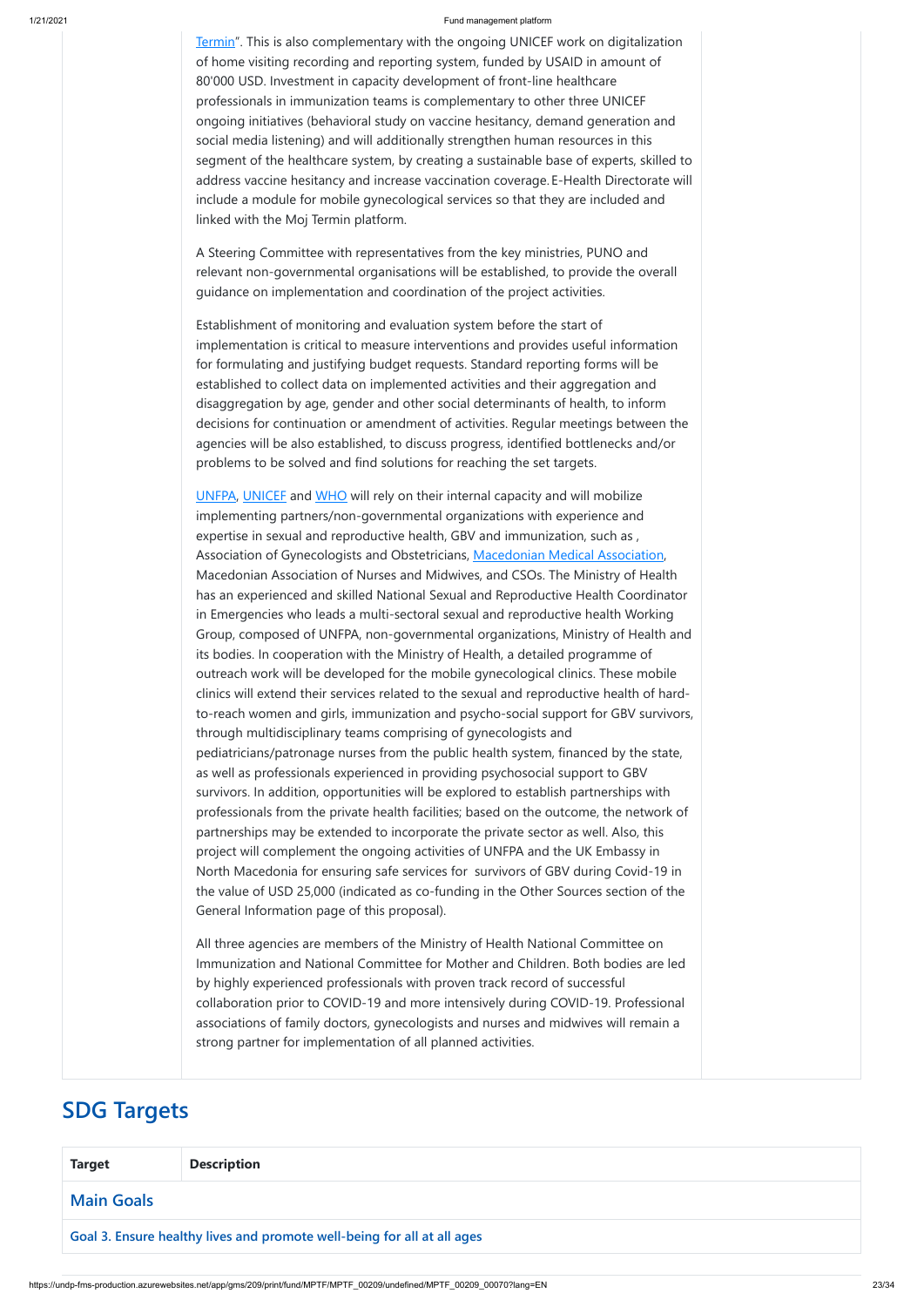| <b>Target</b>                                         | <b>Description</b>                                                                                                                                                                                                                                                                                       |  |  |  |  |
|-------------------------------------------------------|----------------------------------------------------------------------------------------------------------------------------------------------------------------------------------------------------------------------------------------------------------------------------------------------------------|--|--|--|--|
| TARGET_3.7                                            | 3.7 By 2030, ensure universal access to sexual and reproductive health-care services, including for family planning,<br>information and education, and the integration of reproductive health into national strategies and programmes                                                                    |  |  |  |  |
| TARGET_3.8                                            | 3.8 Achieve universal health coverage, including financial risk protection, access to quality essential health-care<br>services and access to safe, effective, quality and affordable essential medicines and vaccines for all                                                                           |  |  |  |  |
|                                                       | Goal 5. Achieve gender equality and empower all women and girls                                                                                                                                                                                                                                          |  |  |  |  |
| TARGET_5.2                                            | 5.2 Eliminate all forms of violence against all women and girls in the public and private spheres, including<br>trafficking and sexual and other types of exploitation                                                                                                                                   |  |  |  |  |
| TARGET_5.6                                            | 5.6 Ensure universal access to sexual and reproductive health and reproductive rights as agreed in accordance with<br>the Programme of Action of the International Conference on Population and Development and the Beijing<br>Platform for Action and the outcome documents of their review conferences |  |  |  |  |
| <b>Secondary Goals</b>                                |                                                                                                                                                                                                                                                                                                          |  |  |  |  |
| Goal 10. Reduce inequality within and among countries |                                                                                                                                                                                                                                                                                                          |  |  |  |  |
| <b>TARGET_10.2</b>                                    | 10.2 By 2030, empower and promote the social, economic and political inclusion of all, irrespective of age, sex,<br>disability, race, ethnicity, origin, religion or economic or other status                                                                                                            |  |  |  |  |

## **SDG Indicators**

| Indicator Code   Description |  |
|------------------------------|--|
| No data available.           |  |

## **Contribution to SDGs**

| <b>Participating</b><br><b>Organization</b>        | % TARGET_3.7 | % TARGET_5.2   | % TARGET_10.2 | % TARGET_3.8   | % TARGET_5.6     | % Total |
|----------------------------------------------------|--------------|----------------|---------------|----------------|------------------|---------|
| <b>UNFPA</b>                                       | 40           | $\overline{0}$ | 20            | $\overline{0}$ | 40               | 100     |
| <b>UNICEF</b>                                      | $\mathbf 0$  | 25             | $\theta$      | 75             | $\boldsymbol{0}$ | 100     |
| <b>WHO</b>                                         | $\mathbf 0$  | $\overline{0}$ | $\theta$      | 100            | $\boldsymbol{0}$ | 100     |
| <b>Total</b><br>contribution by<br>target          | 40           | 25             | 20            | 175            | 40               |         |
| <b>Project</b><br>contribution to<br>SDG by target | 13.33        | 8.33           | 6.67          | 58.33          | 13.33            | 99.99   |

## **List of documents**

| <b>Document</b>                                                                      | <b>Document Type</b> | <b>Document Source</b>   | <b>Document Abstract</b> | <b>Modified By</b>     | <b>Modified On</b> |
|--------------------------------------------------------------------------------------|----------------------|--------------------------|--------------------------|------------------------|--------------------|
| MKD-<br>COVID <sub>_19</sub> -<br>Response-<br>Framework-<br>20200730_cos<br>ted.pdf | Other Docs           | <b>Concept Narrative</b> |                          | vjovanovski@unicef.org | Aug 27, 2020       |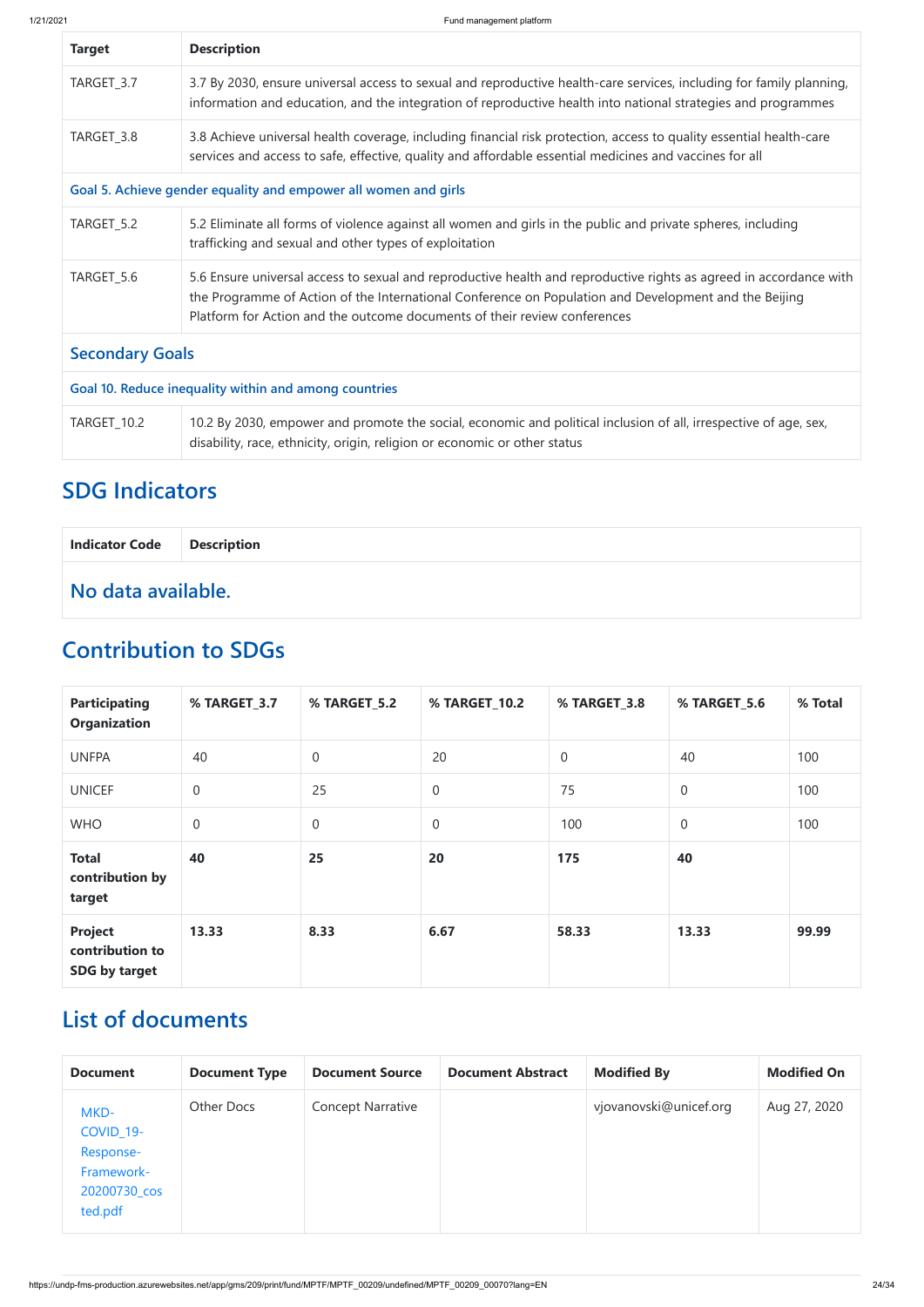| MKD_consoli<br>dated_CPRP_<br>COVID19_v5_<br>20200410.pdf                                                                   | Other Docs        | <b>Concept Narrative</b> | vjovanovski@unicef.org   | Aug 27, 2020 |
|-----------------------------------------------------------------------------------------------------------------------------|-------------------|--------------------------|--------------------------|--------------|
| OSCE - Led<br>Survey on<br><b>Violence</b><br>Against<br>Women.pdf                                                          | Other Docs        | <b>Concept Narrative</b> | vjovanovski@unicef.org   | Aug 27, 2020 |
| FT_Study_Soci<br>al and<br>Economic<br><b>Effects of</b><br>COVID-19.pdf                                                    | Other Docs        | <b>Concept Narrative</b> | vjovanovski@unicef.org   | Aug 27, 2020 |
| <b>UNICEF SitAn</b><br>2019_En_full.p<br>df                                                                                 | Other Docs        | <b>Concept Narrative</b> | vjovanovski@unicef.org   | Aug 27, 2020 |
| Reviewer_3_N<br>oth<br>Macedonia_M<br>PTF_00209_00<br>070.xlsx                                                              | Other Docs        | <b>Concept Narrative</b> | kristoffer.tarp@undp.org | Sep 07, 2020 |
| <b>North</b><br>Macedonia<br>00070<br>Assessment<br>of<br>Proposals_by<br><b>Reviewers RC</b><br>Assessment_2<br>7 Aug.xlsx | <b>Other Docs</b> | <b>Concept Narrative</b> | koh.miyaoi@undp.org      | Sep 09, 2020 |

## **Project Results**

| <b>Outcome</b> | Output | <b>Description</b>                                                                                                                                                                                      |
|----------------|--------|---------------------------------------------------------------------------------------------------------------------------------------------------------------------------------------------------------|
|                |        | Improved accessibility, availability and provision of quality sexual and reproductive health,<br>immunization services and gender-based violence referral and support services in the context of COVID- |
|                |        | 19, to women, adolescent girls and children, with a special focus on the most vulnerable population in<br>remote and underserved areas.                                                                 |

| <b>Activities</b> |                    |                                                            |                                             |                            |
|-------------------|--------------------|------------------------------------------------------------|---------------------------------------------|----------------------------|
| <b>Title</b>      | <b>Description</b> | <b>Lead</b><br><b>Participating</b><br><b>Organization</b> | <b>Participating</b><br><b>Organization</b> | <b>Other Organizations</b> |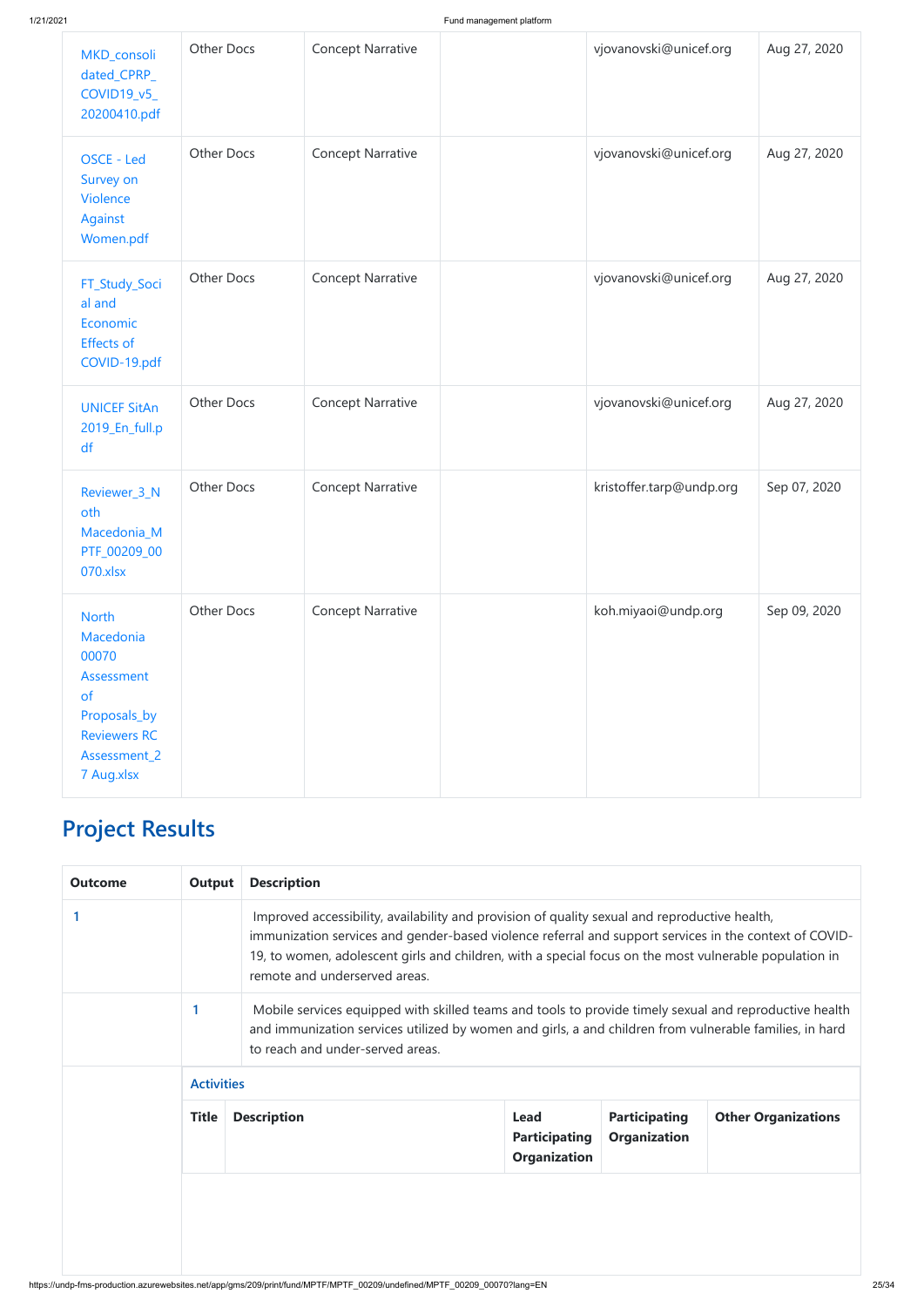| <b>Outcome</b> | <b>Output</b>     | <b>Description</b>                                                                                                                                                                                                                                                                                  |                                                                  |                                                              |                                                                                                                                                                                                      |
|----------------|-------------------|-----------------------------------------------------------------------------------------------------------------------------------------------------------------------------------------------------------------------------------------------------------------------------------------------------|------------------------------------------------------------------|--------------------------------------------------------------|------------------------------------------------------------------------------------------------------------------------------------------------------------------------------------------------------|
|                | 1.1               | Rapid assessment of the needs for SRH<br>services, on both demand and supply, and<br>the development of a sustainable model for<br>the provision of services through mobile<br>clinics integrated into the health system                                                                            | <b>UNFPA -</b><br>United<br><b>Nations</b><br>Population<br>Fund |                                                              | Ministry of Health and<br>Safe Motherhood<br>Committee                                                                                                                                               |
|                | 1.2               | Engagement and capacity building of teams<br>of SRH professionals to provide the mobile<br>SRH services, through the Macedonian<br>Medical Association - Association of<br>Gynecologists and Obstetricians                                                                                          | <b>UNFPA -</b><br>United<br><b>Nations</b><br>Population<br>Fund |                                                              | Macedonian Medical<br>Association -<br>Association of<br>Gynecologists                                                                                                                               |
|                | 1.3               | Equipping the two mobile gynecological<br>clinics and relevant regional SRH facilities,<br>through procurement of SRH equipment,<br>commodities and supplies                                                                                                                                        | <b>UNFPA -</b><br>United<br><b>Nations</b><br>Population<br>Fund |                                                              | <b>UNFPA Procurement</b><br>Services Branch,<br>Copenhagen                                                                                                                                           |
|                | 1.4               | Integration of the reporting of services<br>provided through the mobile clinic into the<br>existing e-health platform "Moj Termin"                                                                                                                                                                  | <b>UNFPA -</b><br>United<br><b>Nations</b><br>Population<br>Fund |                                                              | Ministry of Health, E-<br>Health Directorate,<br>Macedonian Medical<br>Association, Safe<br>Motherhood<br>Committee                                                                                  |
| 1.5            |                   | Procurement of personal protective<br>equipment for the 2 mobile units and<br>relevant regional SRH facilities                                                                                                                                                                                      | <b>UNFPA -</b><br>United<br><b>Nations</b><br>Population<br>Fund |                                                              | <b>UNFPA Procurement</b><br>Services Branch,<br>Copenhagen                                                                                                                                           |
| 1.6            |                   | Raising awareness and tailored community-<br>based communications activities related to<br>the SRH services                                                                                                                                                                                         | <b>UNFPA -</b><br>United<br><b>Nations</b><br>Population<br>Fund |                                                              | Ministry of Health,<br>Safe Motherhood<br>Committee,<br>Macedonian Medical<br>Association -<br>Association of<br>Gynecologists,<br>community health<br>workers, local<br>authorities, CSOs,<br>media |
|                | 1.7               | Engagement of targeted municipalities and<br>relevant civil society organizations for raising<br>awareness of the availability of services and<br>their health benefits, as well as creating<br>demand for these services.                                                                          | <b>UNFPA -</b><br>United<br><b>Nations</b><br>Population<br>Fund | • UNICEF -<br>United<br><b>Nations</b><br>Children's<br>Fund | Ministry of Health and<br>its institutions, selected<br>municipalities, civil<br>society organizations                                                                                               |
|                | 1.8               | Development of GBV sensitization material<br>for SRH professionals                                                                                                                                                                                                                                  | <b>UNFPA -</b><br>United<br><b>Nations</b><br>Population<br>Fund | • UNICEF -<br>United<br><b>Nations</b><br>Children's<br>Fund | Cathedra for Family<br>Medicine, Ministry of<br>Labor and Social Policy,<br><b>CSOs</b>                                                                                                              |
|                | $\overline{2}$    | Capacity developed for essential health workforce necessary to provide safe, effective and quality<br>immunization services and national digital/electronic immunization registry developed to provide<br>accurate and timely data on immunization and awareness raised on benefits of immunization |                                                                  |                                                              |                                                                                                                                                                                                      |
|                | <b>Activities</b> |                                                                                                                                                                                                                                                                                                     |                                                                  |                                                              |                                                                                                                                                                                                      |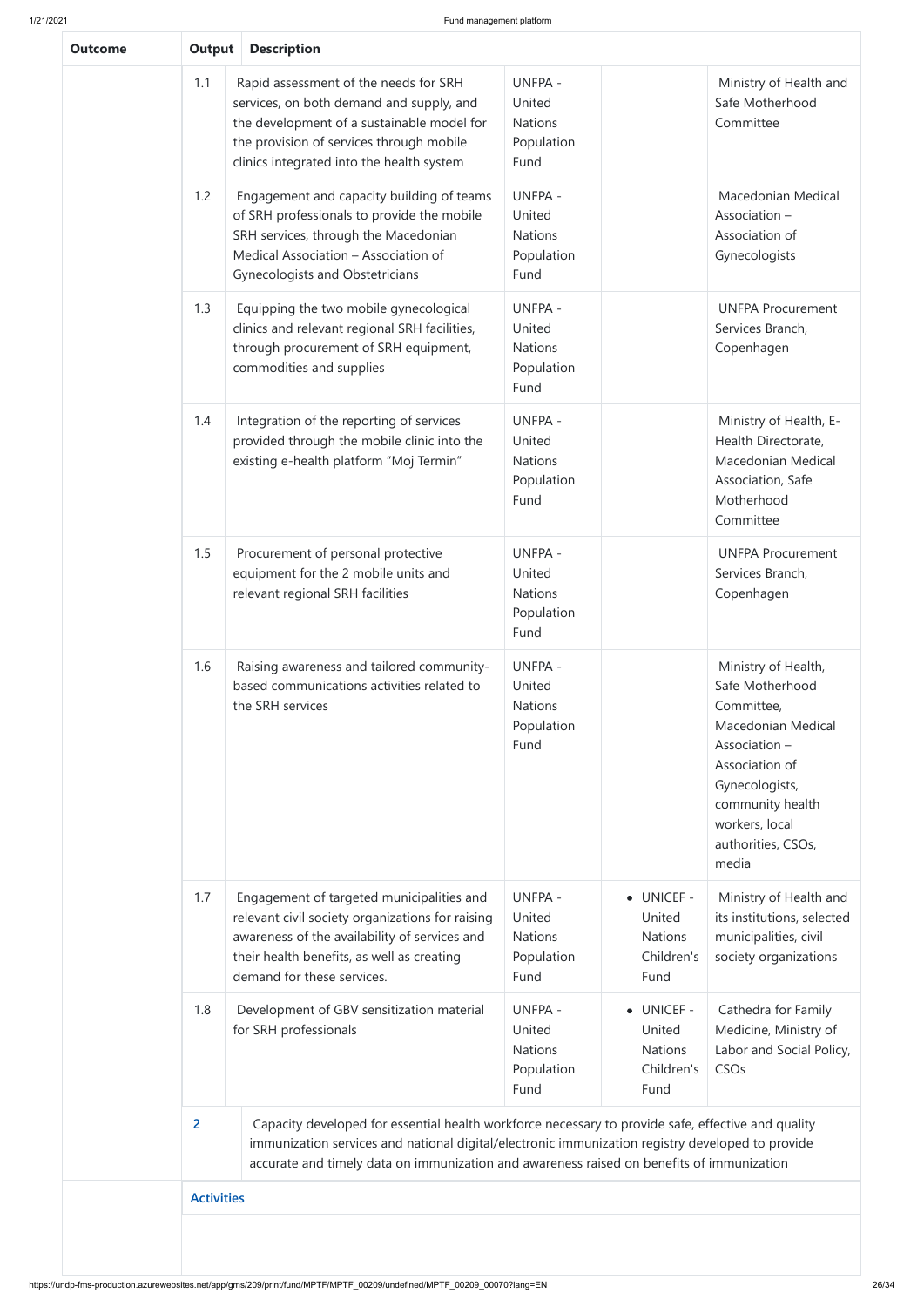https://undp-fms-production.azurewebsites.net/app/gms/209/print/fund/MPTF/MPTF\_00209/undefined/MPTF\_00209\_00070?lang=EN 27/34

| <b>Outcome</b> | <b>Description</b><br><b>Output</b> |                                                                                                                                                                                                                                                                                                                                                                                                                                                                                                                                                                                                                                                     |                                                                   |                                                                                                                     |                                                                                                                                          |  |  |  |  |  |  |
|----------------|-------------------------------------|-----------------------------------------------------------------------------------------------------------------------------------------------------------------------------------------------------------------------------------------------------------------------------------------------------------------------------------------------------------------------------------------------------------------------------------------------------------------------------------------------------------------------------------------------------------------------------------------------------------------------------------------------------|-------------------------------------------------------------------|---------------------------------------------------------------------------------------------------------------------|------------------------------------------------------------------------------------------------------------------------------------------|--|--|--|--|--|--|
|                | <b>Title</b>                        | <b>Description</b>                                                                                                                                                                                                                                                                                                                                                                                                                                                                                                                                                                                                                                  | <b>Lead</b><br><b>Participating</b><br><b>Organization</b>        | <b>Participating</b><br><b>Organization</b>                                                                         | <b>Other</b><br><b>Organizations</b>                                                                                                     |  |  |  |  |  |  |
|                | 2.1                                 | Development of digital immunization modules<br>related to: a) Installation of electronic tracking system<br>that allows faster flow of information, early detection<br>and isolation of data cases, automated data entry<br>and processing, tracking of local / local real-time and<br>local real-time analysis. b) Software and programmes<br>to ensure systematic collecting, filtering integrated<br>data from different sources of information; c)<br>Procedures for analyzing the pandemic evolution and<br>its specificity at national and subnational; d)<br>Producing real time reporting to feedback decision<br>making in a speedy manner | WHO - World<br>Health<br>Organization                             | • UNFPA -<br>United<br><b>Nations</b><br>Population<br>Fund                                                         | Ministry of<br>Health,<br>Ministry of<br>labor and<br>social policy,<br>E-health<br>directorate;<br>Institute of<br><b>Public Health</b> |  |  |  |  |  |  |
|                | 2.2                                 | Setting up of essential IT infrastructure<br>and preparation of manuals and training materials<br>about the new functionalities of the system                                                                                                                                                                                                                                                                                                                                                                                                                                                                                                       | WHO - World<br>Health<br>Organization                             | • UNICEF -<br>United<br><b>Nations</b><br>Children's<br>Fund                                                        | Ministry of<br>Health, E-<br>health<br>directorate'                                                                                      |  |  |  |  |  |  |
|                | 2.3                                 | Development and implementation of accredited<br>online training course Immunization in Practice" (IIP)<br>and "Mid-level Management" (MLM) and "Training of<br>Trainers" (ToT) / Capacity building for immunization<br>managers and essential health workforce necessary<br>to provide safe, effective quality immunization<br>services                                                                                                                                                                                                                                                                                                             | WHO - World<br>Health<br>Organization                             | Ministry of<br>Health, E-<br>health<br>directorate'<br>Chamber of<br>Doctors and<br>Association of<br><b>Nurses</b> |                                                                                                                                          |  |  |  |  |  |  |
|                | 2.4                                 | Translation and adaptation of materials and licensing<br>of training module                                                                                                                                                                                                                                                                                                                                                                                                                                                                                                                                                                         | <b>UNICEF -</b><br>United<br><b>Nations</b><br>Children's<br>Fund |                                                                                                                     | Ministry of<br>Health,<br>Macedonian<br>Medical<br>Association,<br>Macedonian<br>Association of<br>Nurses and<br><b>Midwifes</b>         |  |  |  |  |  |  |
|                | 2.5                                 | Development of training modules for IPC skills                                                                                                                                                                                                                                                                                                                                                                                                                                                                                                                                                                                                      | <b>UNICEF -</b><br>United<br><b>Nations</b><br>Children's<br>Fund |                                                                                                                     | Ministry of<br>Health,<br>Macedonian<br>Medical<br>Association,<br>Macedonian<br>Association of<br>Nurses and<br><b>Midwifes</b>         |  |  |  |  |  |  |
|                | 2.6                                 | Participation at regional Training of Master trainers                                                                                                                                                                                                                                                                                                                                                                                                                                                                                                                                                                                               | <b>UNICEF -</b><br>United<br><b>Nations</b><br>Children's<br>Fund |                                                                                                                     | Ministry of<br>Health,<br>Macedonian<br>Medical<br>Association,<br>Macedonian<br>Association of<br>Nurses and<br><b>Midwifes</b>         |  |  |  |  |  |  |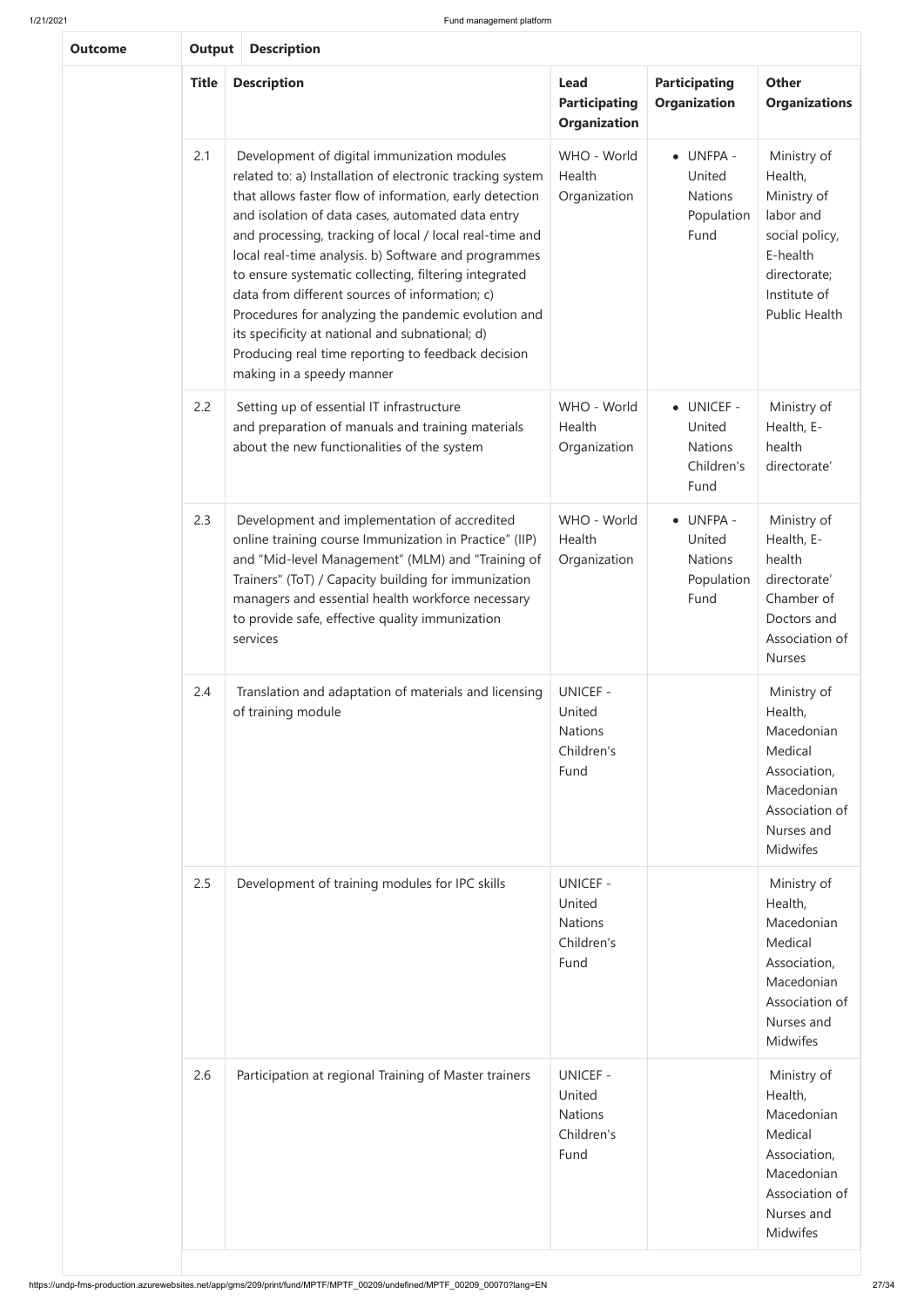| <b>Output</b><br><b>Description</b> |                                                                                                                                                                                                                              |                                                                   |                                                                                                                                                           |  |  |  |  |  |  |  |
|-------------------------------------|------------------------------------------------------------------------------------------------------------------------------------------------------------------------------------------------------------------------------|-------------------------------------------------------------------|-----------------------------------------------------------------------------------------------------------------------------------------------------------|--|--|--|--|--|--|--|
| 2.7                                 | Training in IPC for frontline immunization workers                                                                                                                                                                           | <b>UNICEF -</b><br>United<br><b>Nations</b><br>Children's<br>Fund | Ministry of<br>Health,<br>Macedonian<br>Medical<br>Association,<br>Macedonian<br>Association of<br>Nurses and<br>Midwifes                                 |  |  |  |  |  |  |  |
| 2.8                                 | Better understanding of the perceptions of risk<br>(myths and facts) among the health workers and<br>general population [rapid assessment of self-efficacy,<br>attitudes and perceptions related to routine<br>immunization] | <b>UNICEF -</b><br>United<br>Nations<br>Children's<br>Fund        | Ministry of<br>Health,<br>Macedonian<br>Medical<br>Association,<br>Macedonian<br>Association of<br>Nurses and<br>Midwifes                                 |  |  |  |  |  |  |  |
| 2.9                                 | Promote awareness of vaccine risks and benefits of<br>immunization [multi-media campaign building on<br>evidence and regular social media listening]                                                                         | <b>UNICEF -</b><br>United<br><b>Nations</b><br>Children's<br>Fund | Ministry of<br>Health,<br>Macedonian<br>Medical<br>Association,<br>Macedonian<br>Association of<br>Nurses and<br>Midwifes                                 |  |  |  |  |  |  |  |
| 2.10                                | Scaling up behavioral insights informed solutions to<br>address vaccine hesitancy                                                                                                                                            | <b>UNICEF -</b><br>United<br>Nations<br>Children's<br>Fund        | Ministry of<br>Health,<br>Macedonian<br>Medical<br>Association,<br>Macedonian<br>Association of<br>Nurses and<br>Midwifes                                 |  |  |  |  |  |  |  |
| 2.11                                | Technical assistance to implement policy<br>recommendations for immunization demand<br>generation                                                                                                                            | <b>UNICEF -</b><br>United<br><b>Nations</b><br>Children's<br>Fund | Ministry of<br>Health,<br>Macedonian<br>Medical<br>Association,<br>Macedonian<br>Association of<br>Nurses and<br>Midwifes;<br>Oxford Policy<br>Management |  |  |  |  |  |  |  |
| 2.12                                | Technical assistance to support implementation of<br>RCCE activities (TA C4D Officer)                                                                                                                                        | <b>UNICEF -</b><br>United<br><b>Nations</b><br>Children's         | Ministry of<br>Health                                                                                                                                     |  |  |  |  |  |  |  |
|                                     |                                                                                                                                                                                                                              |                                                                   |                                                                                                                                                           |  |  |  |  |  |  |  |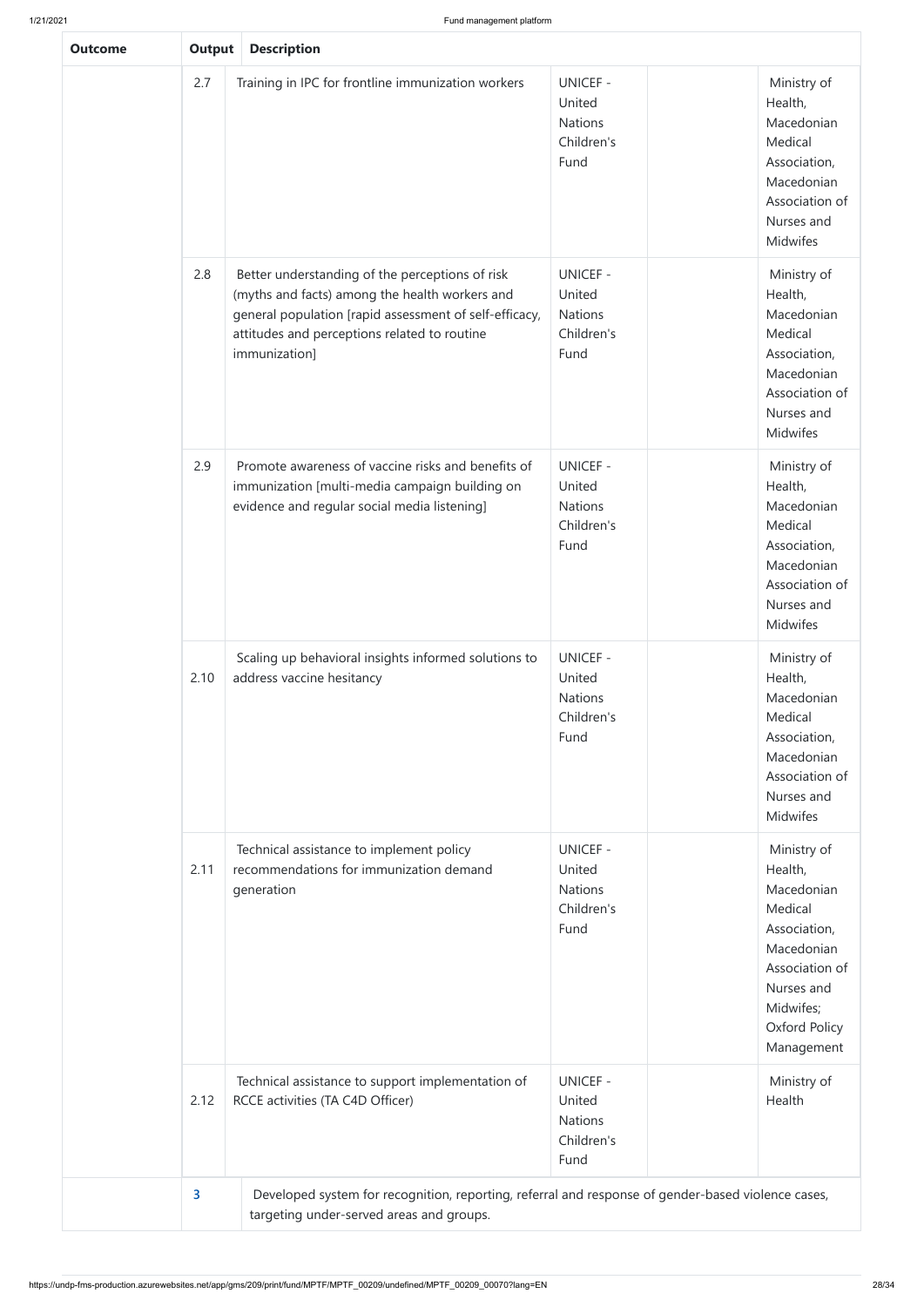https://undp-fms-production.azurewebsites.net/app/gms/209/print/fund/MPTF/MPTF\_00209/undefined/MPTF\_00209\_00070?lang=EN 29/34

| <b>Outcome</b> |                   | <b>Description</b><br>Output                                                                                                                             |                                                                   |                                                              |                                                                                                                           |  |  |  |  |  |  |  |  |  |
|----------------|-------------------|----------------------------------------------------------------------------------------------------------------------------------------------------------|-------------------------------------------------------------------|--------------------------------------------------------------|---------------------------------------------------------------------------------------------------------------------------|--|--|--|--|--|--|--|--|--|
|                | <b>Activities</b> |                                                                                                                                                          |                                                                   |                                                              |                                                                                                                           |  |  |  |  |  |  |  |  |  |
|                | <b>Title</b>      | <b>Description</b>                                                                                                                                       | <b>Lead</b><br><b>Participating</b><br><b>Organization</b>        | <b>Participating</b><br><b>Organization</b>                  | <b>Other Organizations</b>                                                                                                |  |  |  |  |  |  |  |  |  |
|                | 3.1               | Training of social service workforce to<br>provide immediate and continuous support<br>to children and families, and ensure access<br>to GBV services    | <b>UNICEF -</b><br>United<br><b>Nations</b><br>Children's<br>Fund |                                                              | Ministry of Labor and<br>Social Policy, Institute for<br><b>Social Activities</b>                                         |  |  |  |  |  |  |  |  |  |
|                | 3.2               | Development of GBV sensitization material<br>for SRH professionals                                                                                       | <b>UNFPA -</b><br>United<br><b>Nations</b><br>Population<br>Fund  | • UNICEF -<br>United<br><b>Nations</b><br>Children's<br>Fund | Ministry of Health,<br>Ministry of Labor and<br>Social Policy                                                             |  |  |  |  |  |  |  |  |  |
|                | 3.3               | Outreach activities to support the centers<br>for social work to identify secondary<br>impacts on most vulnerable families and<br>address these          | <b>UNICEF -</b><br>United<br><b>Nations</b><br>Children's<br>Fund |                                                              | Ministry of Labor and<br>Social Policy, University<br>Clinic of Psychiatry                                                |  |  |  |  |  |  |  |  |  |
|                | 3.4               | Raising awareness and tailored<br>community-based communications<br>activities related to the GBV services                                               | <b>UNFPA -</b><br>United<br><b>Nations</b><br>Population<br>Fund  | · UNICEF -<br>United<br><b>Nations</b><br>Children's<br>Fund |                                                                                                                           |  |  |  |  |  |  |  |  |  |
|                | 3.5               | Provide mental health and psychosocial<br>support, counselling and rehabilitation<br>support to vulnerable groups at higher risk<br>of secondary impacts | <b>UNICEF -</b><br>United<br><b>Nations</b><br>Children's<br>Fund |                                                              | Ministry of Labor and<br>Social Policy, Macedonian<br>Young Lawyers<br>Association                                        |  |  |  |  |  |  |  |  |  |
|                | 3.6               | Scale up parenting programmes, including<br>information and support for positive<br>parenting practice, to decrease the level of<br>stress on caregivers | <b>UNICEF -</b><br>United<br><b>Nations</b><br>Children's<br>Fund |                                                              | Ministry of Labor and<br>Social Policy, National<br>Network for Violence<br>Against Women and<br><b>Domestic Violence</b> |  |  |  |  |  |  |  |  |  |
|                | 3.7               | Establishment of trauma-informed primary<br>healthcare, including screening for ACEs at<br><b>PHC</b>                                                    | <b>UNICEF -</b><br>United<br>Nations<br>Children's<br>Fund        |                                                              | Ministry of Health,<br>Macedonian Medical<br>Association, Macedonian<br><b>Association of Nurses</b><br>and Midwifes      |  |  |  |  |  |  |  |  |  |

## **Signature Indicators**

| <b>Indicator</b><br><b>Title</b> | <b>Componen</b><br>t Title         | Descrip Categ Cy Sco Value<br>tion | ory | cle | pe | <b>Type</b> | <b>Baseline</b><br><b>Value</b> | Baseline<br>Year | <b>Target</b><br><b>Value</b> | <b>Target</b><br>Year | Linked Outcome /<br>Output |
|----------------------------------|------------------------------------|------------------------------------|-----|-----|----|-------------|---------------------------------|------------------|-------------------------------|-----------------------|----------------------------|
|                                  | No signature indicators available. |                                    |     |     |    |             |                                 |                  |                               |                       |                            |

## **Imported Fund Outcome / Output Indicators**

| <b>Indicator</b> | Componen | Descrip Categ Cy Sco Value |     |        |                 | <b>Baseline</b> | <b>Baseline</b> | Target       | <b>Target</b> | <b>Linked Outcome /</b> |
|------------------|----------|----------------------------|-----|--------|-----------------|-----------------|-----------------|--------------|---------------|-------------------------|
| <b>Title</b>     | t Title  | tion                       | ory | cle pe | $\mathsf{Type}$ | <b>Value</b>    | Year            | <b>Value</b> | Year          | <b>Output</b>           |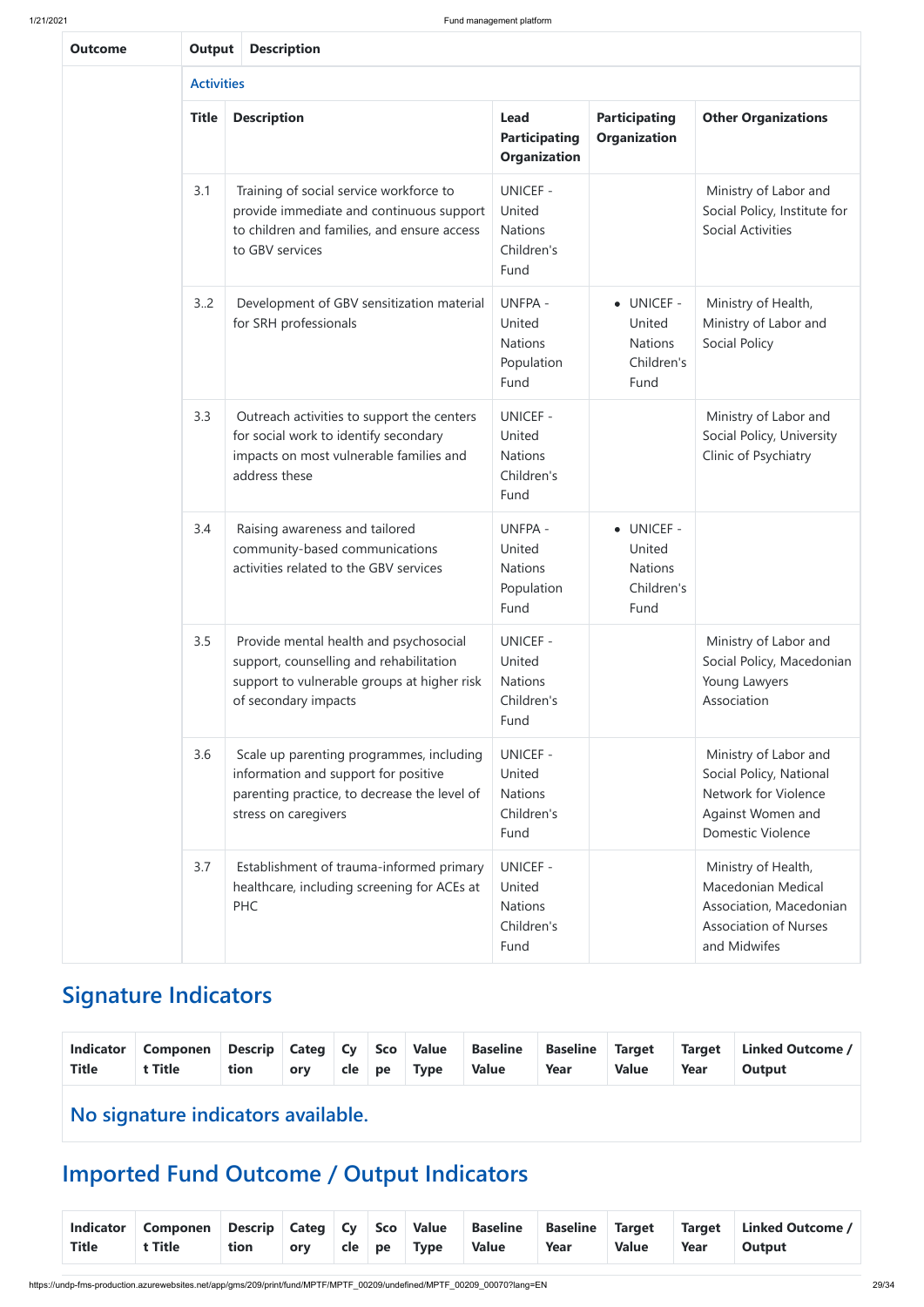| <b>Indicator</b><br><b>Title</b> | Componen   Descrip   Categ   Cy   Sco   Value<br>t Title | tion | orv | cle   pe | Type | Baseline<br><b>Value</b> | <b>Baseline Target</b><br>Year | <b>Value</b> | <b>Target</b><br>Year | Linked Outcome /<br>Output |
|----------------------------------|----------------------------------------------------------|------|-----|----------|------|--------------------------|--------------------------------|--------------|-----------------------|----------------------------|
|                                  | No fund indicators available.                            |      |     |          |      |                          |                                |              |                       |                            |

# **Project Indicators**

| <b>Indicato</b><br>r Title  | $\mathsf{C}$<br>$\bullet$<br>m<br>p<br>$\bullet$<br>$\mathbf n$<br>е<br>$\mathbf n$<br>t<br>T<br>i<br>t<br>I<br>e | <b>Description</b><br>Number of health                                                                                                                            | <b>Category</b><br>Capacity | <b>Cycle</b><br>Yearly | <b>Scope</b> | <b>Value</b><br><b>Type</b><br><b>Number</b> | <b>Bas</b><br>eli<br>ne<br>Val<br>ue<br>$\boldsymbol{0}$ | <b>Base</b><br>line<br>Year | <b>Target</b><br><b>Value</b><br>2000 | <b>Targ</b><br>et<br>Year | <b>Linked</b><br>Outcome /<br><b>Output</b><br><b>Outcome: 1</b> |
|-----------------------------|-------------------------------------------------------------------------------------------------------------------|-------------------------------------------------------------------------------------------------------------------------------------------------------------------|-----------------------------|------------------------|--------------|----------------------------------------------|----------------------------------------------------------|-----------------------------|---------------------------------------|---------------------------|------------------------------------------------------------------|
| Indicator<br>1              |                                                                                                                   | workers trained with<br>the newly established<br>training course on<br>safe vaccination<br>practices                                                              |                             |                        | Country      | ra                                           |                                                          | 2020                        |                                       | 2021                      | <b>Output: 2</b>                                                 |
|                             |                                                                                                                   | No components available.                                                                                                                                          |                             |                        |              |                                              |                                                          |                             |                                       |                           |                                                                  |
| Indicator<br>$\overline{2}$ |                                                                                                                   | Number of new<br>digital immunization<br>modules established                                                                                                      | Capacity                    | Yearly                 | Country      | Number<br>ra                                 | $\overline{0}$                                           | 2020                        | 2000                                  | 2021                      | <b>Outcome: 1</b><br><b>Output: 2</b>                            |
|                             |                                                                                                                   | No components available.                                                                                                                                          |                             |                        |              |                                              |                                                          |                             |                                       |                           |                                                                  |
| Indicator<br>3              |                                                                                                                   | Number of people<br>accessing (with UN<br>support) essential<br>(non-COVID-19<br>related) sexual and<br>reproductive health<br>services,<br>disaggregated by sex, | <b>Beneficiaries</b>        | At<br>closure          | Country      | Number<br>ra                                 | $\overline{0}$                                           | 2020                        | 2022                                  | 1800                      | <b>Outcome: 1</b><br>Output: 1                                   |

|                | disaggregated by sex,<br>age group and at-risk<br>populations                                        |          |               |         |              |                |      |    |      |                                |
|----------------|------------------------------------------------------------------------------------------------------|----------|---------------|---------|--------------|----------------|------|----|------|--------------------------------|
|                | No components available.                                                                             |          |               |         |              |                |      |    |      |                                |
| Indicator<br>4 | Number of health<br>service providers<br>trained to provide<br>SRH services in the<br>mobile clinics | Capacity | At<br>closure | Country | Number<br>ra | $\overline{0}$ | 2020 | 50 | 2022 | <b>Outcome: 1</b><br>Output: 1 |
|                | No components available.                                                                             |          |               |         |              |                |      |    |      |                                |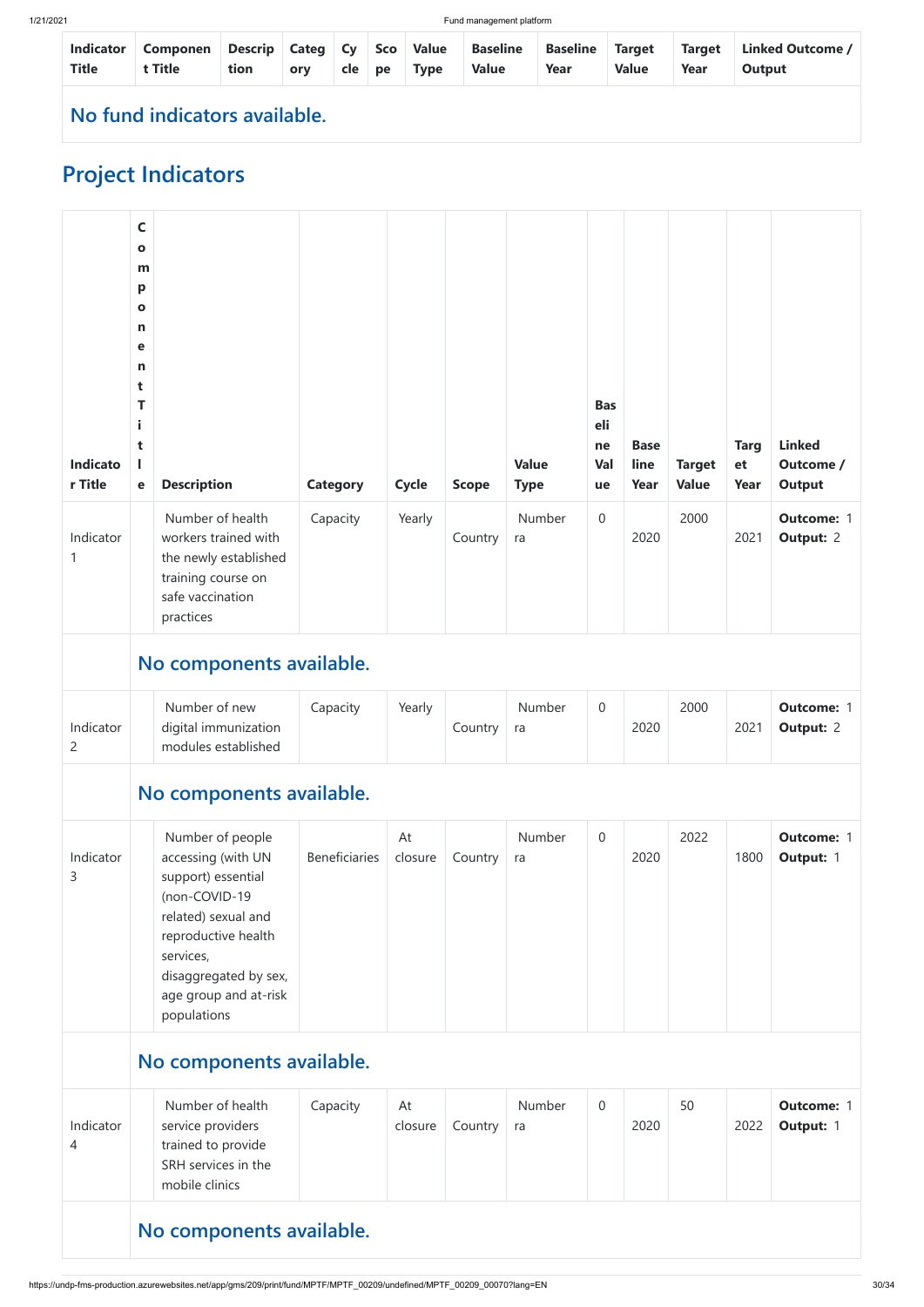| 1/21/2021           |                                                                                                                           |                                                                                                         |                      |               | Fund management platform |                             |                                      |                             |                               |                           |                                             |
|---------------------|---------------------------------------------------------------------------------------------------------------------------|---------------------------------------------------------------------------------------------------------|----------------------|---------------|--------------------------|-----------------------------|--------------------------------------|-----------------------------|-------------------------------|---------------------------|---------------------------------------------|
| Indicato<br>r Title | $\mathsf{C}$<br>$\mathbf{o}$<br>m<br>p<br>$\mathbf{o}$<br>$\mathsf{n}$<br>е<br>$\mathsf{n}$<br>t<br>T<br>i<br>t<br>L<br>e | <b>Description</b>                                                                                      | <b>Category</b>      | <b>Cycle</b>  | <b>Scope</b>             | <b>Value</b><br><b>Type</b> | <b>Bas</b><br>eli<br>ne<br>Val<br>ue | <b>Base</b><br>line<br>Year | <b>Target</b><br><b>Value</b> | <b>Targ</b><br>et<br>Year | <b>Linked</b><br>Outcome /<br><b>Output</b> |
| Indicator<br>5      |                                                                                                                           | Number of services<br>provided at the<br>mobile clinics                                                 | Other                | At<br>closure | Country                  | Number<br>ra                | $\overline{0}$                       | 2020                        | 4                             | 2022                      | <b>Outcome: 1</b><br>Output: 1              |
|                     |                                                                                                                           | No components available.                                                                                |                      |               |                          |                             |                                      |                             |                               |                           |                                             |
| Indicator<br>6      |                                                                                                                           | Safe services in place<br>to address gender-<br>based violence (GBV)<br>during the COVID-19<br>pandemic | Other                | At<br>closure | Country                  | Yes/No ra                   | no                                   | 2020                        | yes                           | 2022                      | <b>Outcome: 1</b><br><b>Output: 3</b>       |
|                     |                                                                                                                           | No components available.                                                                                |                      |               |                          |                             |                                      |                             |                               |                           |                                             |
| Indicator<br>7      |                                                                                                                           | Number of master<br>trainers trained in<br><b>IPCS</b>                                                  | Capacity             | Yearly        | Country                  | Number<br>ra                | $\overline{0}$                       | 2020                        | 10                            | 2021                      | <b>Outcome: 1</b><br><b>Output: 2</b>       |
|                     |                                                                                                                           | No components available.                                                                                |                      |               |                          |                             |                                      |                             |                               |                           |                                             |
| Indicator<br>8      |                                                                                                                           | Number of<br>immunization teams<br>trained in IPCS                                                      | Capacity             | Yearly        | Country                  | Percentage<br>ra            | $\overline{0}$                       | 2021                        | 30                            | 2022                      | <b>Outcome: 1</b><br><b>Output: 2</b>       |
|                     |                                                                                                                           | No components available.                                                                                |                      |               |                          |                             |                                      |                             |                               |                           |                                             |
| Indicator<br>9      |                                                                                                                           | Number of women<br>and girls aged 15-49<br>Reached through<br>multi media<br>campaigns                  | <b>Beneficiaries</b> | At<br>closure | Country                  | Number<br>ra                | $\overline{0}$                       | 2020                        | 50000                         | 2022                      | <b>Outcome: 1</b><br>Output: 1              |

|                 | campaigns                                                       |                      |        |         |              |                |      |        |      |                                       |  |
|-----------------|-----------------------------------------------------------------|----------------------|--------|---------|--------------|----------------|------|--------|------|---------------------------------------|--|
|                 | No components available.                                        |                      |        |         |              |                |      |        |      |                                       |  |
| Indicator<br>10 | Number of people<br>reached through<br>immunization<br>campaign | <b>Beneficiaries</b> | Yearly | Country | Number<br>ra | $\overline{0}$ | 2020 | 500000 | 2022 | <b>Outcome: 1</b><br><b>Output: 2</b> |  |
|                 | No components available.                                        |                      |        |         |              |                |      |        |      |                                       |  |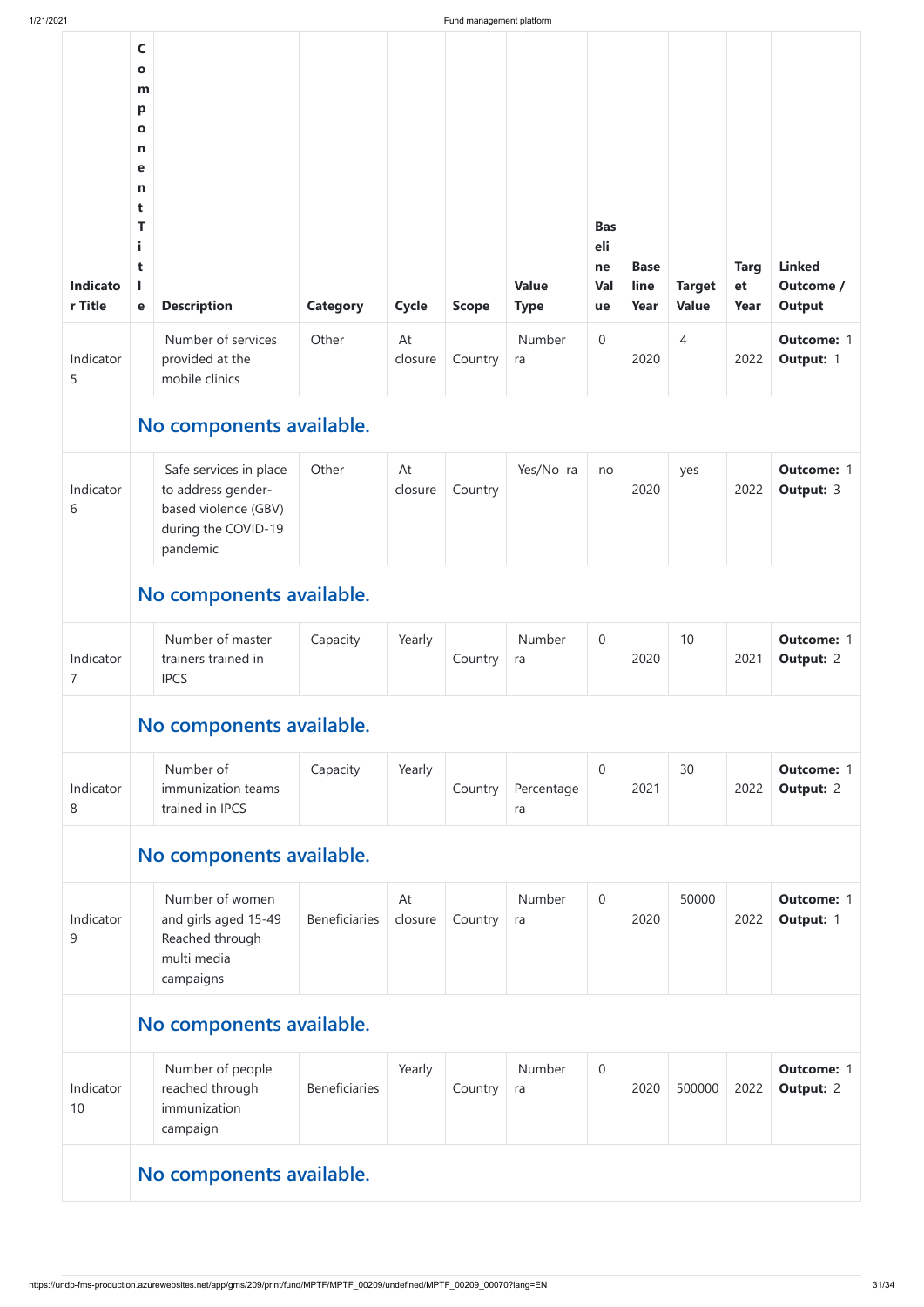https://undp-fms-production.azurewebsites.net/app/gms/209/print/fund/MPTF/MPTF\_00209/undefined/MPTF\_00209\_00070?lang=EN 32/34

| Indicato<br>r Title | $\mathsf{C}$<br>$\mathbf{o}$<br>m<br>p<br>$\mathbf{o}$<br>n<br>e<br>n<br>t<br>T<br>i<br>t<br><b>Description</b><br>$\mathbf e$                                              | <b>Category</b>      | Cycle         | <b>Scope</b> | <b>Value</b><br><b>Type</b> | <b>Bas</b><br>eli<br>ne<br>Val<br>ue | <b>Base</b><br>line<br>Year | <b>Target</b><br><b>Value</b> | <b>Targ</b><br>et<br>Year | <b>Linked</b><br>Outcome /<br><b>Output</b> |
|---------------------|-----------------------------------------------------------------------------------------------------------------------------------------------------------------------------|----------------------|---------------|--------------|-----------------------------|--------------------------------------|-----------------------------|-------------------------------|---------------------------|---------------------------------------------|
| Indicator<br>11     | Number of people<br>engaged with<br>messages from the<br>immunization<br>campaign                                                                                           | <b>Beneficiaries</b> | At<br>closure | Country      | <b>Number</b><br>ra         | $\boldsymbol{0}$                     | 2020                        | 45000                         | 2022                      | <b>Outcome: 1</b><br><b>Output: 2</b>       |
|                     | No components available.                                                                                                                                                    |                      |               |              |                             |                                      |                             |                               |                           |                                             |
| Indicator<br>12     | Number of social<br>service workforce<br>trained provide<br>immediate and<br>continuous support to<br>children and families,<br>and ensure access to<br><b>GBV</b> services | Capacity             | Yearly        | Country      | Number<br>ra                | $\boldsymbol{0}$                     | 2020                        | 100                           | 2021                      | <b>Outcome: 1</b><br><b>Output: 3</b>       |
|                     | No components available.                                                                                                                                                    |                      |               |              |                             |                                      |                             |                               |                           |                                             |
| Indicator<br>13     | Number of persons<br>provided with support<br>through helplines                                                                                                             | <b>Beneficiaries</b> | Yearly        | Country      | Number<br>ra                | 344                                  | 2020                        | 1000                          | 2021                      | <b>Outcome: 1</b><br><b>Output: 3</b>       |
|                     | No components available.                                                                                                                                                    |                      |               |              |                             |                                      |                             |                               |                           |                                             |
| Indicator<br>14     | Number of PHC<br>clinics screening for<br>ACEs                                                                                                                              | Capacity             | At<br>closure | Country      | Percentage<br>ra            | $\mathbf{1}$                         | 2020                        | 3                             | 2022                      | <b>Outcome: 1</b><br><b>Output: 3</b>       |
|                     | No components available.                                                                                                                                                    |                      |               |              |                             |                                      |                             |                               |                           |                                             |



| <b>Event</b>                                                                                                                                | <b>Category</b> | <b>Level</b> | <b>Likelihood</b> | <b>Impact</b> | <b>Mitigating Measures</b>                                                                                                                                                                                                                     | <b>Risk Owner</b>    |
|---------------------------------------------------------------------------------------------------------------------------------------------|-----------------|--------------|-------------------|---------------|------------------------------------------------------------------------------------------------------------------------------------------------------------------------------------------------------------------------------------------------|----------------------|
| Risk 1: COVID-19<br>pandemic<br>deteriorates and<br>impacts program<br>implementation<br>due to shortage<br>of health care<br>professionals | • Operational   | Low          | Likely            | Moderate      | Ensure that sufficient and<br>back-up health service<br>providers are trained and<br>quickly deployed Secure PPE<br>for all service providers<br>engaged in the program<br>implementation to minimize<br>the risks of COVID-19<br>transmission | spasenovskam@who.int |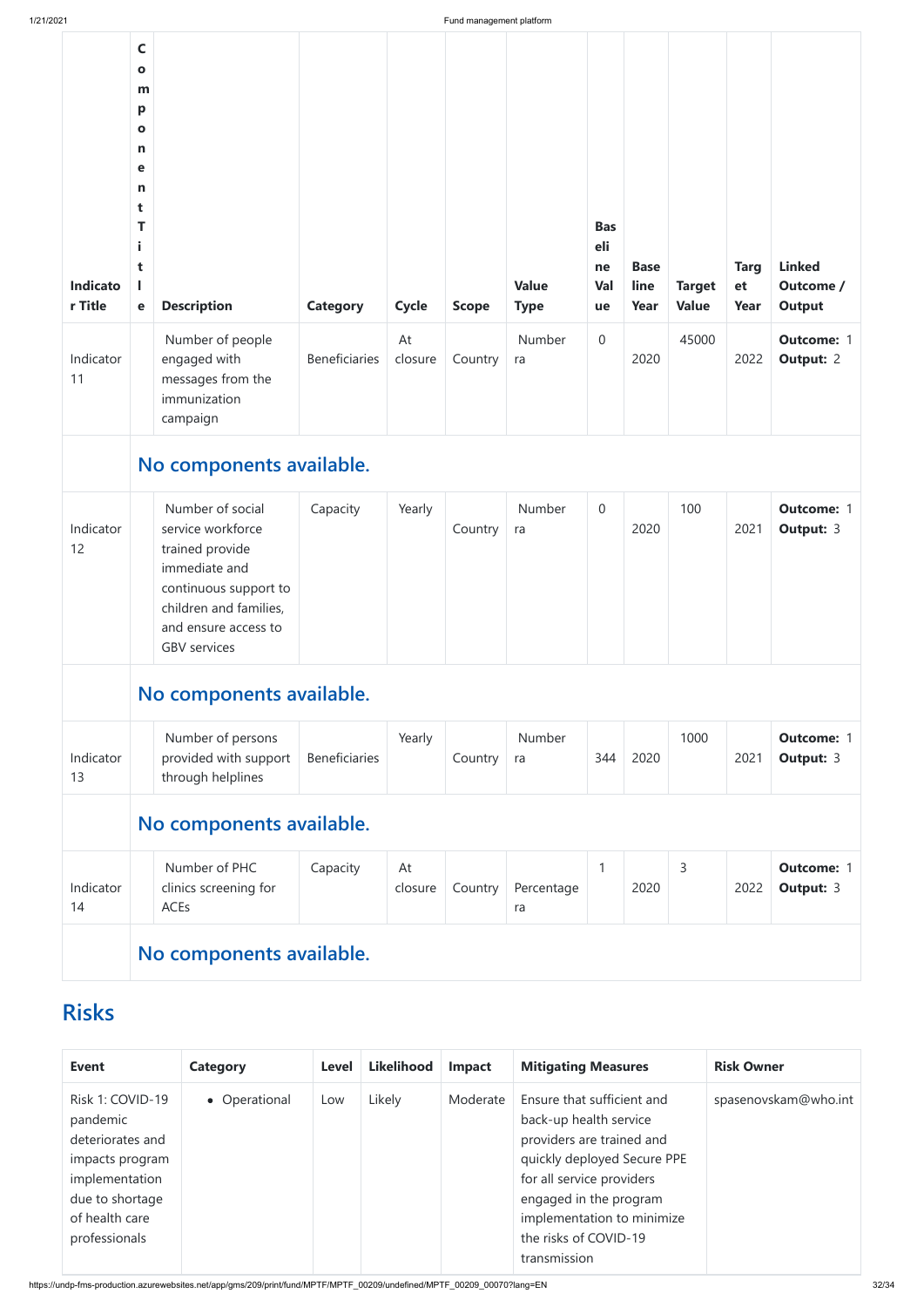| Risk 2: Reluctance<br>of girls and<br>women to utilize<br>SRH and GBV<br>mobile services<br>as new and<br>innovative service<br>provision<br>modality      | • Social and<br>Environmental | High | Possible    | Moderate | Engage with municipalities,<br>civil society organizations,<br>family doctors and community<br>workers to reach out to<br>vulnerable groups and secure<br>their participation Conduct<br>sensitive communication for<br>reaching out to vulnerable<br>groups to ensure<br>confidentiality | shalja-<br>plavjanska@unfpa.org |
|------------------------------------------------------------------------------------------------------------------------------------------------------------|-------------------------------|------|-------------|----------|-------------------------------------------------------------------------------------------------------------------------------------------------------------------------------------------------------------------------------------------------------------------------------------------|---------------------------------|
| Risk 3: Slow<br>delivery and<br>inability to<br>implement within<br>timeframe of a<br>development<br>emergency                                             | • Operational                 | Low  | Unlikely    | Moderate | Reassignment of staff / use of<br>consultants Local supply<br>options Remote working<br>modalities in place / ready to<br>be activated                                                                                                                                                    | spasenovskam@who.int            |
| Risk 4: Absence<br>of National RCCE<br>plan                                                                                                                | • Strategic                   | Low  | Unlikely    | Minor    | Campaigns developed in close<br>cooperation with MoH and<br>other stakeholders engaged in<br>RCCE activities, two<br>consultants (international and<br>national) hired to develop the<br>plan in collaboration with<br>MoH                                                                | dnikovska@unicef.org            |
| Risk 5: Lower<br>efficiency in<br>delivering the<br><b>IPCS</b> trainings<br>virtually instead<br>of face-to-face                                          | • Operational                 | Low  | Unlikely    | Minor    | Adaptation of trainings for<br>online delivery, combined with<br>face-to-face trainings                                                                                                                                                                                                   | dnikovska@unicef.org            |
| Risk 6: Municipal<br>elections<br>scheduled for<br>September 2021<br>might cause<br>distraction of<br>staff and local<br>partners in the<br>implementation | • Operational                 | Low  | Very Likely | Minor    | Work with civil society<br>organizations and technical<br>level staff.                                                                                                                                                                                                                    | shalja-<br>plavjanska@unfpa.org |

# **Budget by UNSDG Categories**

| <b>Budget Lines</b> | <b>Description</b> | <b>UNFPA (7%)</b> | <b>UNICEF (7%)</b> | <b>WHO (7%)</b> | <b>Total</b> |
|---------------------|--------------------|-------------------|--------------------|-----------------|--------------|

| 1. Staff and other<br>personnel                                 | 55,000 | 72,000   | 15,000         | 142,000 |
|-----------------------------------------------------------------|--------|----------|----------------|---------|
| 2. Supplies,<br>Commodities, Materials                          | 70,000 | $\theta$ | 15,187         | 85,187  |
| 3. Equipment, Vehicles,<br>and Furniture, incl.<br>Depreciation | 60,000 | $\theta$ | $\overline{0}$ | 60,000  |
| 4. Contractual services                                         | 59,000 | 188,603  | 110,000        | 357,603 |
| 5. Travel                                                       | 3,103  | $\theta$ | $\overline{0}$ | 3,103   |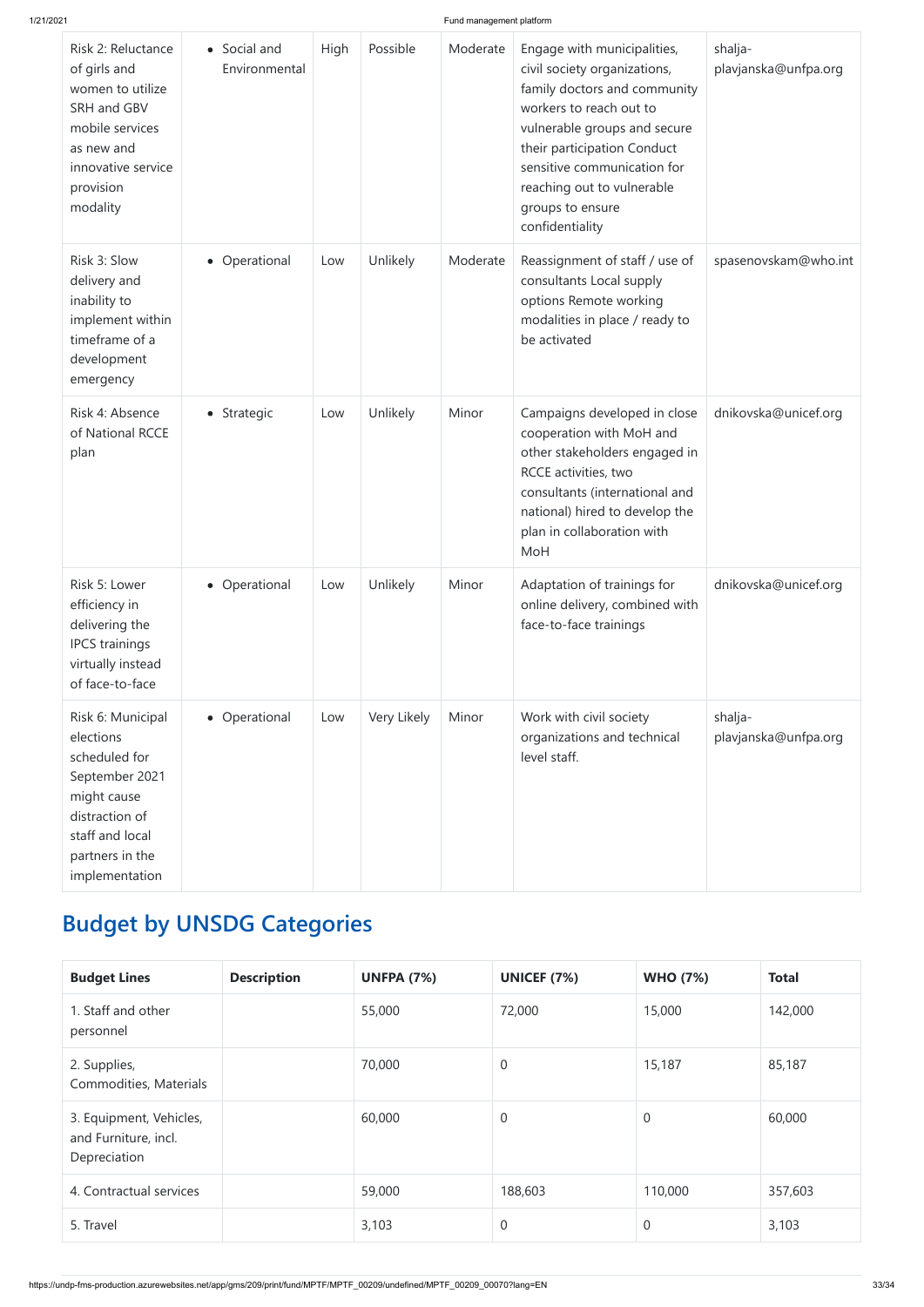| 6. Transfers and Grants<br>to Counterparts     | 80,000  | 66,500  | $\theta$ | 146,500        |
|------------------------------------------------|---------|---------|----------|----------------|
| 7. General Operating<br>and other Direct Costs |         |         |          | $\overline{0}$ |
| <b>Sub Total Project Costs</b>                 | 327,103 | 327,103 | 140,187  | 794,393        |
| 8. Indirect Support Costs                      | 22,897  | 22,897  | 9,813    | 55,608         |
| <b>Total</b>                                   | 350,000 | 350,000 | 150,000  | 850,001        |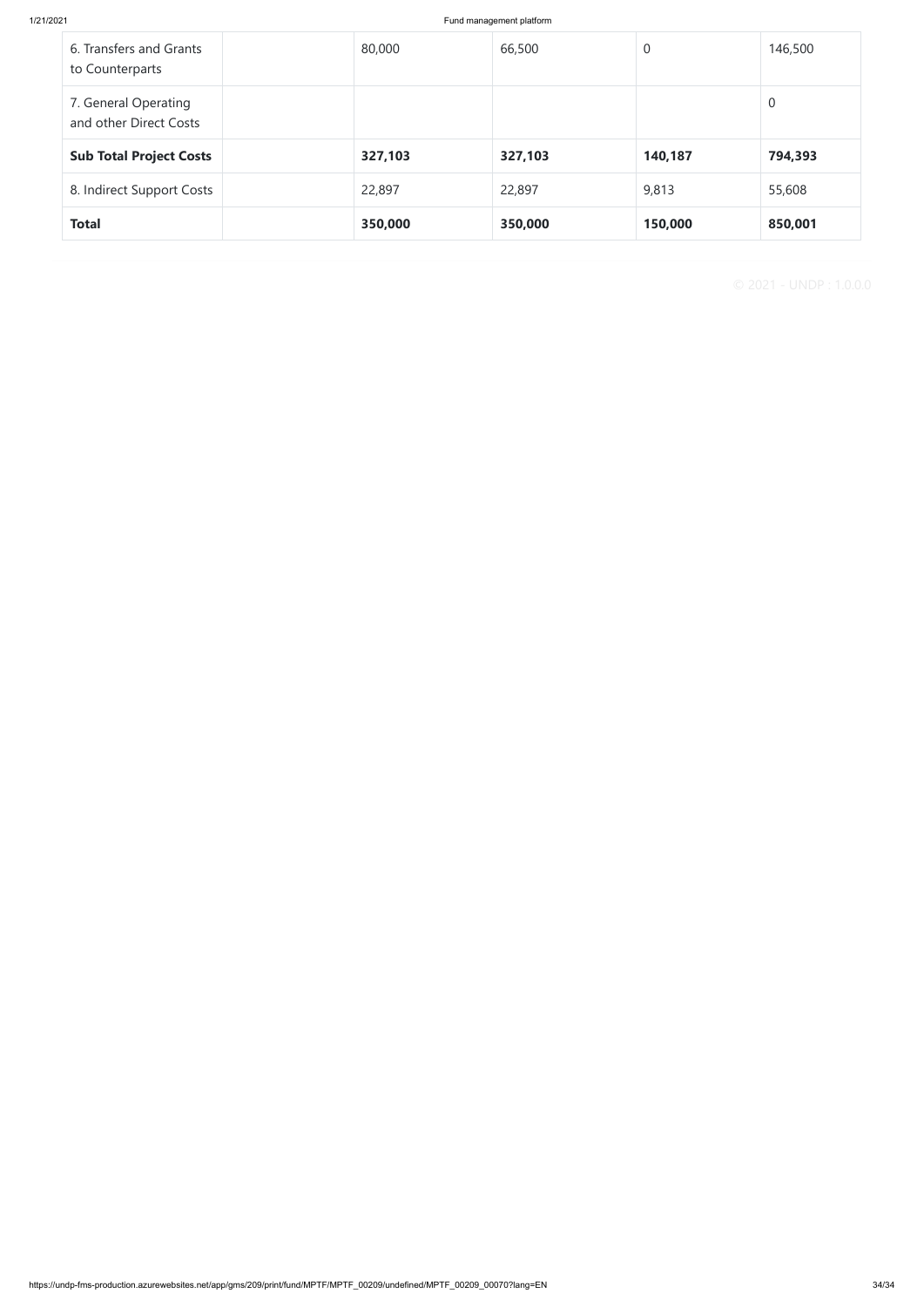## ProDoc\_signature\_page\_UN-COVID-19-MPTF-North-Macedonia\_Fund-management-platform-e xtract

### Final Audit Report 2021-01-27

| Created:        | 2021-01-26                                   |
|-----------------|----------------------------------------------|
| By:             | Matija Kovac (kovacm@un.org)                 |
| Status:         | Signed                                       |
| Transaction ID: | CBJCHBCAABAAe1rUsTA-kkBsdSODAEVjyQ4i_yX0-RGz |

## "ProDoc\_signature\_page\_UN-COVID-19-MPTF-North-Macedoni a\_Fund-management-platform-extract" History

- **D** Document created by Matija Kovac (kovacm@un.org) 2021-01-26 - 9:39:28 AM GMT- IP address: 80.77.147.236
- Document emailed to John Kennedy Mosoti (mosoti@unfpa.org) for signature 2021-01-26 - 9:51:40 AM GMT
- Document emailed to Patrizia DiGiovanni (pdigiovanni@unicef.org) for signature 2021-01-26 - 9:51:40 AM GMT
- Document emailed to Hans Henri P. Kluge (klugeh@who.int) for signature 2021-01-26 - 9:51:40 AM GMT
- Email viewed by John Kennedy Mosoti (mosoti@unfpa.org) 2021-01-26 - 10:00:32 AM GMT- IP address: 66.249.81.34
- $\mathscr{A}_{\mathbf{G}}$  Document e-signed by John Kennedy Mosoti (mosoti@unfpa.org) Signature Date: 2021-01-26 - 10:01:32 AM GMT - Time Source: server- IP address: 77.221.2.51
- **B** Email viewed by Patrizia DiGiovanni (pdigiovanni@unicef.org) 2021-01-26 - 11:19:09 AM GMT- IP address: 80.77.148.121
- $\mathscr{O}_\bullet$  Document e-signed by Patrizia DiGiovanni (pdigiovanni@unicef.org) Signature Date: 2021-01-26 - 11:19:33 AM GMT - Time Source: server- IP address: 80.77.148.121
- **Email viewed by Hans Henri P. Kluge (klugeh@who.int)** 2021-01-27 - 11:48:39 AM GMT- IP address: 80.62.119.108

Adobe Sign